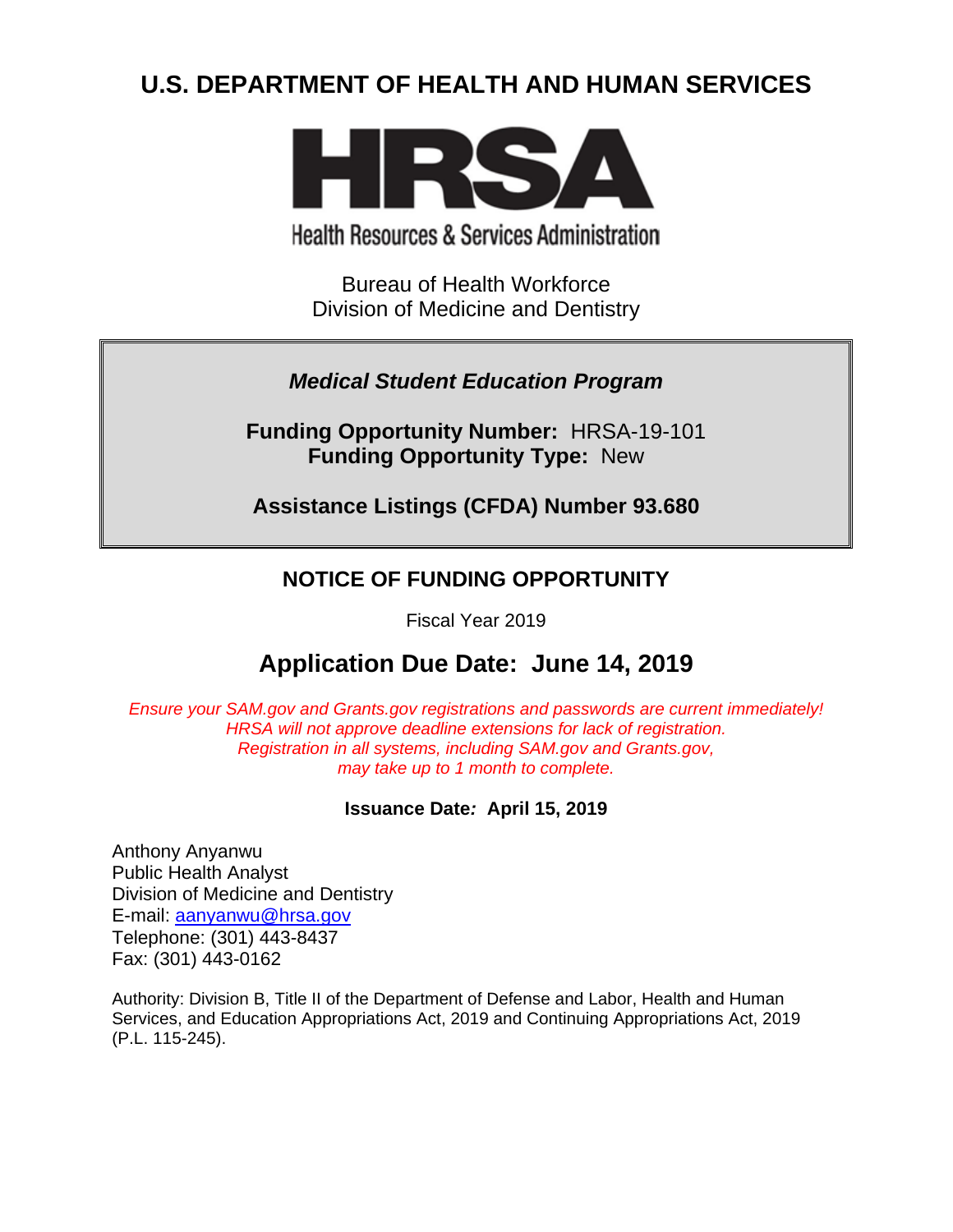# **EXECUTIVE SUMMARY**

The Health Resources and Services Administration (HRSA) is accepting applications for the fiscal year (FY) 2019 Medical Student Education Program (MSE). The purpose of the MSE Program is to provide grants to public institutions of higher education to expand or support graduate education for medical students preparing to become physicians in the top quintile of states with a projected primary care provider shortage in  $2025<sup>1</sup>$  The program is designed to prepare and encourage medical students who are training in the most underserved states to choose residencies and careers in primary care that serve tribal communities, rural communities, and/or medically underserved communities (MUCs) after they graduate. Priority is given to applications from universities in states with the greatest number of federally-recognized tribes and from public universities with demonstrated private-public partnerships.

| <b>Funding Opportunity Title:</b>           | <b>Medical Student Education Program</b>           |
|---------------------------------------------|----------------------------------------------------|
| <b>Funding Opportunity Number:</b>          | <b>HRSA-19-101</b>                                 |
| Due Date for Applications:                  | June 14, 2019                                      |
| Anticipated Total Available FY19 - FY22     | \$23,750,000                                       |
| Funding:                                    |                                                    |
| <b>Estimated Number and Type of Awards:</b> | Up to 5 Grants                                     |
| <b>Estimated Award Amount:</b>              | Not less than \$1,000,000 per year; but            |
|                                             | not more than \$1,180,000 per year                 |
| <b>Cost Sharing/Match Required:</b>         | Yes. 10 percent matching of the total              |
|                                             | annual amount of federal funds each                |
|                                             | vear.                                              |
| Period of Performance:                      | September 1, 2019 through August 31,               |
|                                             | 2023 (4 years)                                     |
| Eligible Applicants:                        | Awards are limited to the 12 public                |
|                                             | colleges of medicine in Mississippi,               |
|                                             | Alabama, Kentucky, Oklahoma, Utah,                 |
|                                             | Arkansas, Missouri, and Indiana.                   |
|                                             |                                                    |
|                                             | See <b>Section III-1</b> of this notice of funding |
|                                             | opportunity (NOFO) for complete                    |
|                                             | eligibility information.                           |

 $\overline{a}$  $<sup>1</sup>$  U.S. Department of Health and Human Services, Health Resources and Services Administration. HRSA, 2015.</sup> "State-Level Projections of Supply and Demand for Primary Care Practitioners: 2013-2025." November 2016. Accessed: [https://bhw.hrsa.gov/sites/default/files/bhw/health-workforce-analysis/research/projections/primary-care](https://bhw.hrsa.gov/sites/default/files/bhw/health-workforce-analysis/research/projections/primary-care-state-projections2013-2025.pdf)[state-projections2013-2025.pdf.](https://bhw.hrsa.gov/sites/default/files/bhw/health-workforce-analysis/research/projections/primary-care-state-projections2013-2025.pdf)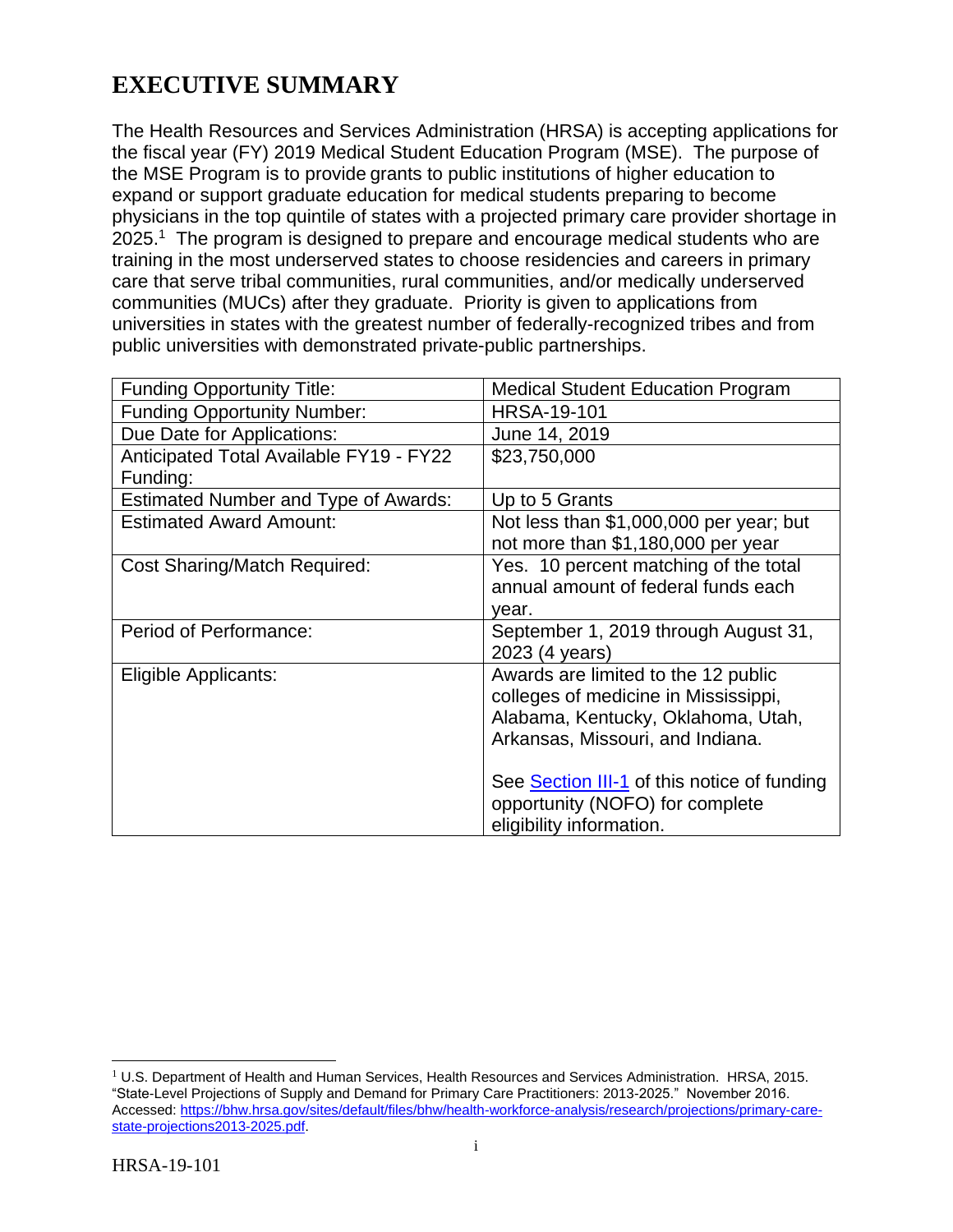## **Application Guide**

You (the applicant organization/agency) are responsible for reading and complying with the instructions included in HRSA's *SF-424 [R&R Application Guide,](http://www.hrsa.gov/grants/apply/applicationguide/sf424rrguidev2.pdf)* available online at [http://www.hrsa.gov/grants/apply/applicationguide/sf424rrguidev2.pdf,](http://www.hrsa.gov/grants/apply/applicationguide/sf424rrguidev2.pdf) except where instructed in this Notice of Funding Opportunity (NOFO) to do otherwise.

#### **Technical Assistance**

HRSA will hold a pre-application technical assistance (TA) webinar for applicants seeking funding through this opportunity. The webinar will provide an overview of pertinent information in the NOFO and an opportunity for applicants to ask questions.

Visit the HRSA Bureau of Health Workforce's open opportunities website at <https://bhw.hrsa.gov/fundingopportunities/> to learn more about the resources available for this funding opportunity.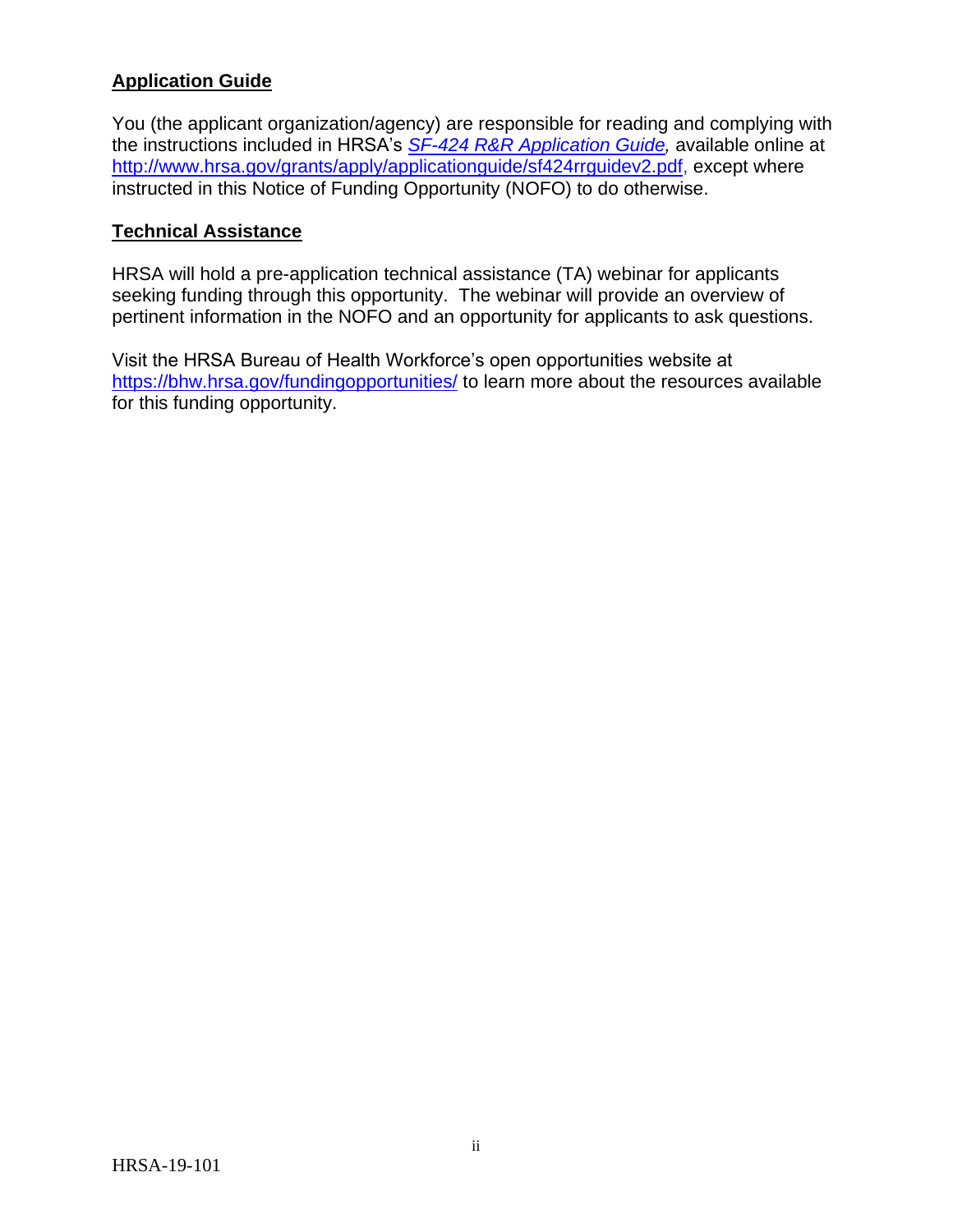## **Table of Contents**

| L.    |  |                                                                         |  |
|-------|--|-------------------------------------------------------------------------|--|
|       |  |                                                                         |  |
| Ш.    |  |                                                                         |  |
|       |  |                                                                         |  |
| Ш.    |  |                                                                         |  |
|       |  |                                                                         |  |
|       |  | i.                                                                      |  |
|       |  | ii.<br>iii.                                                             |  |
|       |  | iv.                                                                     |  |
|       |  | V.                                                                      |  |
|       |  | 3. Dun and Bradstreet Data Universal Numbering System (DUNS) Number and |  |
|       |  |                                                                         |  |
|       |  |                                                                         |  |
|       |  |                                                                         |  |
| IV.   |  |                                                                         |  |
|       |  |                                                                         |  |
|       |  |                                                                         |  |
|       |  |                                                                         |  |
|       |  |                                                                         |  |
|       |  |                                                                         |  |
| VI.   |  |                                                                         |  |
|       |  |                                                                         |  |
|       |  |                                                                         |  |
|       |  |                                                                         |  |
| VII.  |  |                                                                         |  |
| VIII. |  |                                                                         |  |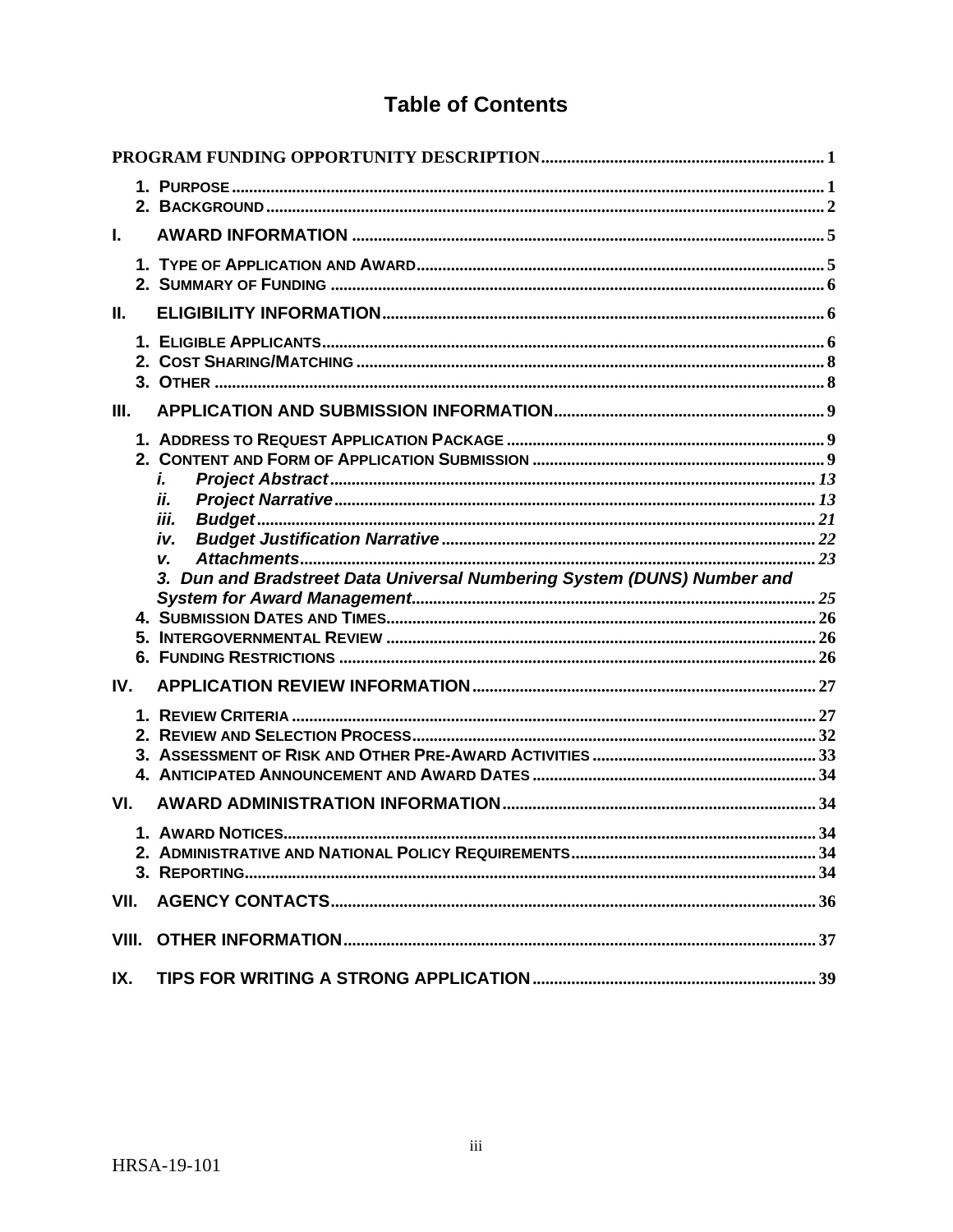## <span id="page-4-0"></span>**Program Funding Opportunity Description**

## <span id="page-4-1"></span>**1. Purpose**

This notice announces the opportunity to apply for funding under the Medical Student Education (MSE) program.

## Program Purpose

The purpose of the MSE Program is to provide grants to public institutions of higher education to expand or support graduate education for medical students preparing to become physicians in the top quintile of states with a projected primary care provider shortage in 2025. $2$  The program is designed to prepare and encourage medical students training in the most underserved states to choose residencies and careers in primary care that serve tribal communities, rural communities, and/or medically underserved communities (MUCs) after they graduate. This will be accomplished by supporting the development of medical school curricula, clinical training site partnerships, and faculty training programs, with the goal of educating medical students who are likely to choose career paths in primary care, especially for tribal communities, rural communities, and/or MUCs.

## Program Goal

The overarching goal of the MSE Program is to increase the number of primary care physicians who practice in underserved communities in top quintile of states with a projected primary care provider shortage in 2025.

Award recipients must develop and implement new and/or expanded preclinical and clinical medical school curricula/training tracks/branch campuses that will prepare medical students to acquire the knowledge, skills, and abilities to assess and address the primary care needs of individuals living in states with primary care shortages, especially within tribal communities, rural communities, and/or MUCs. Curricula should, to the extent possible, include:

- education on identifying and addressing population health needs;
- consideration of social determinant of health factors in patient care plan development;
- enhancement of student cultural and linguistic competency;
- integration of patient behavioral health care into primary care practice (including prevention and treatment of opioid and other substance use disorders);
- use of telehealth technology;
- health systems-level education such as work in transforming/transformed practice environments (i.e., those enhancing patient experiences, improving care quality and population health, reducing costs, and improving the work life of health care provider teams);
- care for vulnerable populations; and

 $\overline{a}$ <sup>2</sup> U.S. Department of Health and Human Services, Health Resources and Services Administration. HRSA, 2015. "State-Level Projections of Supply and Demand for Primary Care Practitioners: 2013-2025." November 2016. Accessed: https://bhw.hrsa.gov/sites/default/files/bhw/health-workforce-analysis/research/projections/primary-carestate-projections2013-2025.pdf.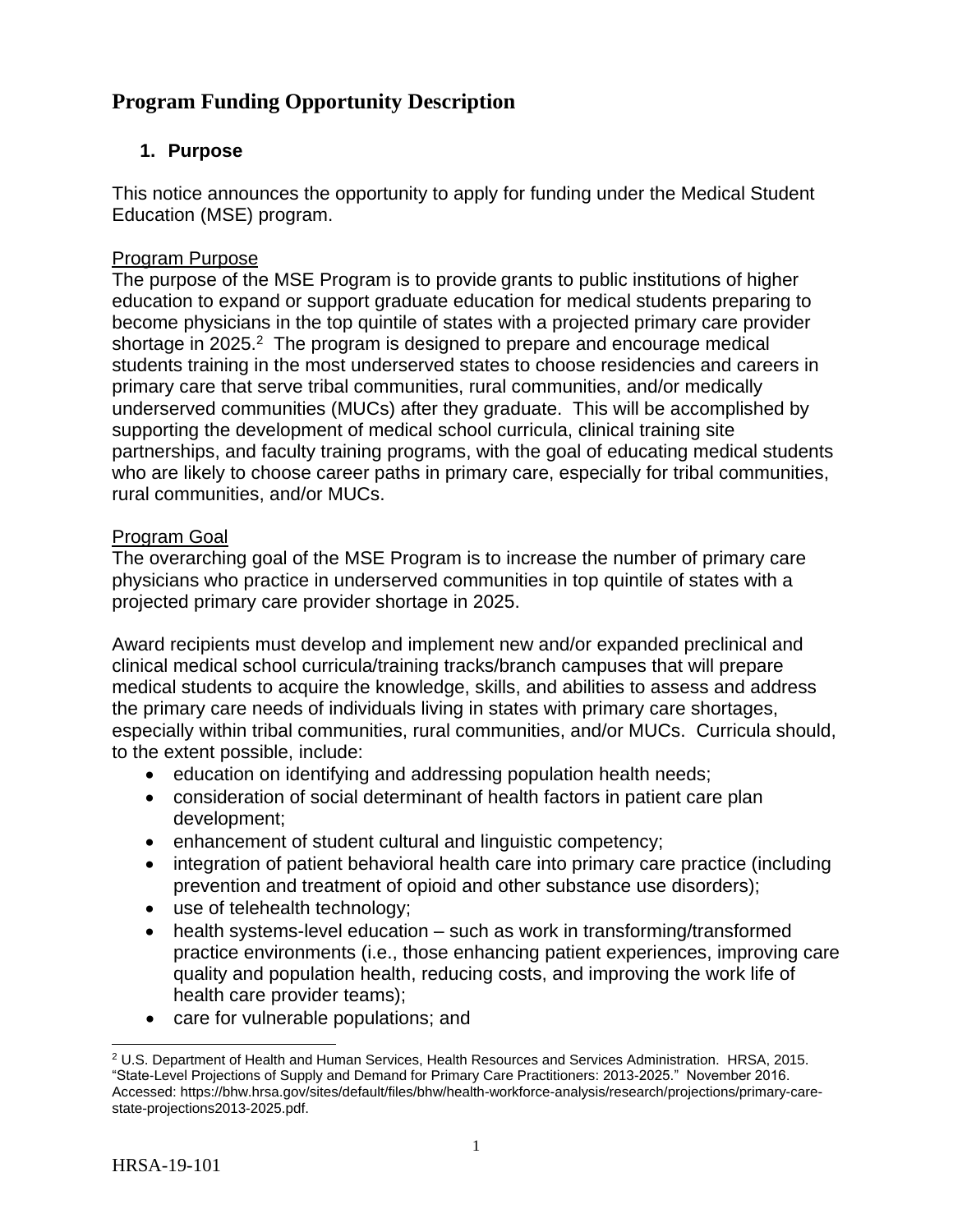practice within tribal communities, rural communities, and/or MUCs

Curricula should focus on preparing medical students for a transition into primary care residency training and future practice, enhancing their aptitude in providing care to underserved, high-need patient populations, as well as preparing them to effectively deliver high quality primary care services in resource-limited settings. Award recipients will be expected to see an increase in their rates of graduates entering primary care residency programs that are in and/or primarily serve rural and other underserved populations.

## Program Objectives

- Grow the primary care physician workforce in tribal communities, rural communities, and/or MUCs by strengthening medical school programs in these areas.
- Encourage practice transformation, which includes educational and training activities that target the specific skills and competencies needed to prepare medical students to work and practice in tribal communities, rural communities, and/or MUCs.
- Recruit and retain medical students from tribal communities, rural communities, and/or MUCs and encourage primary care residency programs.
- Develop and implement educational and training activities for medical students through strategic partnerships.

## Funding Priorities

HRSA will give priority to:

- Applications from universities located in states with the greatest number of federally-recognized tribes based on the Bureau of Indian Affairs (BIA)'s list of recognized tribal entities.<sup>3</sup>
- Applications from public universities with demonstrated public-private partnerships.

The instructions and criteria for each funding priority are provided in [Section V.2.](#page-35-0)

## <span id="page-5-0"></span>**2. Background**

This program is authorized by Division B, Title II of the Department of Defense and Labor, Health and Human Services, and Education Appropriations Act, 2019 and Continuing Appropriations Act, 2019 (P.L. 115-245).

Research shows that a strong primary care foundation is critical for health care system performance and improved health of the population.<sup>4</sup> Access to high quality primary

 $\overline{a}$ <sup>3</sup> Department of the Interior. Bureau of Indian Affairs. "Indian Entities Recognized and Eligible To Receive Services from the United States Bureau of Indian Affairs". 83 FR 34863. Accessed: [https://www.gpo.gov/fdsys/pkg/FR-2018-](https://www.gpo.gov/fdsys/pkg/FR-2018-07-23/pdf/2018-15679.pdf) [07-23/pdf/2018-15679.pdf.](https://www.gpo.gov/fdsys/pkg/FR-2018-07-23/pdf/2018-15679.pdf) List by State at the National Conference of State Legislators, Updated November 2018. Accessed: [http://www.ncsl.org/research/state-tribal-institute/list-of-federal-and-state-recognized-tribes.aspx.](http://www.ncsl.org/research/state-tribal-institute/list-of-federal-and-state-recognized-tribes.aspx)

<sup>4</sup> Starfield B., Shi I, Macinko, J. Contributions of primary care to health systems and health. Millbank Quarterly 2005, 83: 457-502.<https://onlinelibrary.wiley.com/doi/full/10.1111/j.1468-0009.2005.00409.x>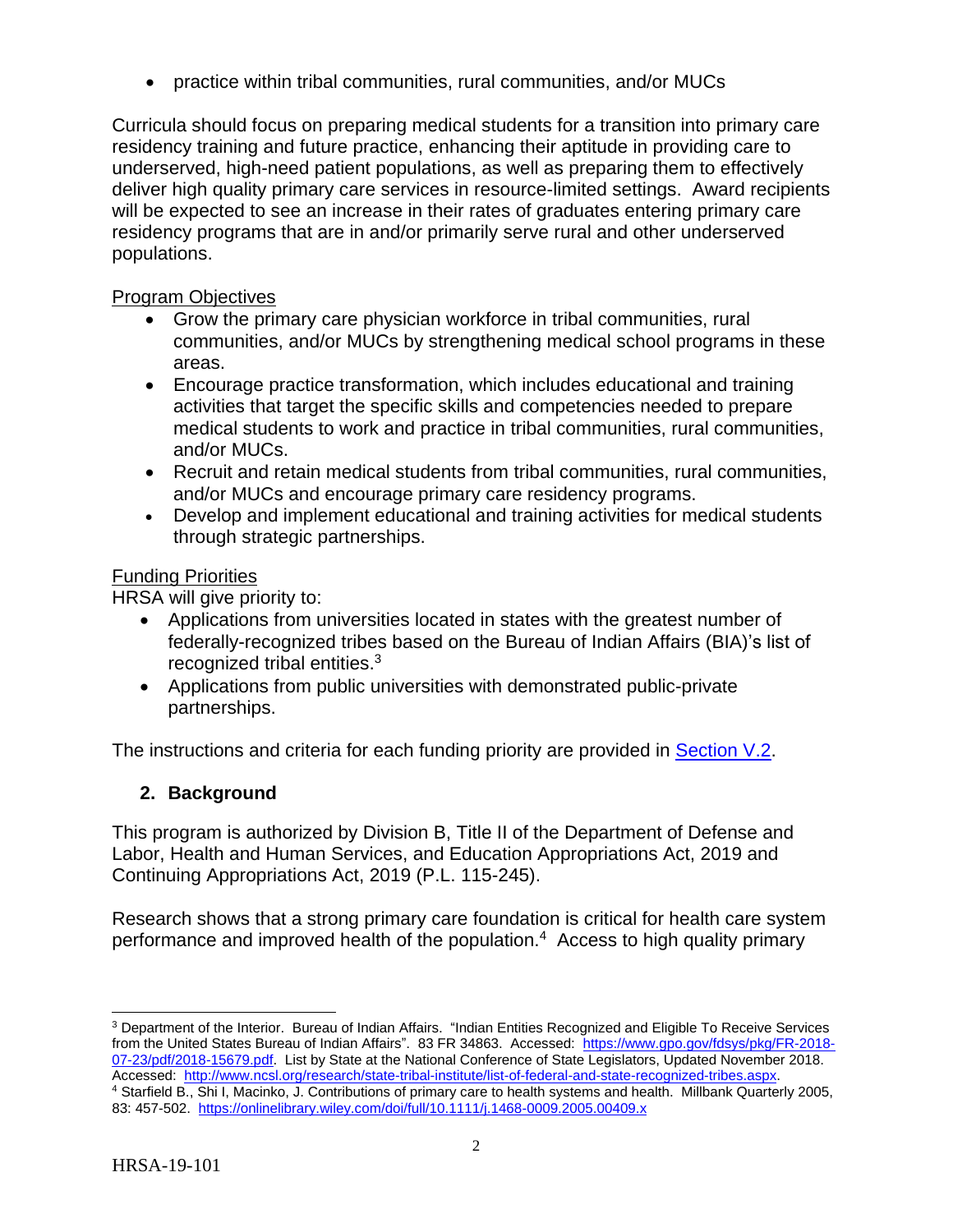care is also associated with improved health outcomes and lower costs.<sup>5</sup> However, substantial disparities exist in the distribution of primary care providers. Shortages of health care providers affect rural areas more than other more densely populated areas, and these areas often face significant health challenges and health disparities. $67$ 

American Indians and Alaska Natives tend to have lower health status, lower life expectancy, and a disproportionate disease burden when compared to other Americans which may be due to inadequate education, disproportionate poverty, discrimination in the delivery of health services, and cultural differences. <sup>8</sup> While the demand for health professionals in tribal communities is high, the vacancy and turnover rates for these positions are also high. One reason is that most of the health care professionals practicing in tribal communities tend to come from off reservation and research shows that there is a high turnover rate for non-Native health professionals working on reservations.<sup>9</sup> Having training experiences in, living in, and being from tribal communities increases cultural awareness and can further influence career choice for physicians to better serve tribal populations.

A number of strategies are effective in promoting providers to choose careers in primary care and in rural and underserved areas. These include, but are not limited to, exposure to role models, health professional school culture, education in public institutions, positive training experiences in rural and underserved communities, and practice location.10,11 Studies indicate that exposure to rural training can also increase recruitment and retention; however, the bulk of training continues to take place in urban and suburban areas.<sup>12,13,14</sup> Research shows that there is a relationship between physician characteristics (such as being part of an underrepresented minority or growing up in a rural area) and eventual practice location. Therefore recruiting these students and exposing them to trainings in community and underserved settings will

 $\overline{a}$ 

<sup>5</sup> Chang CH, O'Malley AJ, Goodman DC. Association between Temporal Changes in Primary Care Workforce and Patient Outcomes. Health Services Research 2017; 52:634–55.

<sup>6</sup> U.S. Department of Health and Human Services, Health Resources and Services Administration. HRSA, 2015. "State-Level Projections of Supply and Demand for Primary Care Practitioners: 2013-2025." November 2016. Accessed: [https://bhw.hrsa.gov/sites/default/files/bhw/health-workforce-analysis/research/projections/primary-care](https://bhw.hrsa.gov/sites/default/files/bhw/health-workforce-analysis/research/projections/primary-care-state-projections2013-2025.pdf)[state-projections2013-2025.pdf.](https://bhw.hrsa.gov/sites/default/files/bhw/health-workforce-analysis/research/projections/primary-care-state-projections2013-2025.pdf)

<sup>&</sup>lt;sup>7</sup> Bolin, J. N., Bellamy, G. R., Ferdinand, A. O., Voong, A. M., Kasha, B. A., Schulze, A. and Held user, J. W. (2015), Rural Healthy People 2020: New Decade, Same Challenges. The Journal of Rural Health, 31: 326–333. doi:10.1111/jrh.12116.

<sup>&</sup>lt;sup>8</sup> Indian Health Services Fact Sheets: Indian Health Disparities. (April 2018). Indian Health Services. Retrieved March 7, 2019 at [https://www.ihs.gov/newsroom/factsheets/disparities/.](https://www.ihs.gov/newsroom/factsheets/disparities/)

<sup>9</sup> Katz, Janet et al. Retention of Native American Nurses Working in Their Communities (October 2010). Journal of Transcultural Nursing, Volume 21(4), October 2010, p 393–401.

<sup>10</sup> Washko, M. M., Snyder, J. E., & Zangaro, G. (2015). Where do physicians train? Investigating public and private institutional pipelines. Health Affairs, 34(5), 852-856. https://doi.org/10.1377/hlthaff.2014.1356.

<sup>11</sup> Connelly MT, et al. Variation in Predictors of Primary Care Career Choice by Year and Stage of Training. JGIM. 2003; 18(3): 159-69.

<sup>12</sup> Rabinowitz, H., Diamond, J., Markham, F., Wortman J. (2008). Medical School Programs to Increase the Rural Physician Supply: A Systematic Review and Projected Impact of Widespread Replication. Academic Medicine; 83(3): 235-243.

<sup>&</sup>lt;sup>13</sup> Patterson DG, Andrilla CHA, Larson EH. Graduates of Rural-centric Family Medicine Residencies: Determinants of Rural and Urban Practice. Policy Brief #159. Seattle, WA: WWAMI Rural Health Center, University of Washington, July 2016.

<sup>14</sup> Patterson DG, Schmitz D, Longenecker R, Andrilla CHA. Family medicine Rural Training Track residencies: 2008- 2015 graduate outcomes. Seattle, WA: WWAMI Rural Health Research Center, University of Washington. Feb 2016.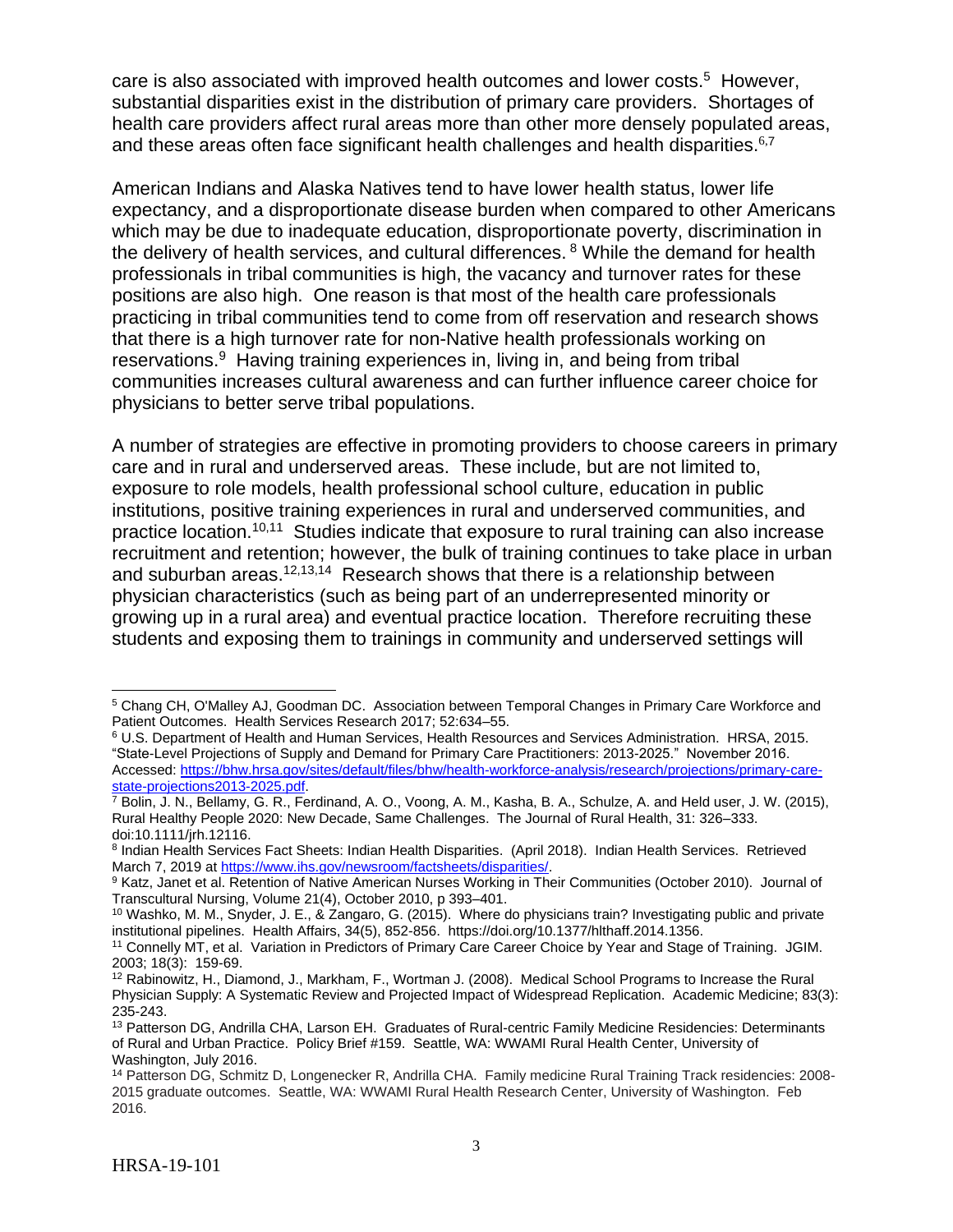more likely result in them practicing in similar settings after graduation.<sup>15,16,17</sup> Recent studies have also noted that interprofessional experiences in primary care didactic and clinical practice have a positive effect on health care outcomes and student selection of careers in primary care. These curricular additions with multiple disciplines have been shown to affect choice of careers in primary care.<sup>18</sup> There is also increasing evidence that interprofessional education and practice results in increased collaboration and coordination that improves health outcomes, increases provider and consumer satisfaction, and improves coordination by effective use of resources.

#### **Program Definitions**

A glossary containing general definitions for terms used throughout the Bureau of Health Workforce NOFOs can be located at the [Health Workforce Glossary.](https://bhw.hrsa.gov/grants/resourcecenter/glossary) In addition, the following definitions apply to the MSE Program for Fiscal Year 2019.

**Community-based organization** means a public or private nonprofit entity that is representative of a community or a significant segment of a community, and is engaged in meeting human, educational, environmental, or public safety community needs.

**Health Professional** means an individual who has received an associate's degree, a bachelor's degree, a master's degree, a doctoral degree, or post-baccalaureate training in a field relating to health care, and who shares in the responsibility for the delivery of health care services or related services.

**Interprofessional, team-based care** means a group of two or more health care providers from different disciplines, direct care workers, and other caregivers who work together to meet the needs of a patient population. Work is divided based on the scope of practice of the included professions, information is shared, the work of each team member is supported, and processes and interventions are coordinated to provide services and programs to meet the patient's goals. For the purposes of this program, medicine must be one of the professions included in the interprofessional team. (See also "Team Based Care", in the [Health Workforce Glossary\)](https://bhw.hrsa.gov/grants/resourcecenter/glossary).

**Longitudinal clinical training experience** means a long term (e.g., 3 months or longer) clinical experience with a clinical partner, focusing on the care of tribal communities, rural communities, and/or MUCs.

**Partner/Consortium** means an organization or group of organizations that provide(s) resources and/or support to grantees for the implementation of educational and training programs and/or activities.

 $\overline{a}$ <sup>15</sup> Phillips, RL; Petterson, S; Bazemore, A. Do Residents Who Train in Safety Net Settings Return for Practice? Academic Medicine: 2013; 88(12): 1934–1940.

<sup>16</sup> Goodfellow A, Ulloa J, Dowling P, Talamantes E, Chheda Somil, Bone C, Moreno G. [Predictors of Primary Care](http://journals.lww.com/academicmedicine/Abstract/publishahead/Predictors_of_Primary_Care_Physician_Practice.98509.aspx)  [Physician Practice Location in Underserved Urban or Rural Areas in the United States: A Systematic Literature](http://journals.lww.com/academicmedicine/Abstract/publishahead/Predictors_of_Primary_Care_Physician_Practice.98509.aspx)  [Review.](http://journals.lww.com/academicmedicine/Abstract/publishahead/Predictors_of_Primary_Care_Physician_Practice.98509.aspx) 2016, Academic Medicine.

<sup>&</sup>lt;sup>17</sup> Mc-Ellistrem-Evenson, A. (2011). Informing Rural Primary Care Workforce Policy: What Does the Evidence Tell Us?: A Review of Rural Health Research Center Literature, 2000-2010.

<sup>&</sup>lt;sup>18</sup> William R. Phillips, MD, MPH; Toby Keys, MA, MPH Interprofessional Course Curriculum and Primary Care, Family Medicine 2018; 15 (3): 217-222. Vol. 50 No. 3 March 2018.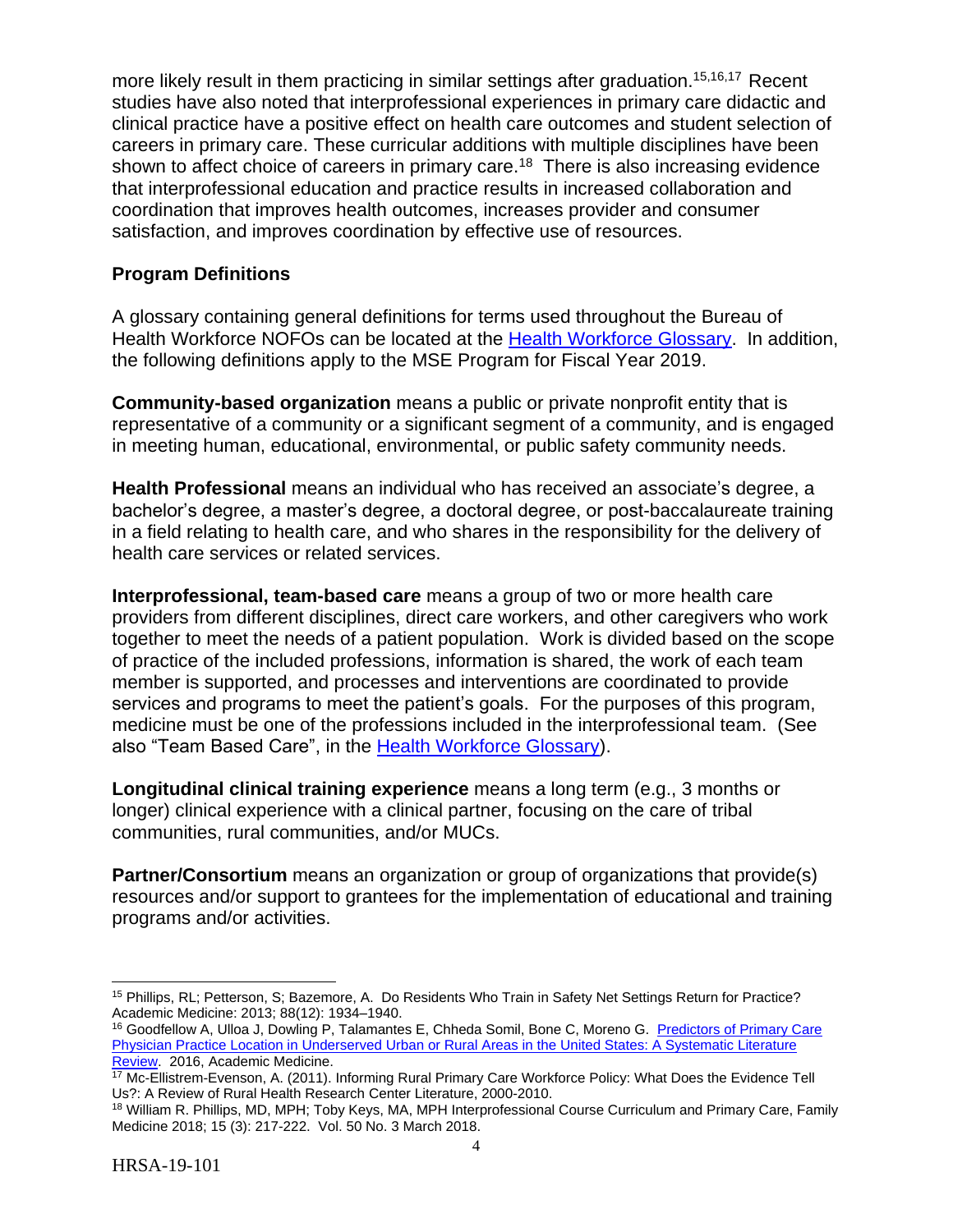**Practice Transformation** means health systems-level education – such as exposure to transforming/transformed practice environments (i.e., those enhancing patient experiences, improving care quality and population health, reducing costs, and improving the work life of health care provider teams). Practice Transformation aims to fully support quality improvement and patient-centered care through goal-setting; leadership; practice facilitation; workflow changes; individual, community and population level approaches; measuring outcomes; and adapting organizational tools and processes to support new team-based models of care delivery.

**Stipend** means a payment to an individual to help meet that individual's living expenses during the training period. The receipt of a stipend under this program does not create an employment relationship with either the federal government or the sponsoring organization/sub recipient.

**Telehealth** means the use of electronic information and telecommunications technologies to support and promote long-distance clinical health care, patient and professional health-related education, public health and health administration. Technologies include videoconferencing, the internet, store-and-forward imaging, streaming media, and terrestrial and wireless communications. For medical student education, the term "telehealth" may include activities such as teleprecepting, telementoring and/or distance learning.

**Vulnerable Populations** means groups of individuals at higher risk for health disparities by virtue of their race or ethnicity, socio-economic status, geography, gender, age, disability status, or other risk factors associated with sex and gender.

## <span id="page-8-0"></span>**I. Award Information**

## <span id="page-8-1"></span>**1. Type of Application and Award**

Type of applications sought: New.

HRSA will provide funding in the form of a grant.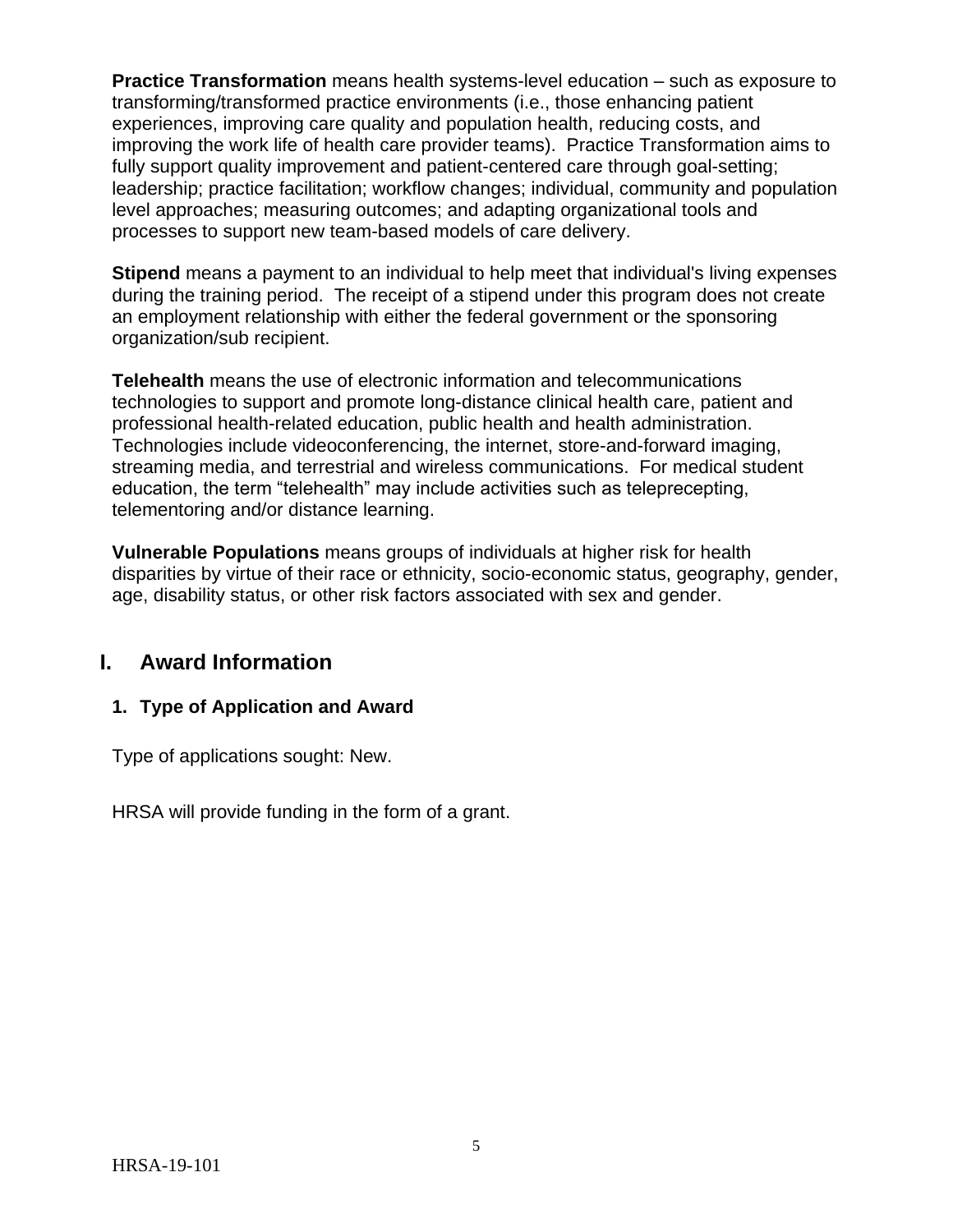## <span id="page-9-1"></span>**2. Summary of Funding**

HRSA expects approximately \$23,750,000 to be available in fiscal years 2019 – 2022 to fund up to five (5) grants among the 12 eligible medical schools. You may apply for an amount of **not less than** \$1,000,000 per year, to a maximum of \$1,180,000 per year. The period of performance is four (4) years, from September 1, 2019 through August 31, 2023. Funding is available beyond the first year, subject to satisfactory award recipient performance and a decision that continued funding is in the best interest of the Federal Government.

All HRSA awards are subject to the Uniform Administrative Requirements, Cost Principles and Audit Requirements at [45 CFR part 75.](http://www.ecfr.gov/cgi-bin/retrieveECFR?gp=1&SID=4d52364ec83fab994c665943dadf9cf7&ty=HTML&h=L&r=PART&n=pt45.1.75)

Indirect costs under training awards to organizations other than state, local, or Indian Tribal governments will be budgeted and reimbursed at 8 percent of modified total direct costs, rather than on the basis of a negotiated rate agreement, and are not subject to upward or downward adjustment. Direct cost amounts exclusive of equipment, tuition and fees, and sub-awards/subcontracts in excess of \$25,000 are excluded from the direct cost base for purposes of this calculation.

## <span id="page-9-2"></span>**II. Eligibility Information**

## <span id="page-9-0"></span>**1. Eligible Applicants**

The MSE Program's authorization requires the Secretary to give priority to public institutions of higher education located in States with a projected primary care provider shortage in 2025, as determined by the Secretary, and awards are limited to such public institutions of higher education in the top quintile of States with a projected primary care provider shortage in 2025.

In determining the eligible applicants for the MSE Program, HRSA used the November 2016 "*State-Level Projections of Supply and Demand for Primary Care Practitioners: 2013-2025*" report by HRSA's National Center for Health Workforce Analysis to identify the states with a projected primary care provider shortage in 2025. HRSA ranked states based on their projected levels of primary care provider "adequacy"<sup>19</sup> in 2025, and 37 states are projected to have a shortage of primary care physicians.<sup>20</sup> The report notes that using a percentage of the state's 2025 demand (i.e., adequacy) helps to inform comparisons of differences between supply and demand across states by considering how the size of each state's surplus or shortage relates to that state's underlying provider demand. A negative adequacy indicates a likely shortage in 2025 and reflects the percentage of 2025 demand that is unmet.

 $\overline{a}$ <sup>19</sup> Adequacy is defined as the projected 2025 state-level provider shortage or surplus expressed as a percentage of that state's 2025 provider demand. A negative adequacy indicates a shortage (i.e., supply is less than demand) while a positive adequacy indicates a surplus (i.e., supply is greater than demand).

<sup>&</sup>lt;sup>20</sup> U.S. Department of Health and Human Services, Health Resources and Services Administration. HRSA, 2015. "State-Level Projections of Supply and Demand for Primary Care Practitioners: 2013-2025." November 2016. Accessed: [https://bhw.hrsa.gov/sites/default/files/bhw/health-workforce-analysis/research/projections/primary-care](https://bhw.hrsa.gov/sites/default/files/bhw/health-workforce-analysis/research/projections/primary-care-state-projections2013-2025.pdf)[state-projections2013-2025.pdf.](https://bhw.hrsa.gov/sites/default/files/bhw/health-workforce-analysis/research/projections/primary-care-state-projections2013-2025.pdf)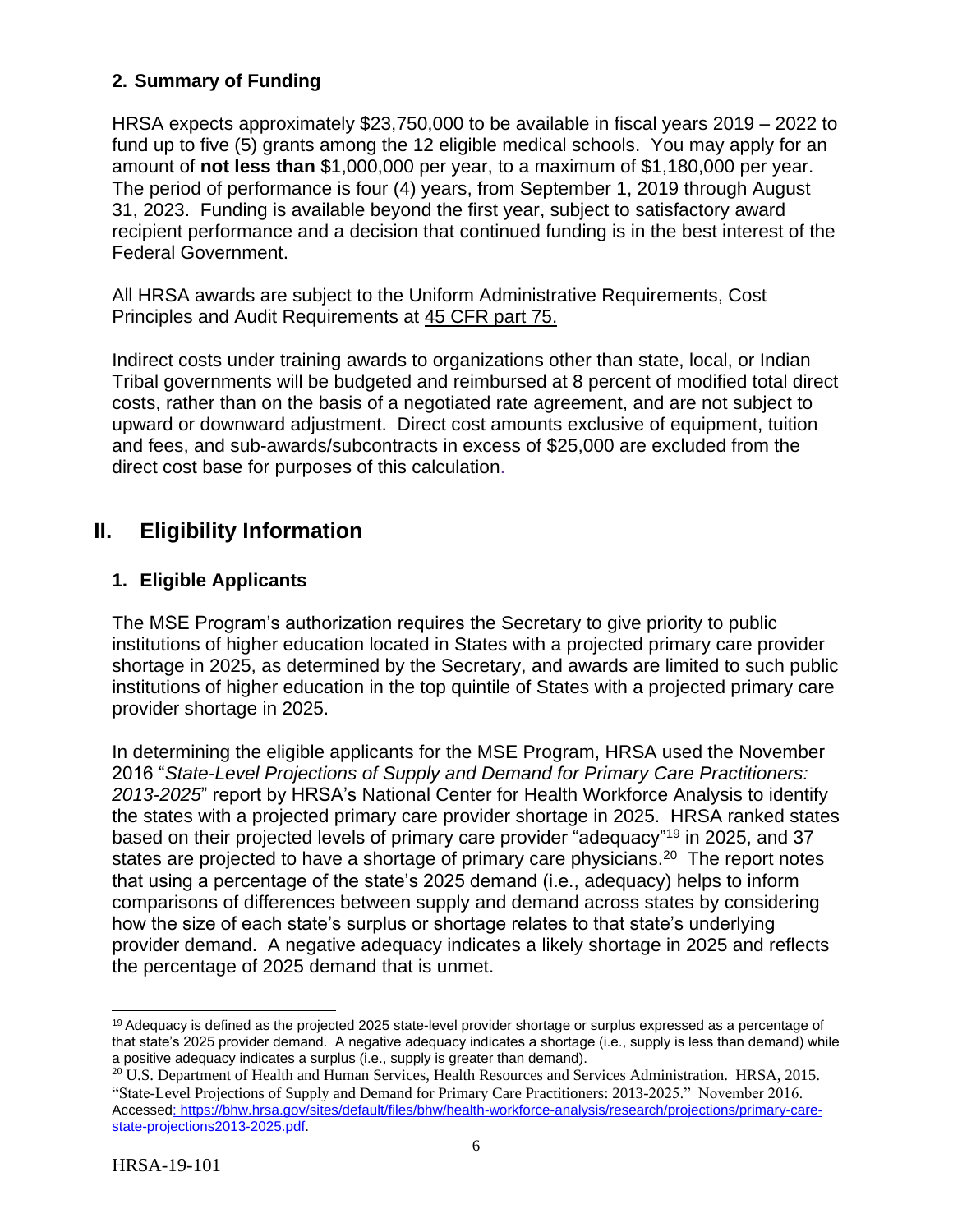The top quintile of the 37 states with a shortage in 2025 would be 7.4 states. However, because the difference in adequacy scores between the seventh and eighth position was less than one percentage point, HRSA rounded up to include the top eight states: Mississippi, Alabama, Kentucky, Oklahoma, Utah, Arkansas, Missouri, and Indiana. HRSA then identified accredited Osteopathic and Allopathic medical schools in those eight states using the Commission on Osteopathic College Accreditation (COCA) and Liaison Committee on Medical Education (LCME), selecting only those that identified as public, non-profit colleges of medicine.<sup>21</sup> This resulted in 12 public, non-profit colleges of medicine within the eight states that are potentially eligible for MSE funding.

Therefore, HRSA has determined that the eligible applicants for this funding opportunity are limited to accredited public colleges of medicine in Mississippi, Alabama, Kentucky, Oklahoma, Utah, Arkansas, Missouri, and Indiana. HRSA has identified the following accredited public colleges of medicine in these eight states in the table below.

The listing below is not intended to foreclose applications by applicants that can demonstrate to HRSA that they are accredited public colleges of medicine in one of the eight listed states. HRSA may consider any application that does not meet the eligible applicant requirement non-responsive and may consider it ineligible for funding under this notice.

| <b>State</b>    | Entity                                          | Location              |
|-----------------|-------------------------------------------------|-----------------------|
| Alabama         | University of Alabama School of Medicine        | Birmingham            |
| Alabama         | University of South Alabama College of Medicine | Mobile                |
| Arkansas        | University of Arkansas for Medical Sciences     | <b>Little Rock</b>    |
|                 | <b>College of Medicine</b>                      |                       |
| Indiana         | Indiana University School of Medicine           | Indianapolis          |
| Kentucky        | University of Kentucky College of Medicine      | Lexington             |
| Kentucky        | University of Louisville School of Medicine     | Louisville            |
| Mississippi     | University of Mississippi School of Medicine    | <b>Jackson</b>        |
| <b>Missouri</b> | University of Missouri-Columbia School of       | Columbia              |
|                 | Medicine                                        |                       |
| Missouri        | University of Missouri-Kansas City School of    | <b>Kansas City</b>    |
|                 | Medicine                                        |                       |
| Oklahoma        | University of Oklahoma College of Medicine      | Oklahoma City         |
| Oklahoma        | Oklahoma State University College of            | Tulsa                 |
|                 | <b>Osteopathic Medicine</b>                     |                       |
| Utah            | University of Utah School of Medicine           | <b>Salt Lake City</b> |

 $\overline{a}$ 

<sup>&</sup>lt;sup>21</sup> For allopathic medical schools, HRSA used the Liaison Committee on Medical Education Directory of Accredited MD Programs in the United States. Access: [http://lcme.org/directory/accredited-u-s-programs.](http://lcme.org/directory/accredited-u-s-programs) For Public/Private Status HRSA used the Tuition and Student Fees workbook from Association of American Medical Colleges. Access: [https://www.aamc.org/data/tuitionandstudentfees.](https://www.aamc.org/data/tuitionandstudentfees)

For osteopathic medical schools and Public/Private status, HRSA used the American Osteopathic Association's Commission on Osteopathic College Accreditation, 2018-2019 Osteopathic Medical College Information Book. Access: [https://www.aacom.org/news-and-events/publications/2018-2019\\_cib.](https://www.aacom.org/news-and-events/publications/2018-2019_cib)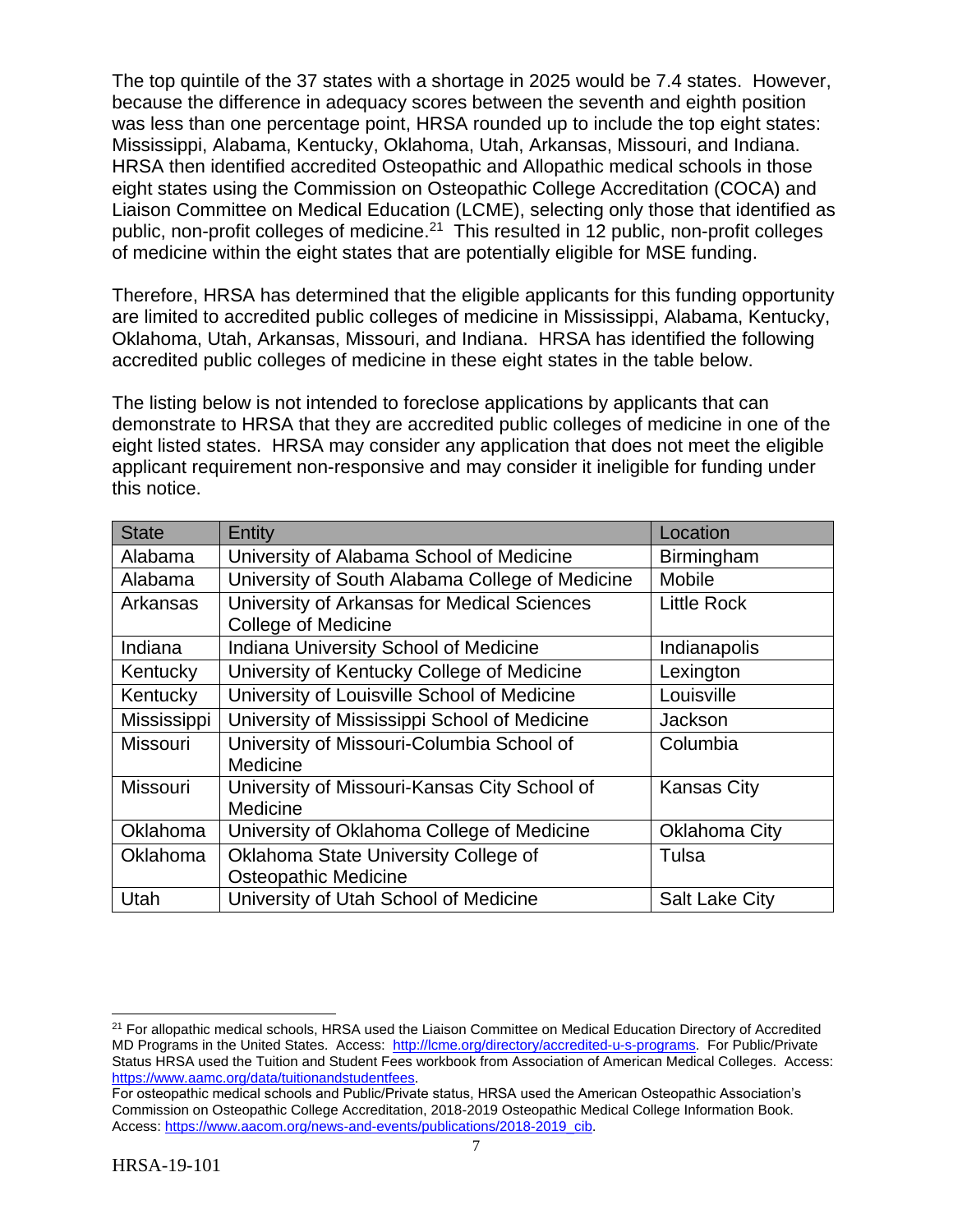## <span id="page-11-0"></span>**2. Cost Sharing/Matching**

The MSE Program's authorization requires an amount not less than ten percent matching of the total annual amount of federal funds provided each year in the grant to each award recipient. Higher degrees of matched funding are allowable and may help award recipients develop more transformative plans and achieve greater health workforce outcomes. Matching funds are any non-federal funds that contribute to the project purpose and objectives, such as in-kind faculty contributions, facilities, and contributions from partnerships [\(45 CFR 75.306\)](https://www.ecfr.gov/cgi-bin/text-idx?SID=a1261103cc957d07fb0788bd16e6dcc7&mc=true&node=se45.1.75_1306&rgn=div8). Applications that fail to address cost sharing/matching requirements will be deemed ineligible and not considered for funding under this notice.

#### <span id="page-11-1"></span>**3. Other**

#### **Ceiling Amount**

This award may not be less than \$1,000,000 per year and there is a ceiling amount of no more than \$1,180,000 per year. HRSA may consider any application that is below \$1,000,000 annual budget or exceeds the ceiling amount as non-responsive and may consider it ineligible for funding under this notice.

#### **Deadline**

The deadline for this NOFO is June 14, 2019 at 11:59 p.m. Eastern Time. HRSA will consider any application that fails to satisfy the deadline requirements referenced in [Section IV.4](#page-11-2) non-responsive and will not consider it for funding under this notice.

#### **Multiple Applications**

NOTE: Multiple applications from an organization with the same DUNS number are not allowable. No more than one application per organization or campus with the same DUNS number will be funded. The applicant may include a request for resources for a branch campus or similar entity as part of their application.

If for any reason (including submitting to the wrong funding opportunity number or making corrections/updates), an application is submitted more than once prior to the application due date, HRSA will only accept your **last** validated electronic submission, under the correct funding opportunity number, prior to the Grants.gov application due date as the final and only acceptable application.

Failure to include all required documents as part of the application may result in an application being considered incomplete or non-responsive.

#### **Student/faculty eligibility requirements**

<span id="page-11-2"></span>A student or faculty member receiving support from award funds must be a citizen of the United States or a foreign national having in his/her possession a visa permitting permanent residence in the United States, or a non-citizen national.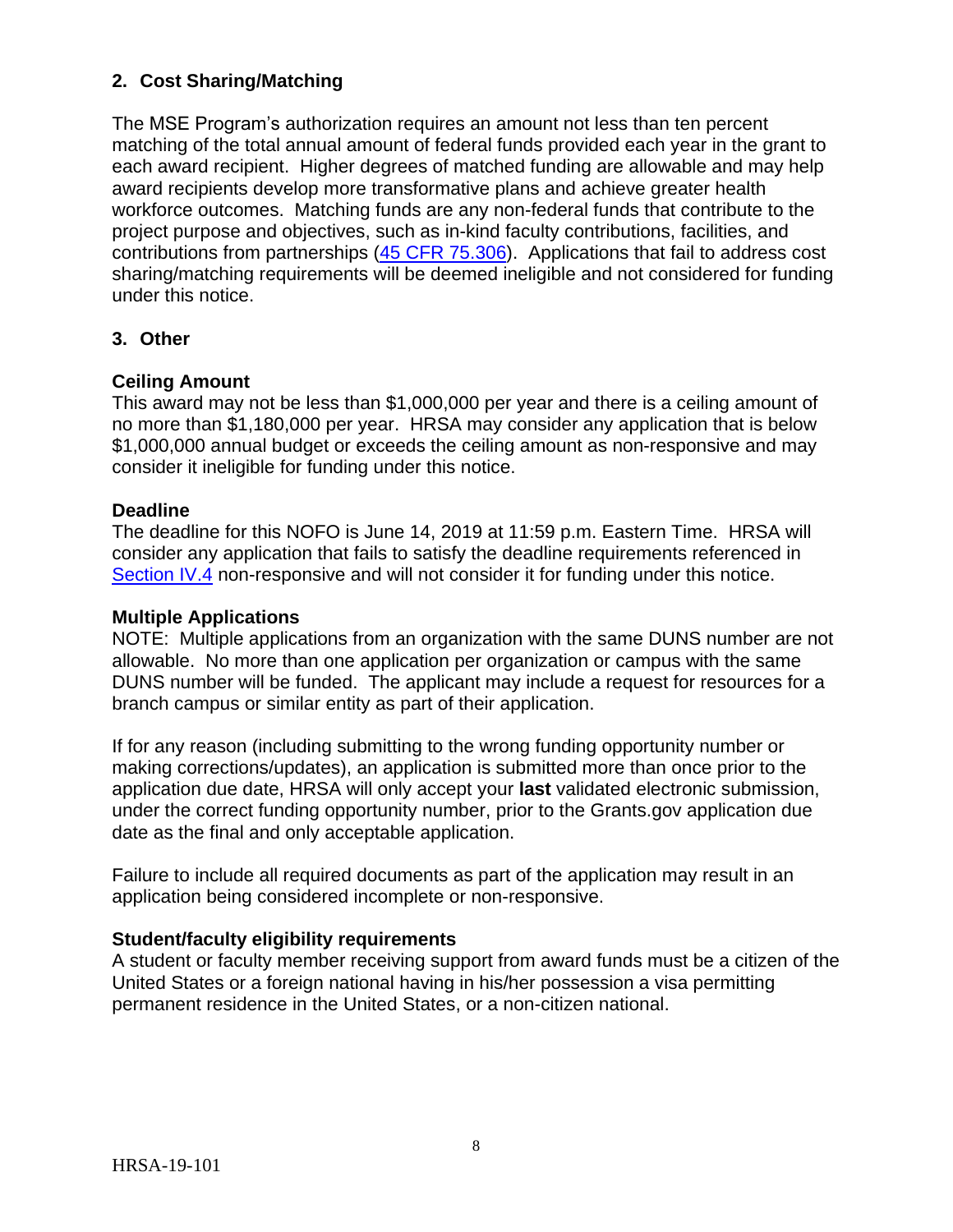## <span id="page-12-0"></span>**III. Application and Submission Information**

## <span id="page-12-1"></span>**1. Address to Request Application Package**

HRSA *requires* you to apply electronically. HRSA encourages you to apply through [Grants.gov](https://www.grants.gov/) using the SF-424 Research and Related (R&R) workspace application package associated with this NOFO following the directions provided at [https://www.grants.gov/applicants/apply-for-grants.html.](https://www.grants.gov/applicants/apply-for-grants.html)

The NOFO is also known as "Instructions" on Grants.gov. You must provide your email address when reviewing or preparing the workspace application package in order to receive notifications including modifications and/or republications of the NOFO on Grants.gov before its closing date. Responding to an earlier version of a modified notice may result in a less competitive or ineligible application. *Please note, you are ultimately responsible for reviewing the [For Applicants](https://www.grants.gov/web/grants/applicants.html) page for all information relevant to desired opportunities.*

## <span id="page-12-2"></span>**2. Content and Form of Application Submission**

Section 4 of HRSA's *SF-424 R&R [Application Guide](http://www.hrsa.gov/grants/apply/applicationguide/sf424rrguidev2.pdf)* provides instructions for the budget, budget justification, staffing plan and personnel requirements, assurances, certifications, and abstract. You must submit the information outlined in the *[SF-424](http://www.hrsa.gov/grants/apply/applicationguide/sf424rrguidev2.pdf) R&R [Application Guide](http://www.hrsa.gov/grants/apply/applicationguide/sf424rrguidev2.pdf)* in addition to the program specific information below. You are responsible for reading and complying with the instructions included in HRSA's *[SF-424](http://www.hrsa.gov/grants/apply/applicationguide/sf424rrguidev2.pdf) R&R [Application Guide](http://www.hrsa.gov/grants/apply/applicationguide/sf424rrguidev2.pdf)* except where instructed in the NOFO to do otherwise. You must submit the applications in the English language and in terms of U.S. dollars (45 CFR § 75.111(a)).

See Section 8.5 of the *SF-424 R&R [Application Guide](http://www.hrsa.gov/grants/apply/applicationguide/sf424rrguidev2.pdf)* for the Application Completeness Checklist.

#### **Application Page Limit**

The total size of all uploaded files may not exceed the equivalent of **65 pages** when printed by HRSA. The page limit includes the abstract, project and budget narratives, attachments including biographical sketches (biosketches), and letters of commitment and support required in HRSA's *SF-424 R&R [Application Guide](http://www.hrsa.gov/grants/apply/applicationguide/sf424rrguidev2.pdf)* and this NOFO. Standard OMB-approved forms that are included in the workspace application package do NOT count in the page limit. Biographical Sketches **do** count in the page limit. Indirect Cost Rate Agreement and proof of non-profit status (if applicable) do not count in the page limit. **We strongly urge you to take appropriate measures to ensure your application does not exceed the specified page limit.**

**Applications must be complete, within the specified page limit, and validated by Grants.gov under the correct funding opportunity number prior to the deadline to be considered under this notice.**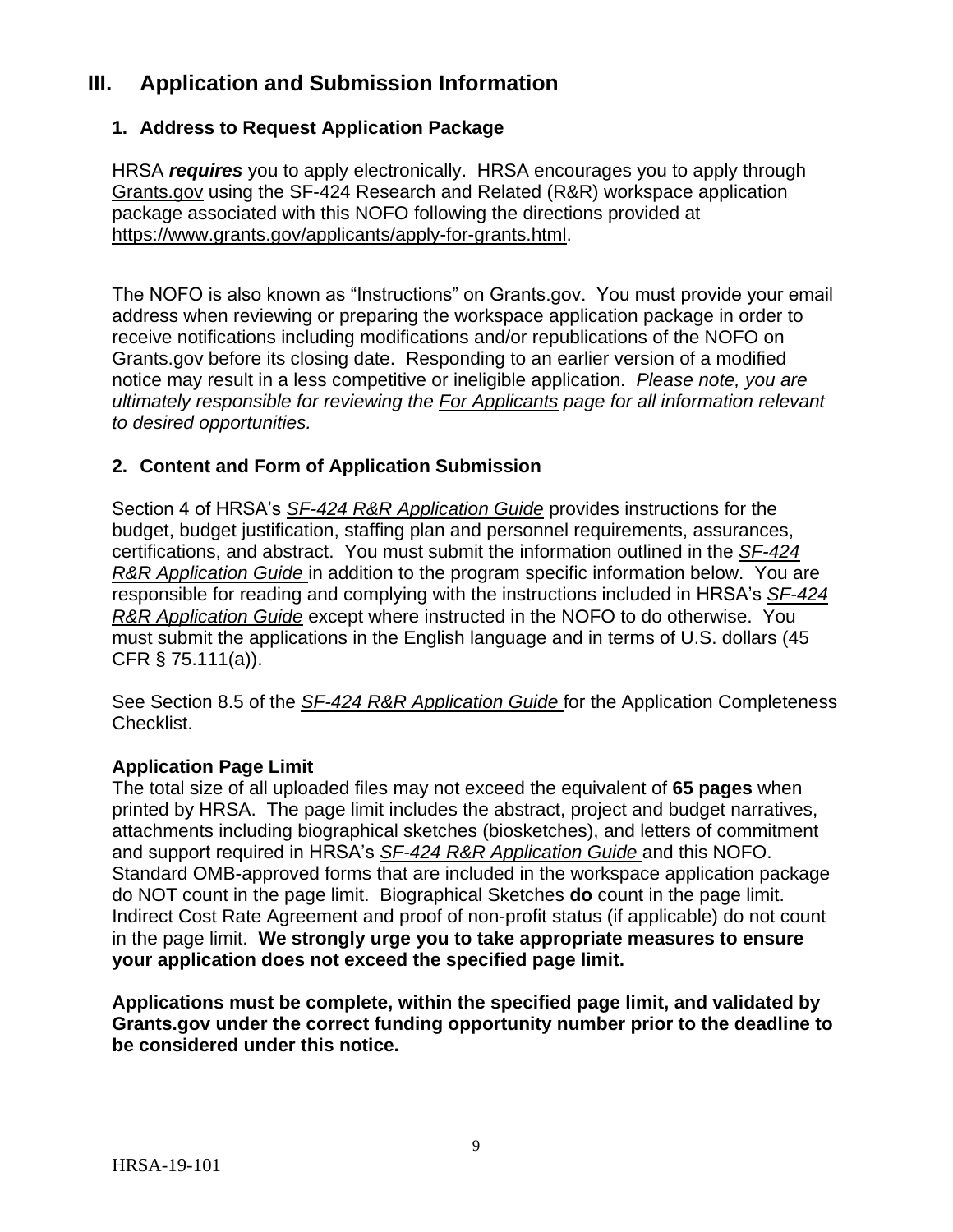#### **Debarment, Suspension, Ineligibility, and Voluntary Exclusion Certification**

- 1) You, on behalf of the applicant organization certify, by submission of your proposal, that neither you nor your principals are presently debarred, suspended, proposed for debarment, declared ineligible, or voluntarily excluded from participation in this transaction by any federal department or agency.
- 2) Failure to make required disclosures can result in any of the remedies described in 45 CFR § 75.371, including suspension or debarment. (See also 2 CFR parts 180 and 376, and 31 U.S.C. 3321).
- 3) Where you are unable to attest to any of the statements in this certification, an explanation shall be included in [Attachment 8:](#page-26-0) Other Relevant Documents.

See Section 4.1 viii of HRSA's *SF-424 R&R [Application Guide](http://www.hrsa.gov/grants/apply/applicationguide/sf424rrguidev2.pdf)* for additional information on all certifications.

## **Program-Specific Instructions**

In addition to application requirements and instructions in Section 4 of HRSA's *[SF-424](http://www.hrsa.gov/grants/apply/applicationguide/sf424guide.pdf) [Application Guide](http://www.hrsa.gov/grants/apply/applicationguide/sf424guide.pdf)* including the budget, budget justification, staffing plan and personnel requirements, assurances, certifications, and abstract), include the following:

## **Program Requirements**

## **Applicants must:**

- Develop and implement new and/or expanded longitudinal, interprofessional team-based program curricula that implements a defined set of clinical, didactic, and community-based training activities with an emphasis on practicing in tribal communities, rural communities and/or MUCs, and how to meet the needs of vulnerable populations.
- Focus on developing and implementing educational and training curricula that teach the broad skill set required for primary care practice, including caring for individuals from tribal communities, rural communities, and/or MUCs.
- Support or expand community-based experiential training in tribal communities, rural communities, and/or MUCs through field placements and related types of clinical experiences for the medical students. Each training experience must include a formal, didactic component addressing the Core topic areas. (See below for a list of Core Topic areas).
- Develop and operate a program for the training of medical students who will provide primary health care services.
- Increase the capacity of the faculty who train the medical students in the Core Topic Areas. Faculty development activities may be needed to carry out the program improvement and activities such as expanding or developing educational opportunities around interprofessional team based care, telehealth, opioid and other substance use disorders, mental health screening, and treatment in primary care. Faculty may need applied experience in longitudinal clinical education at the partner site with an emphasis in tribal communities, rural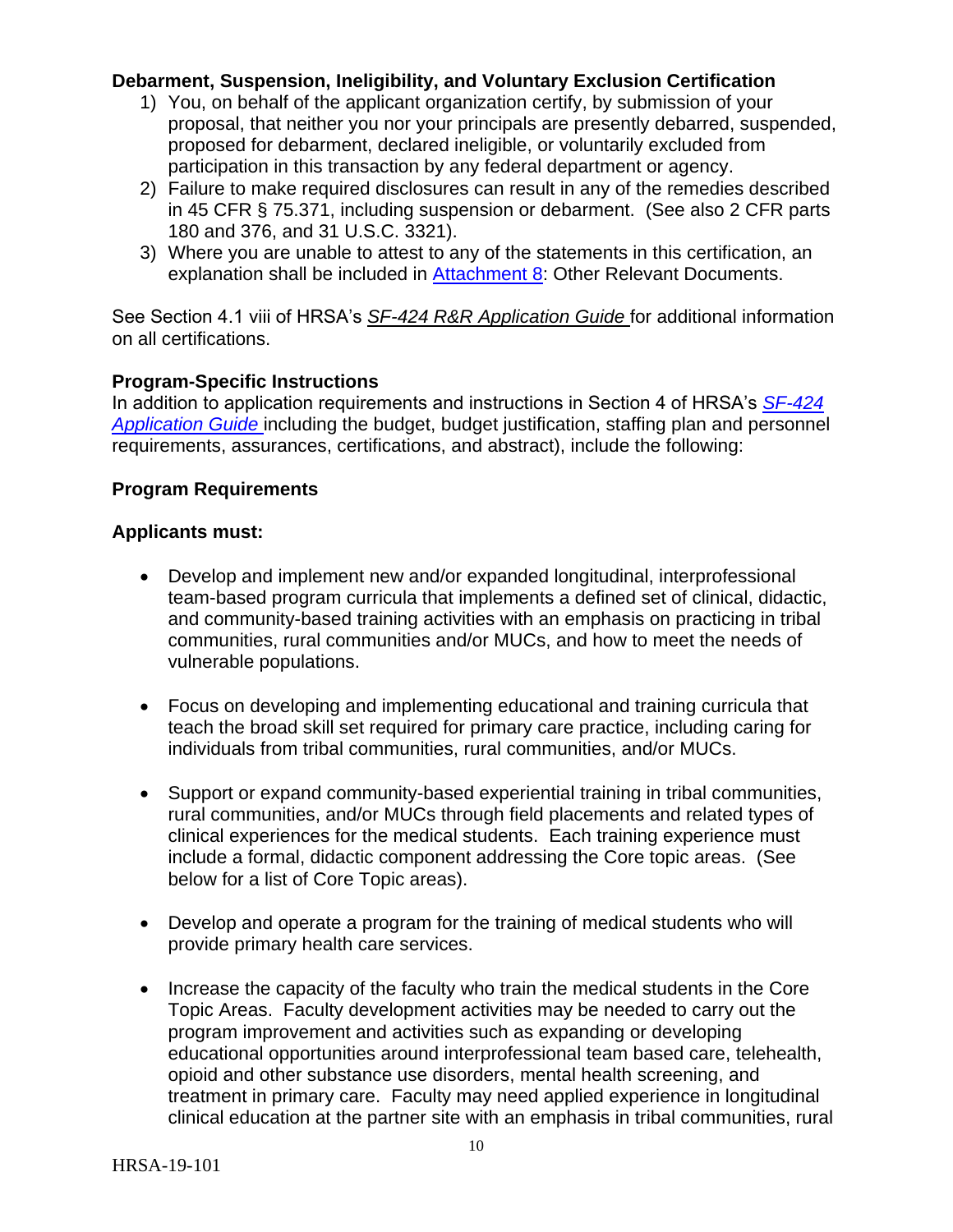communities, and/or MUCs in order to implement these learning experiences for their medical students.

- Ensure all educational and training activities expand or support new educational programming for students in the following six (6) Core Topic Areas:
	- o Interprofessional Education (interdisciplinary training), which supports a coordinated, patient-centered model of health care that involves an understanding of the contributions of multiple health care professionals;
	- o Behavioral Health Integration which promotes the development of integrated primary and behavioral health services to better address the needs of individuals with mental health, depression, opioid and other substance use disorders who seek care in the primary care setting;
	- o Social Determinants of Health which includes five key areas (determinants) [Economic Stability, Education, Social and Community Context, Health and Health Care, and Neighborhood and Built Environment] and their impact on health;
	- o Cultural and linguistic competency which seeks to improve individual health and build healthy communities by training health care providers to recognize and address the unique culture, language and health literacy of multiple consumers and communities and provide culturally and linguistically competent health care (e.g., National Standards for Culturally and Linguistically Appropriate Services in Health and Health Care);
	- o Practice transformation which includes educational and training activities which target the specific skills and competencies needed to prepare students and practicing health professionals to effectively practice in a transforming health care system; and
	- o Use of Telehealth Technology such as teleprecepting, telementoring, distance learning, live video, remote patient monitoring, or other technology, as appropriate.
- Develop and implement educational and training activities through new or expanded scope of work for existing, strategic partnerships between academia, federally-recognized Tribes, tribal colleges, tribal organizations, primary care delivery sites or systems, and/or community-based organization*s* to educate and train medical students to provide care that improves health outcomes for individuals living in tribal communities, rural communities, and/or MUCs.
	- o Applicants who do not have an existing partnership are required to provide evidence through a memorandum of understanding that they have a plan to establish agreements with one or more partners within 6 months of the project start date. The partnership must be with an organization that supports the goals and purpose of the project and the medical school program. Applicants also need to describe the proposed partners and document their agreement through letters of support and memoranda of agreement, including any contributions (either in kind or subawards). Applicants must provide a detailed budget and justification narrative for all subawards.
	- $\circ$  So long as partnership activities are not already being supported by the Federal Government through other programs/means of federal support,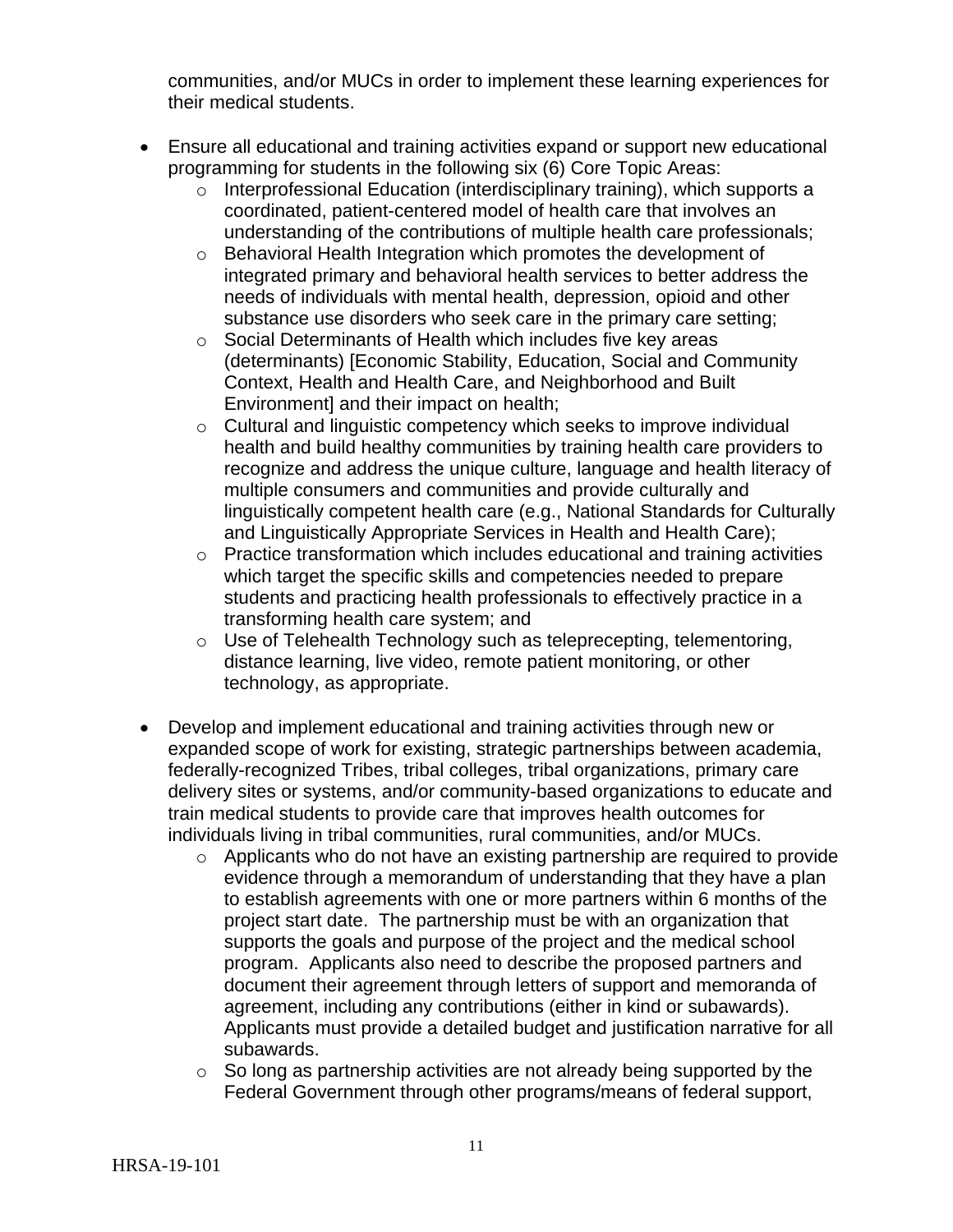partnering organizations may include (but are not limited to) the following organizations:

- State-level entities such as State and Local Workforce Agencies, federally-recognized tribes, Primary Care Associations (PCAs), Primary Care Offices (PCOs), State Offices of Rural Health (SORH), State Minority Health Contacts, and State Education Agencies.
- Health Care Safety Net Sites (e.g., Federally-Qualified Health Centers (FQHCs) and Look-Alikes, including school-based health centers, migrant health centers, health care for the homeless centers, and public housing primary care centers), Native Hawaiian Health Centers, outpatient health clinics associated with tribal or Urban Indian Health Organizations, Rural Health Clinics, Critical Access Hospitals (CAH), and Disproportionate Share Hospitals.
- Programs such as HRSA's Health Careers Opportunity Programs (HCOPs), Centers of Excellence (COE) programs, and Area Health Education Centers (AHECs), as well as other recruitment programs through health professions schools and educational institutions.
- Minority-serving institutions such as Historically Black Colleges and Universities, Hispanic Serving Institutions, and tribal Colleges and Universities in the state and region.
- Develop a plan to collect post-graduation employment demographics with graduates from medical school for at least 1 year after graduation and after they complete their residency. As a best practice, award recipients should also encourage medical students to apply for a National Provider Identifier (NPI)<sup>22</sup> number and collect the NPI numbers of medical students who receive stipends/traineeship funds. Medical students are typically eligible to obtain NPI numbers, which are useful for HRSA and the program in tracking the students and graduates of the program for determining the impact of the HRSA-funded program on increasing access to primary care services to tribal communities, rural communities, and/or MUCs. In circumstances where the medical student does not have an NPI, HRSA will collect the Health Provider taxonomy coding in lieu of the NPI.
- Provide, implement, and evaluate methods to improve the recruitment and retention of medical students from tribal communities, rural communities, and/or MUCs.

 $\overline{a}$ 

<sup>&</sup>lt;sup>22</sup> For more information on the National Provider Identifier please visit: [https://www.cms.gov/Regulations-and-](https://www.cms.gov/Regulations-and-Guidance/Administrative-Simplification/NationalProvIdentStand/)[Guidance/Administrative-Simplification/NationalProvIdentStand/](https://www.cms.gov/Regulations-and-Guidance/Administrative-Simplification/NationalProvIdentStand/) an[d https://nppes.cms.hhs.gov.](https://nppes.cms.hhs.gov/)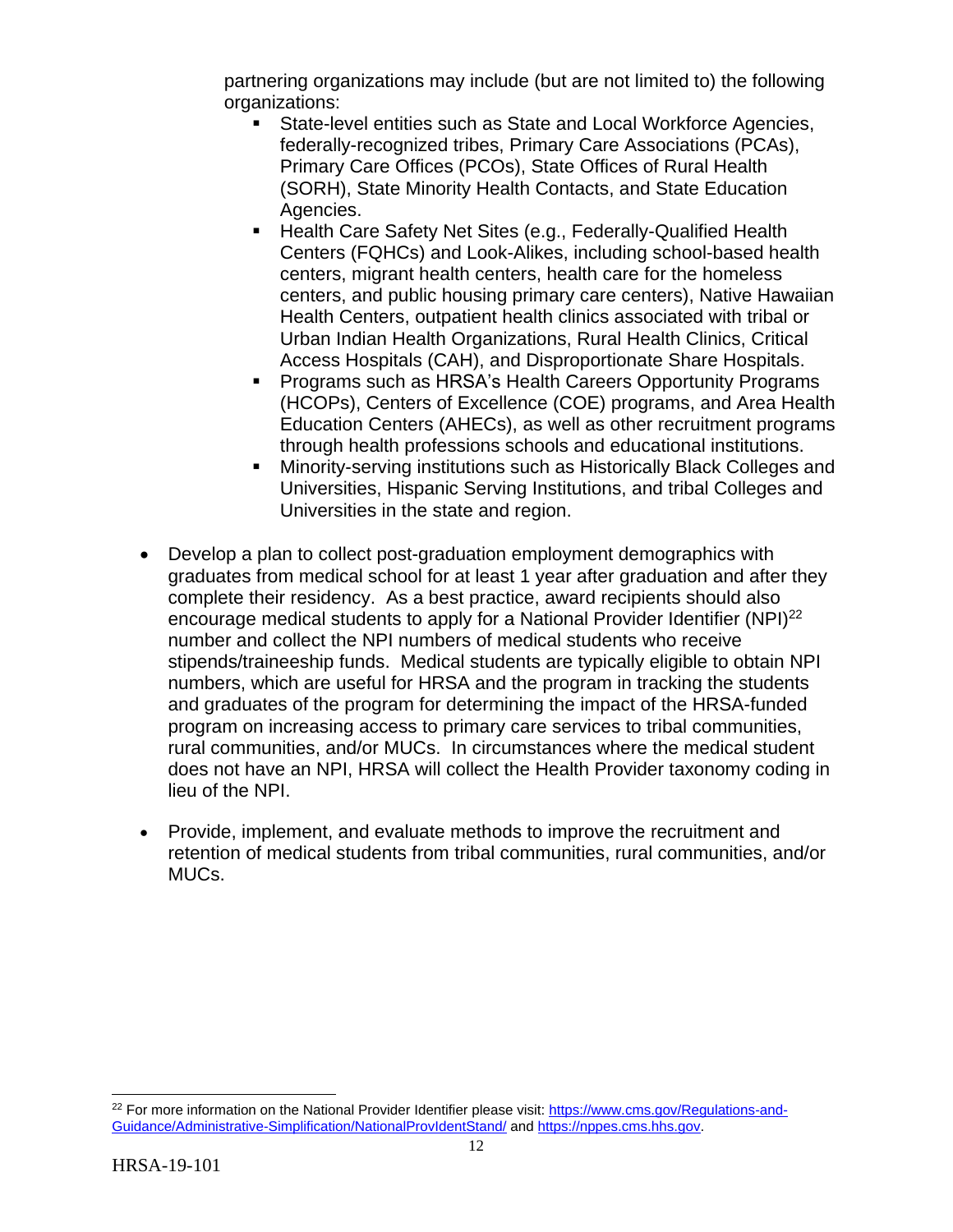## <span id="page-16-0"></span>*i. Project Abstract*

See Section 4.1.ix of HRSA's *SF-424 R&R [Application Guide.](http://www.hrsa.gov/grants/apply/applicationguide/sf424rrguidev2.pdf)*

In addition to the instructions provided in the guide, please include the following information at the top of the abstract:

- Project Title
- Program Name**:** Medical Student Education Program
- Applicant Organization Name
- Address
- Project Director Name and credentials
- Contact Phone Number
- Email Address
- Website Address, if applicable
- Number of Medical Students Trainees projected per Year
- Period of performance
- Names and types of partners (academic program, primary care delivery sites or systems, community-based organizations)

The Abstract must include:

- 1. A brief overview of the project as a whole;
- 2. Specific, measurable objectives that the project will accomplish;
- 3. How the proposed project for which funding is requested will be accomplished, i.e., the "who, what, when, where, why and how" of a project; and
- 4. Request for funding priority, if applicable.

## <span id="page-16-1"></span>*ii. Project Narrative*

This section provides a comprehensive framework and description of all aspects of the proposed project. It should be succinct, self-explanatory, consistent with forms and attachments, and well organized so that reviewers can understand the proposed project.

Successful applications will contain the information below. Please use the following section headers for the narrative:

*PURPOSE AND NEED* -- *Corresponds to Section V's Review Criterion #1*

This section will help reviewers understand the organization that would receive funding for training, as well as the needs of the communities that trainees would ultimately serve.

 Briefly describe the purpose of your proposed project and describe how the shortages and need for additional primary care physicians in the state, especially for primary care physicians in tribal communities, rural communities, and/or MUCs, is impacting the communities that your medical school is serving. Describe the gaps in outreach and comprehensive care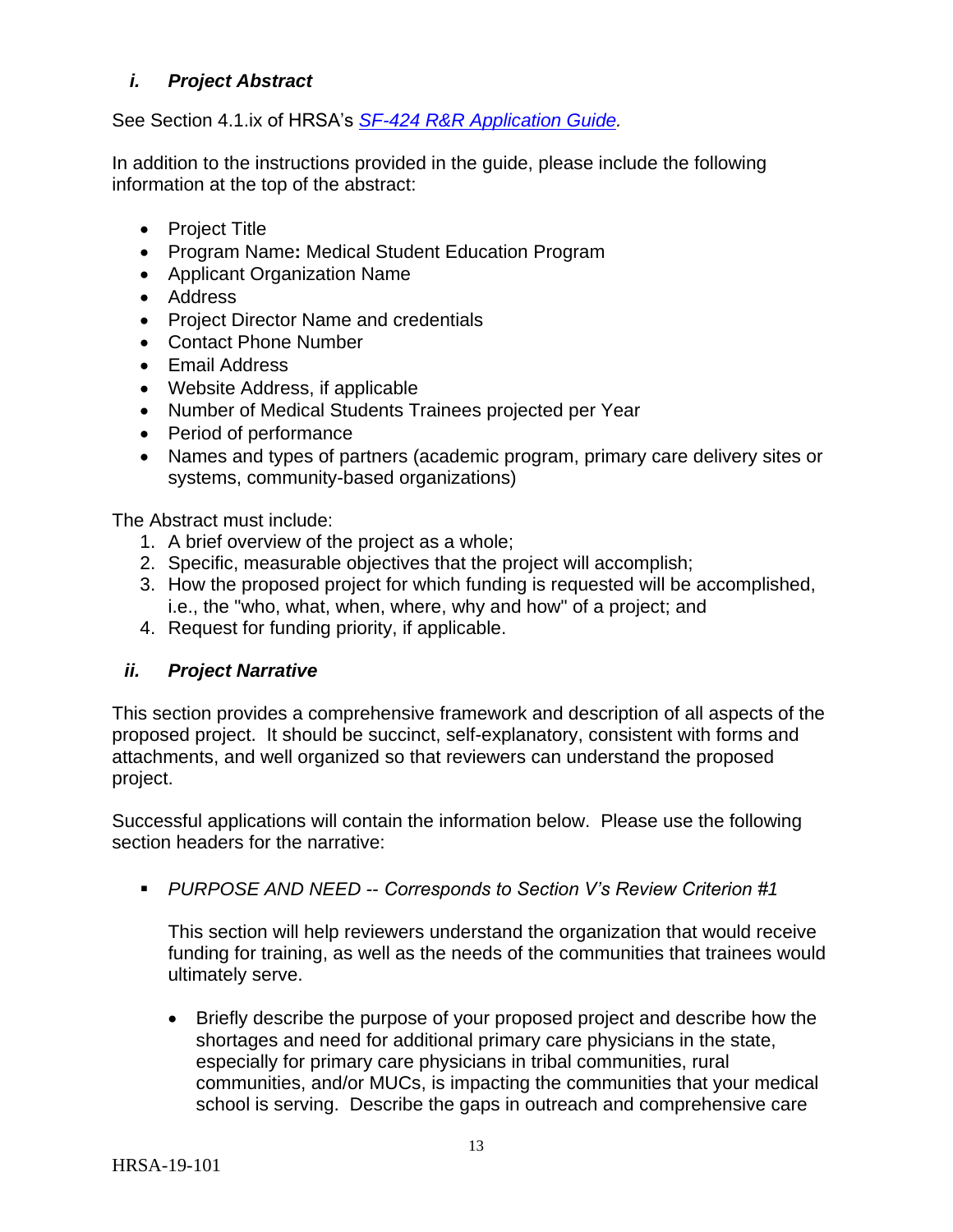that will need to be added to the services. To the extent possible, include data on the demographics, social determinants of health/health disparities faced by, and health care needs of the population served, with a focus on tribal communities, rural communities, and/or MUCs.

- Describe the unmet education and training needs of the medical students that will participate in this project related to interprofessional, team-based didactic and experiential learning, exposure to telehealth, opioid and other substance use disorder prevention and treatment, mental health assessment, and primary mental health care.
- Describe the characteristics of any current existing partners that align with the purposes of this project and additional needs to add to their scope of work or how new partnerships will be created. Applicants may qualify for a funding priority on the basis of their description of existing public-private partnerships that contribute to the goals of the program. All applicants must document plans for developing new partners or expanding existing ones.

*RESPONSE TO PROGRAM PURPOSE -- This section includes three sub-sections — (a) Work Plan; (b) Methodology/Approach; and (c) Resolution of Challenges—all of which correspond to Section V's Review Criteria #2 (a), (b), and (c).*

*a) WORK PLAN -- Corresponds to Section V's Review Criterion #2 (a).* 

You must provide a detailed work plan that demonstrates your experience implementing a project of the proposed scope (a sample work plan can be found here: [http://bhw.hrsa.gov/grants/technicalassistance/workplantemplate.docx.](http://bhw.hrsa.gov/grants/technicalassistance/workplantemplate.docx)). You must:

- Describe the activities or steps you will use to achieve each of the objectives proposed during the entire period of performance identified in the Methodology section. Be clear about how these proposed activities, that potentially will be made possible through HRSA support, will be new or enhanced from what is already being done at the institution as a direct result of receiving funding.
- Describe the timeframes, deliverables, indicators and key partners required during the award period of performance to address each of the needs described in the Purpose and Need section.
- Describe curriculum enhancements and activities to develop clinical sites in tribal communities, rural communities, and/or MUCs.
- Describe how you will ensure that new and/or expanded clinical learning sites will provide high quality educational experiences for students.
- Describe recruitment and retention strategies and activities to increase enrollment and graduation of medical students from tribal, rural and/or MUC backgrounds. This may include collaboration with tribal colleges and programs aimed at promoting health career opportunities for pre-medical students.
- Describe meaningful support and collaboration with current or planned key partners including federally-recognized tribes, tribal colleges, tribal organizations, primary care delivery sites and systems, PCOs, PCAs, HCOPs, COEs, AHECs, SORH, and/or community-based organizations required during the period of performance in planning, designing and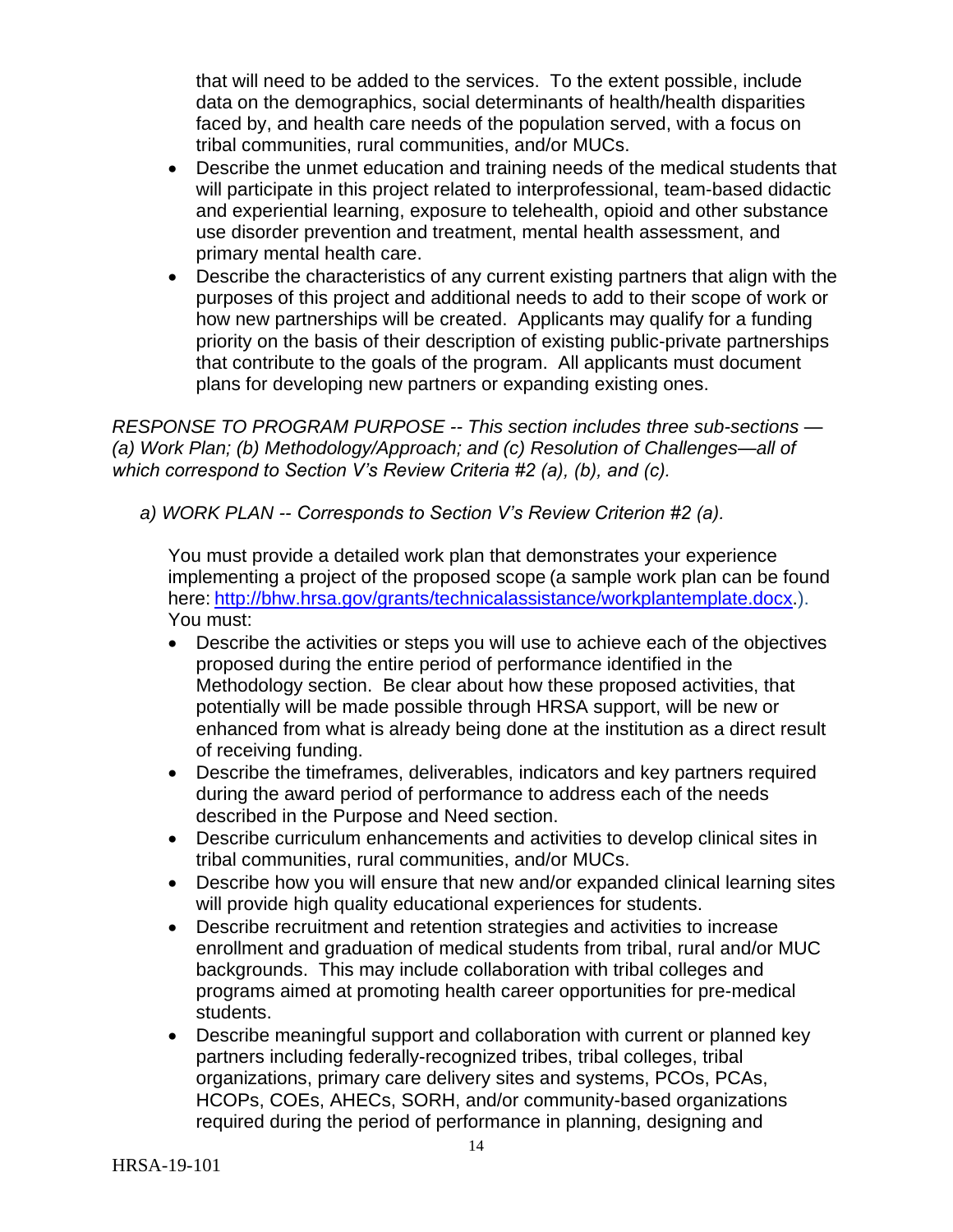implementing all activities, and, further, the extent to which these contributors reflect the populations and communities served. An existing partnership is not a requirement for the program, however it may enable the applicant to qualify for a priority. All applicants either need to expand or strengthen existing partnerships and/or to add new partners that meet the purpose of the project.

- $\circ$  If applicable, provide a copy of the memorandum of understanding and/or letter of support for each current existing partner and for at least one that you plan to develop in the future. Include documentation of the specific contribution that each partner will make to the project.
- $\circ$  If new partnerships are being formed, provide evidence of their agreement and their specific planned contribution.
- Describe how specific telehealth modalities are appropriate for the training of the medical students, including, if applicable, teleprecepting, telementoring and/or distance learning, and how these telehealth modalities will be used to provide training and education.
- Describe how you will implement formal mechanisms for feedback and evaluation (and institute improvements/remediation, as needed), specifically related to the educational value of clinical training experience for students at the partner site(s). This should include an assessment of student experiences and academic progress. Describe the frequency and depth of communication planned between partner sites and the main academic institution related to program development, curricular enhancements, and use of Rapid Cycle Quality Improvement (RCQI) methods. Describe how the partners will communicate and coordinate with the main academic institution around project planning, progress, evaluations, and resolutions.

## *b) METHODOLOGY - Corresponds to Section V's Review Criterion #2 (b).*

Propose methods that you will use to address the stated needs and meet each of the previously described program goals and objectives in this NOFO.

In the Methodology section of your application, you must describe:

- Your goals, objectives, and proposed activities, and provide evidence for how they link to the project purpose and stated needs. Project objectives must be specific, measurable, achievable, relevant and timely.
- How you will address the program objectives listed in the Purpose section and the Program Requirements in the Program Specific Instructions section (including your activities and methods).
- Activities to meet objectives including the roles of partners, system level initiatives, the educational/teaching strategies to be implemented, and curricula/training materials and incorporation of new and/or expanded longitudinal primary care learning experiences that will be used to accomplish the objectives of the project.
- How you will enhance current curriculum or develop and implement educational and training curricula that teach the broad skill set required for primary care practice (See the six (6) Core Topics), including caring for vulnerable populations, and working in rural, underserved, and tribal communities.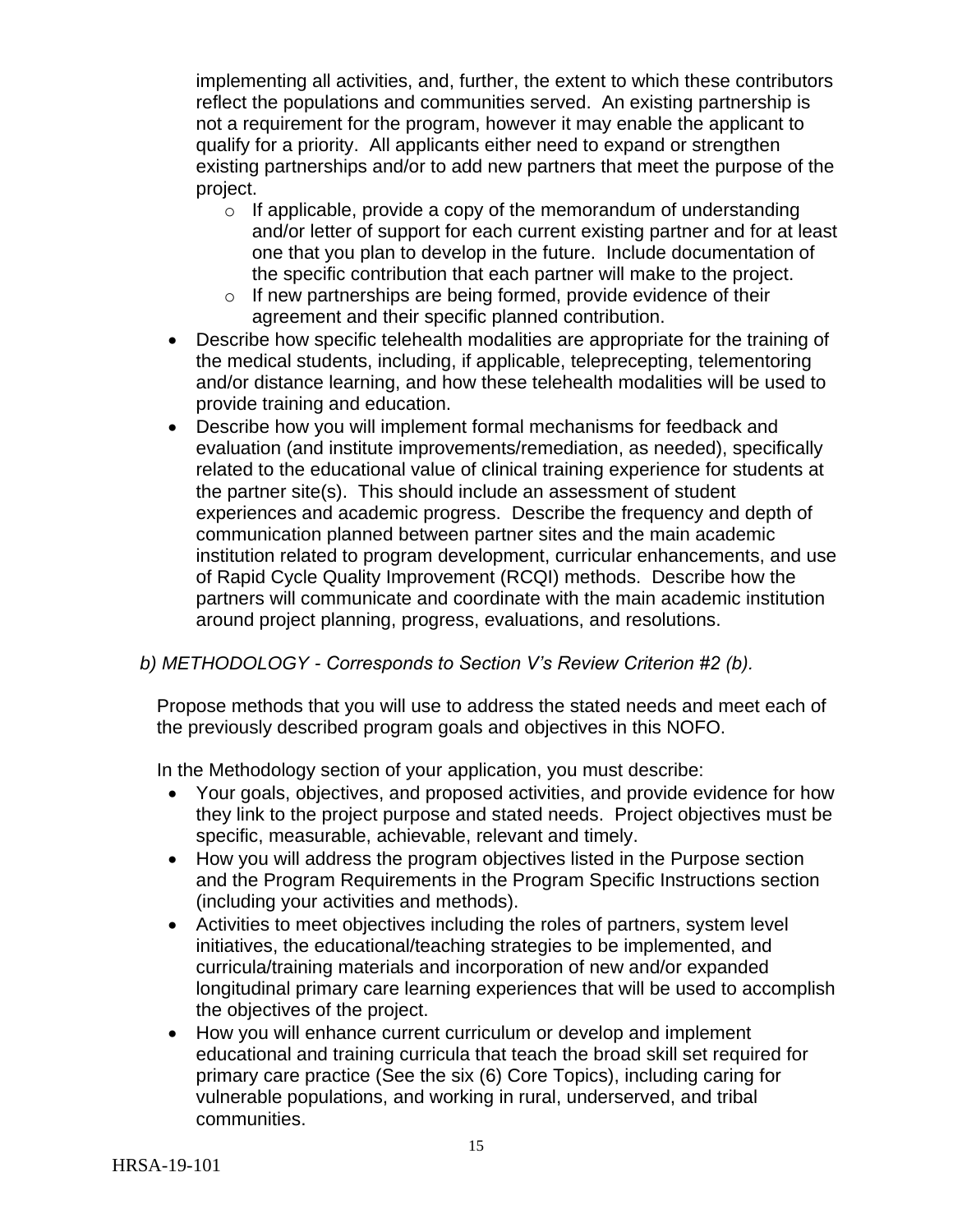- How you will, to the extent feasible, advance HRSA's priority to combat the opioid epidemic in your developed curricula that exposes medical students to the following and provides didactic and clinical learning experiences, including:
	- o enhanced training and clinical experiences related to the prevention and treatment of opioid and other substance use disorders, including but not limited to, Medication Assisted Treatment (MAT), and
	- $\circ$  integration of evidence-based trainings that will enable future primary care physicians to effectively screen, assess, intervene, and refer patients to specialized treatment for mental health issues, as appropriate and indicated.
- The key activities to enhance training, particularly in tribal communities, rural communities, and/or MUCs including any enhancements to the clinical learning sites, and any other activities to increase the number of graduates who will select a primary care residency to practice primary care, particularly in tribal communities, rural communities, and/or MUCs.
- How you will prepare new clinical sites for student learning in teams and longitudinal clinical experiences.
- How you plan to enhance education and training to interprofessional teams in partnering, education, and training efforts. Include in your discussion how interprofessional partnering, education, and training will affect outcomes in family and individual centered clinical practice, health status, and improvement in the workforce.
- How your program will work with and complement the efforts of other partners, including federally-funded partners that may be complementary to this project such as links with HRSA's HCOP, COE program, AHEC program, Health Center Program, National Health Service Corps (NHSC) scholarship program, as well as Indian Health Service (IHS) scholarships or IHS Extern program.

## **Logic Model**

You must submit a logic model for designing and managing the project. A logic model is a one-page diagram that presents the conceptual framework for a proposed project and explains the links among program elements. Information about logic models may be found in Section VIII of the NOFO. For the purposes of this notice, the logic model should summarize the connections between the:

- Goals of the project (e.g., objectives, reasons for proposing the intervention);
- Assumptions (e.g., beliefs about how the program will work and support resources. Base assumptions on research, best practices, and experience);
- Inputs (e.g., organizational profile, collaborative partners, key staff, budget, other resources);
- Target population (e.g., the individuals to be trained);
- Activities (e.g., approach, listing key intervention, if applicable);
- Outputs (i.e., the direct products or deliverables of program activities); and
- Outcomes (i.e., the results of a program, typically describing a change in people or systems).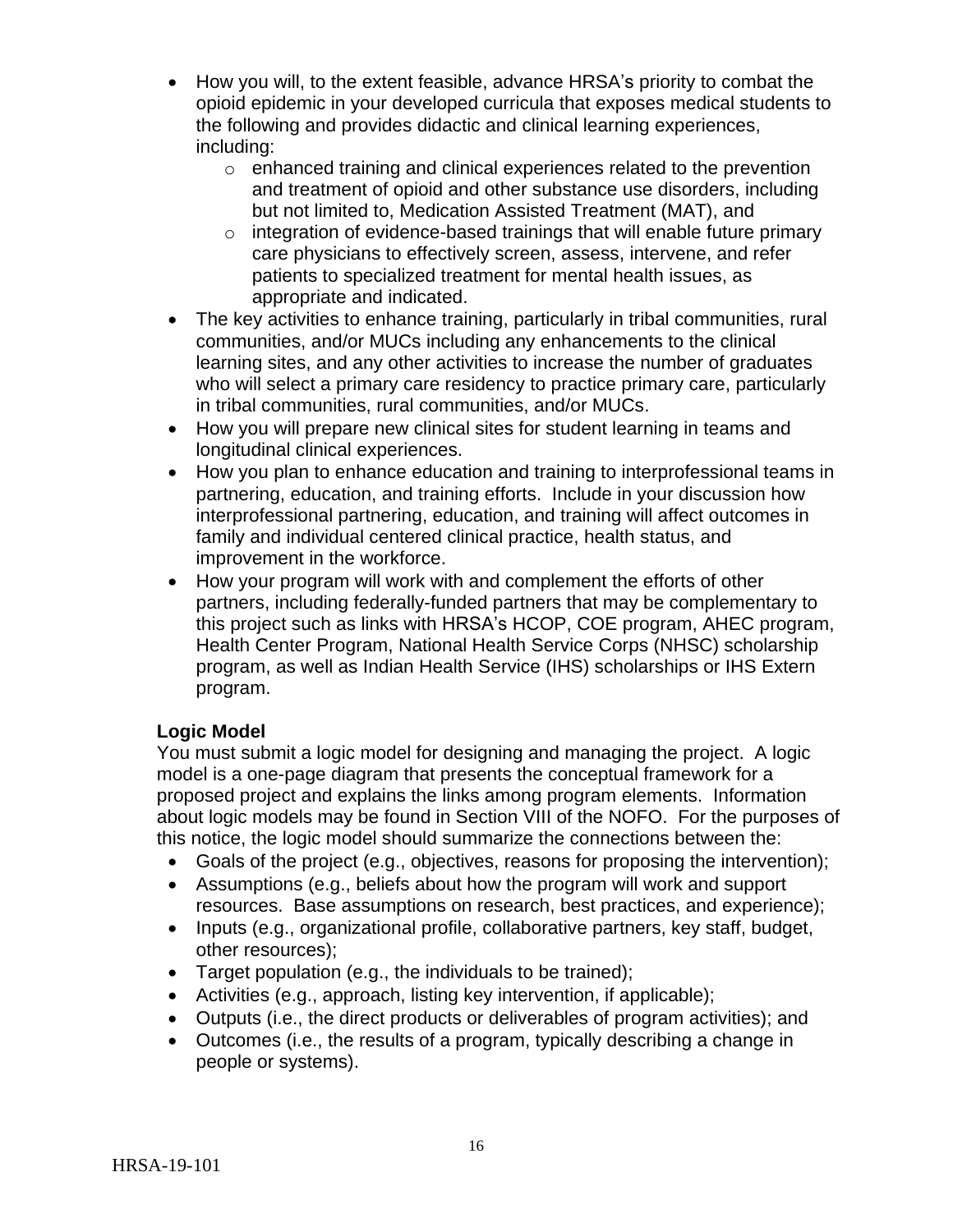The Work Plan, which summarizes the work plan components, must be uploaded into Attachment 1. The Logic Model must be uploaded into Attachment 3.

Refer to **Section VIII** of this NOFO for further information.

*c) RESOLUTION OF CHALLENGES – Corresponds to Section V's Review Criterion #2 (c).*

Discuss challenges that you are likely to encounter in designing and implementing the activities described in the work plan, and approaches that you will use to resolve such challenges including, but not limited to:

- Plans to ensure that longitudinal clinical experiences support the stated curriculum.
- Plans to ensure the quality of clinical and educational experiences.
- Plans for resolving challenges with any partnerships to ensure all students receive quality guidance.
- *IMPACT -- This section includes two sub-sections— (a) Evaluation and Technical Support Capacity; and (b) Project Sustainability—both of which correspond to Section V's Review Criteria #3 (a) and (b).*

*(a) EVALUATION AND TECHNICAL SUPPORT CAPACITY -- Corresponds to Section V's Review Criterion #3 (a)*

**Program Performance Evaluation**: You must describe the plan for program performance evaluation. The program performance evaluation must monitor ongoing processes and progress toward meeting goals and objectives of the project. Include descriptions of the inputs (e.g., key evaluation staff and organizational support, collaborative partners, budget, and other resources); key processes; evaluation questions; variables to be measured; expected outcomes of the funded activities; and a description of how all key evaluative measures will be reported. In the [Attachments section \(IV. 2. v., Attachment 1\),](#page-26-0) you must attach a complete staffing plan and job descriptions for key personnel. Bio sketches of Key Personnel should be uploaded in the SF-424 R&R Senior/Key Person Profile form. You must demonstrate evidence that the evaluative measures selected will be able to assess: 1) the extent to which the program objectives have been met, and 2) the extent to which these can be attributed to the project.

We encourage applicants to include a plan for evaluating and reporting on graduate outcomes of medical school graduates going into residency in primary care (family medicine, internal medicine, pediatrics, and medicine-pediatrics), including in rural and underserved practices and tribal facilities after completing residency; and any improvements in patient access, quality of care, and cost effectiveness, and provider wellness, as a result of the training and medical student-faculty projects. You are encouraged to align your outcome measures with existing measures, and report outcome and impact findings through public reports, presentations, and/or publications.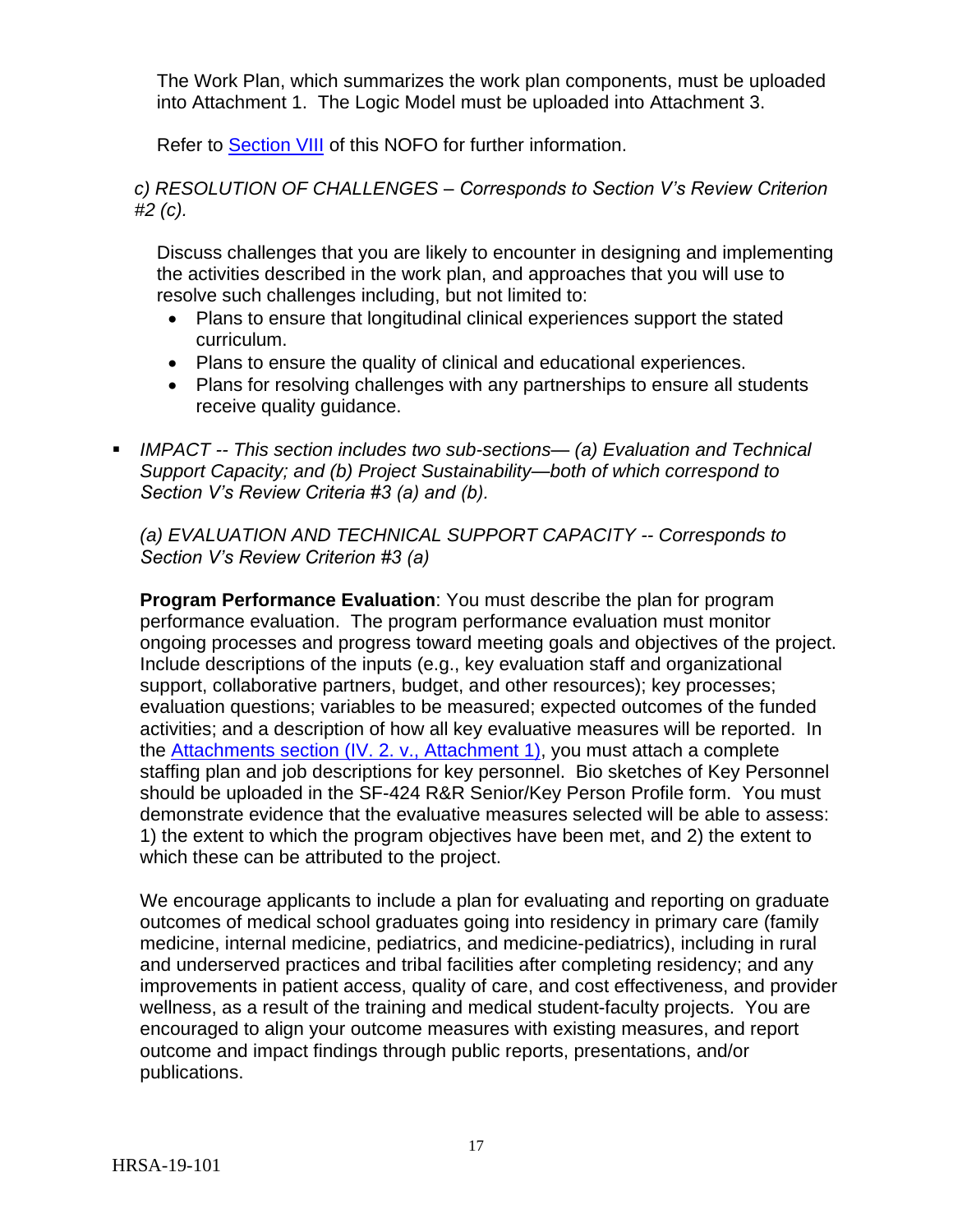You must include a plan for continuous quality improvement, such as RCQI, for the continuous monitoring of ongoing project processes, outcomes of implemented activities, and progress toward meeting project objectives. Describe how you will implement necessary adjustment to planned activities to effect course corrections. Additional information on RCQI is available at the following website: [http://www.healthworkforceta.org/resources/rapid-cycle-quality-improvement](http://www.healthworkforceta.org/resources/rapid-cycle-quality-improvement-resource-guide/)[resource-guide/.](http://www.healthworkforceta.org/resources/rapid-cycle-quality-improvement-resource-guide/)

- Describe the systems and processes that will support your organization's collection of HRSA's performance measurement requirements for this program. At the following link, you will find examples of the type of data forms for similar programs:<http://bhw.hrsa.gov/grants/reporting/index.html> (Refer to the Pre-Doctoral Training in Primary Care program report variables as an example).
- Describe the data collection plan to collect, manage, analyze and track data (e.g., assigned skilled staff, data management software) to measure process and impact/outcomes, and explain how the data will be used to inform program development and service delivery in a way that allows for accurate and timely reporting of performance outcomes.
- For implementation of the program performance evaluation and HRSA's performance measures requirements, describe current experience, skills, and knowledge of the evaluation team, including individuals on staff, materials published, and previous work of a similar nature.
- Describe any potential obstacles for implementing the program performance evaluation and meeting HRSA's performance measurement requirements and your plan to address those obstacles.
- Describe plans for dissemination of project results, the extent to which project results may be national in scope, and the degree to which the project activities are replicable.
- Describe current experience, skills, and knowledge, including individuals on staff, materials published, and previous work of a similar nature. Describe your process to collect NPI of students who receive stipend/traineeship funds for the purpose of collecting post-graduation employment outcomes and demographics.
- For any opioid and other substance use disorder training and clinical learning site enhancement activities, your evaluation plan must assess didactic and clinical learning experiences that expose the medical students to prevention and treatment, number and duration of experiences, and any faculty development or MAT certification that is achieved.

**Performance Reporting Plan**: All award recipients are required to collect and report the counts of individuals who have been directly and indirectly impacted by the award. You must describe your capacity to collect and report data including, but not limited to, the following on an annual basis. This data may be collected in the performance reporting forms or in the non-competing continuation report.

- Training program characteristics;
- Efforts to enhance recruitment/retention of medical students from tribal communities, rural communities and MUCs;
- Number of and demographic characteristics of medical students;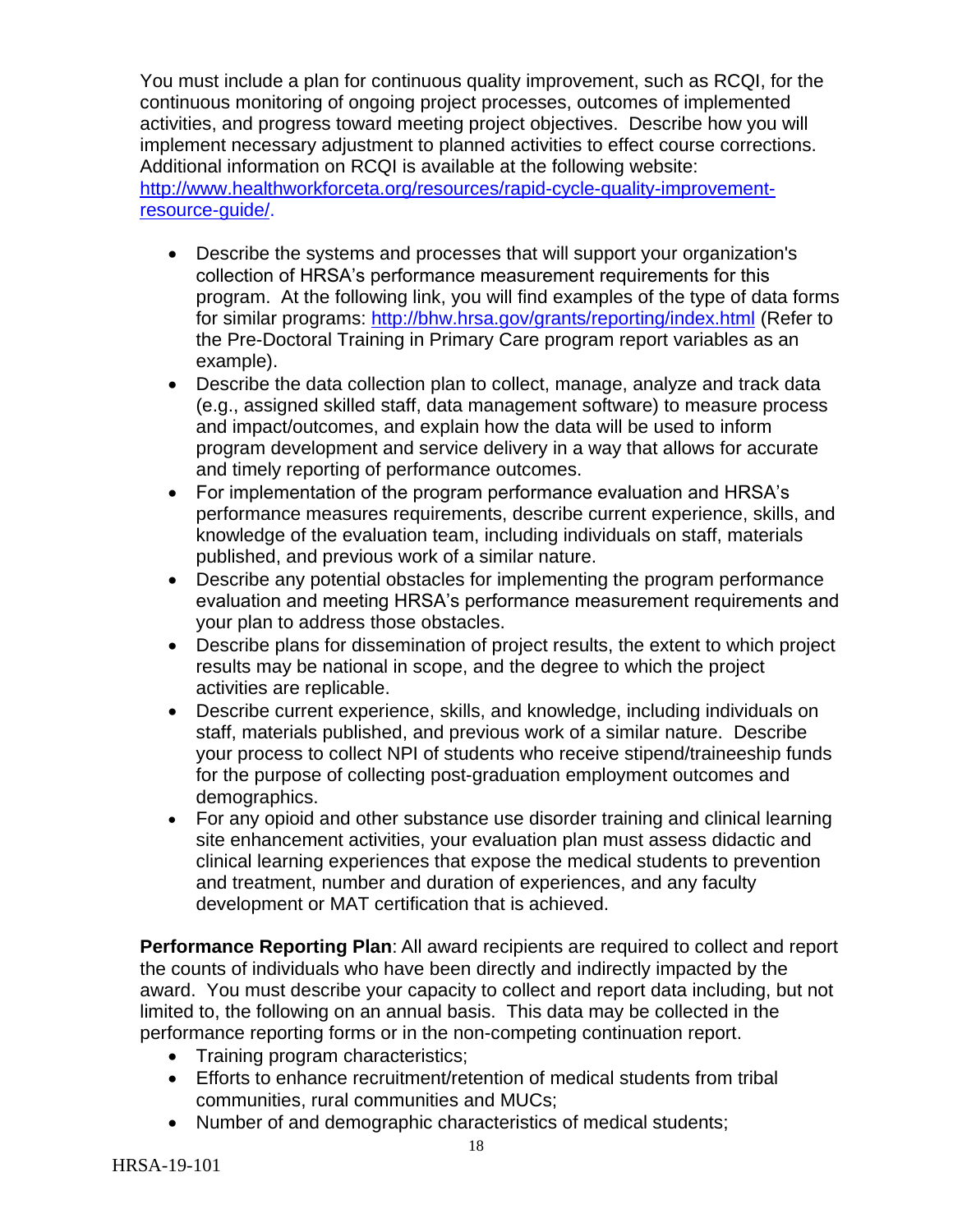- The number, types, and characteristics of clinical sites where the MSEsupported educational activities for medical students will occur;
- Number of medical students engaged in each proposed MSE-supported activity;
- Number of graduating medical students that pursue residencies by chosen specialty – specifically with the numbers/proportion of the total graduating class entering the primary care fields of family medicine, internal medicine, pediatrics and medicine-pediatrics – along with the name and location of their residency training program;
- Learning activities related to longitudinal clinical experiences such as number of medical students who receive clinical experiences at the same setting over time, number of medical students and other primary care professional trainees involved in interprofessional team-based training, length of the longitudinal experience, total hours spent at a given setting/site;
- Characteristics of curriculum development work; and
- Characteristics of faculty professional development activities and continuing education activities that will promote achievement of MSE Program aims.

## *(b) PROJECT SUSTAINABILITY -- Corresponds to Section V's Review Criterion #3 (b)*

- You must provide a clear plan for project sustainability after the period of federal funding ends, including a description of specific actions you will take to (a) highlight key elements of your project, e.g., training methods or strategies, which have been effective in improving practices; (b) obtain future sources of potential funding, as well as (c) provide a timetable for becoming self-sufficient. Award recipients are expected to sustain key elements of their projects, e.g., teaching or services and interventions, which have been effective in improving practices and those that have led to improved outcomes for the populations served. You must discuss challenges that are likely to be encountered in sustaining the program and approaches that will be used to resolve such challenges.
- *ORGANIZATIONAL INFORMATION, RESOURCES AND CAPABILITIES -- Corresponds to Section V's Review Criterion #4* 
	- Succinctly describe your capacity to effectively manage the programmatic, fiscal, and administrative aspects of the proposed project.
	- Provide information on your organization's current mission and structure, including an organizational chart, relevant experience, and scope of current activities, and describe how these elements all contribute to the organization's ability to conduct the program requirements and meet program expectations.
	- Discuss how the organization will follow the approved plan, as outlined in the application, properly account for the federal funds, and document all costs including funding of any subawards, so as to avoid audit findings.
	- A project organizational chart is requested in [Attachment 5.](#page-26-0) This chart should delineate the relationships, roles, and responsibilities of all partner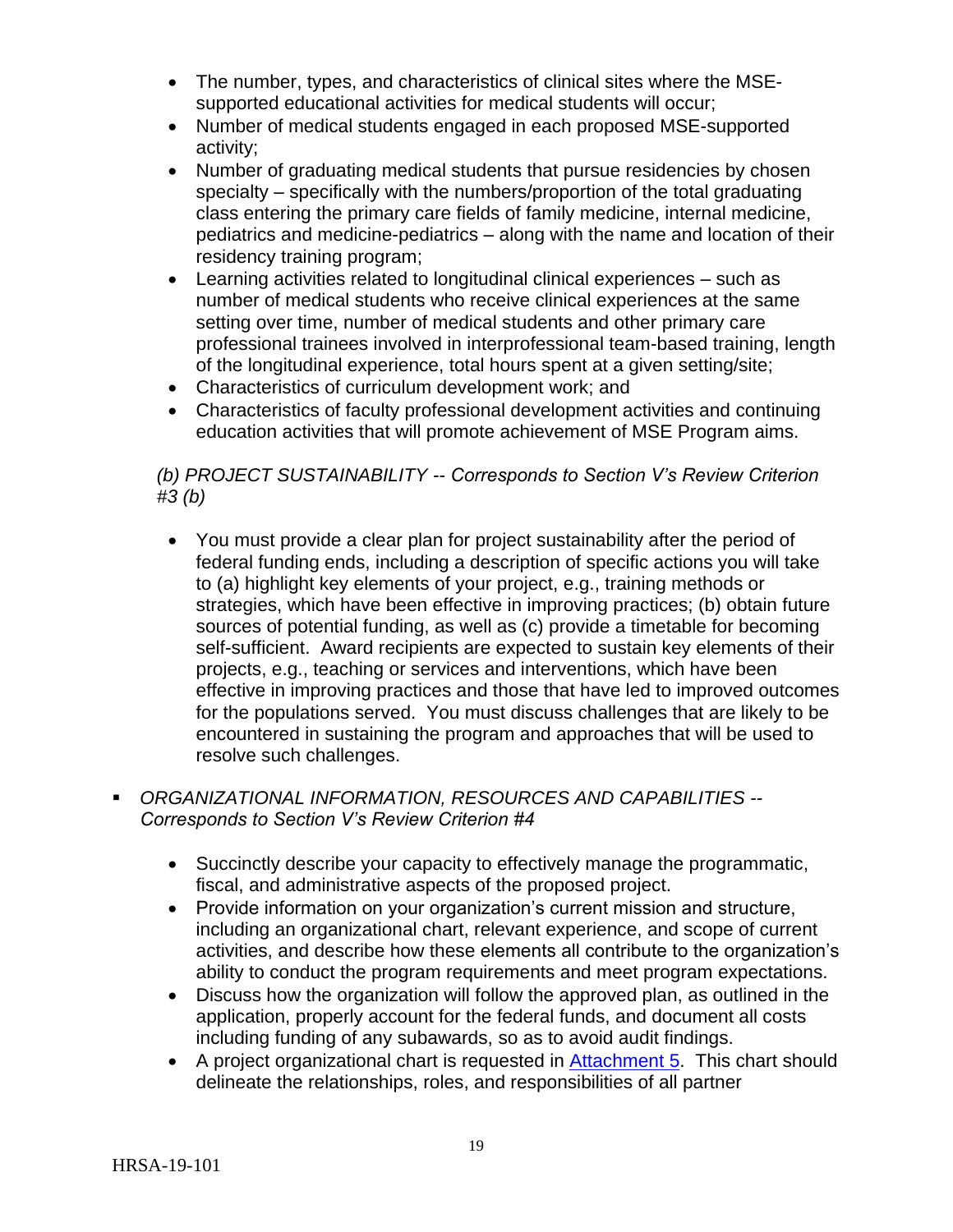organizations, including primary care clinical training sites and interprofessional training program partners.

• The staffing plan and job descriptions for key faculty/staff must be included in [Attachment 2](#page-26-0) (Staffing Plan and Job Descriptions for Key Personnel). However, the biographical sketches must be uploaded in the SF-424 RESEARCH & RELATED Senior/Key Person Profile form, which can be accessed in the Application Package under "Mandatory." Include biographical sketches for persons occupying the key positions, not to exceed THREE pages in length each. In the event that a biographical sketch is included for an identified individual who is not yet hired, please include a letter of commitment from that person with the biographical sketch. When applicable, biographical sketches should include training, language fluency, and experience working with the populations that are served by their programs.

Biographical sketches, not exceeding three pages per person, should include the following information:

- **Senior/key personnel name**
- **•** Position Title
- **Education/Training beginning with baccalaureate or other initial professional** education, such as nursing, including postdoctoral training and residency training if applicable:
	- o Institution and location
	- o Degree (if applicable) and board certification
	- o Date of degree (MM/YY)
	- o Field of study
- *Section A (required)* **Personal Statement.** Briefly describe why the individual's experience and qualifications make him/her particularly well-suited for his/her role (e.g., PD/PI) in the project that is the subject of the award.
- Section B (*required*) **Positions and Honors.** List in chronological order previous positions, concluding with the present position. List any honors. Include present membership on any Federal Government public advisory committee.
- Section C *(optional)* **Peer-reviewed publications or manuscripts in press (in chronological order).** You are encouraged to limit the list of selected peerreviewed publications or manuscripts in press to no more than 15. Do not include manuscripts submitted or in preparation. The individual may choose to include selected publications based on date, importance to the field, and/or relevance to the proposed research. Citations that are publicly available in a free, online format may include URLs along with the full reference (note that copies of publicly available publications are not acceptable as appendix material).
- Section D (*optional)* **Other Support.** List both selected ongoing and completed (during the last 3 years) projects (federal or non-federal support). Begin with any projects relevant to the project proposed in this application. Briefly indicate the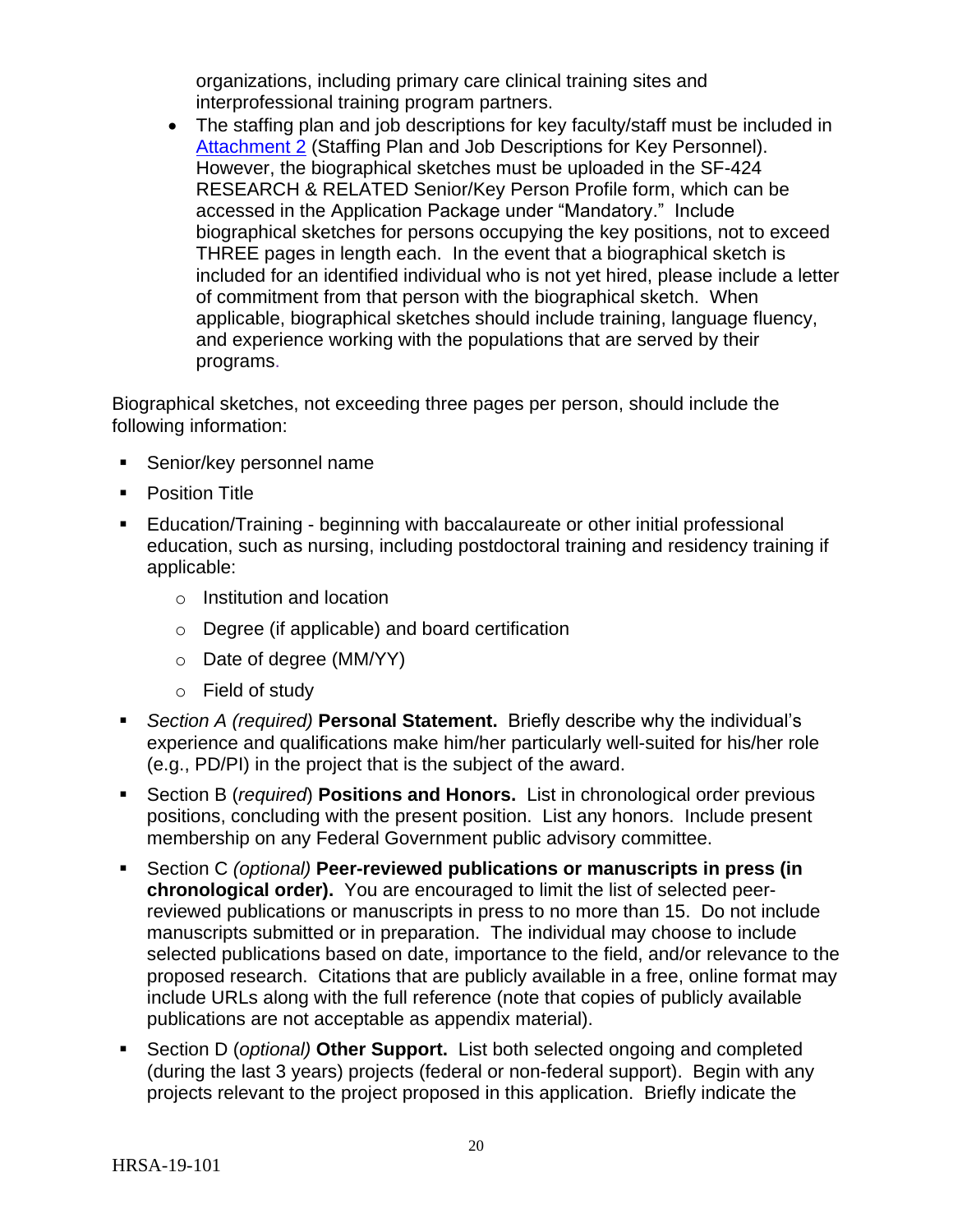overall goals of the projects and responsibilities of the Senior/Key Person identified on the Biographical Sketch.

## **NARRATIVE GUIDANCE**

To ensure that you fully address the review criteria, this table provides a crosswalk between the narrative language and where each section falls within the review criteria. Any attachments referenced in a narrative section may be considered during the objective review.

| <b>Narrative Section</b>                      | <b>Review Criteria</b>                                                                                                                                                   |
|-----------------------------------------------|--------------------------------------------------------------------------------------------------------------------------------------------------------------------------|
| <b>Purpose and Need</b>                       | (1) Purpose and Need                                                                                                                                                     |
| Response to Program Purpose:                  | (2) Response to Program Purpose:                                                                                                                                         |
| (a) Work Plan                                 | (a) Work Plan                                                                                                                                                            |
| (b) Methodology/Approach                      | (b) Methodology/Approach                                                                                                                                                 |
| (c) Resolution of Challenges                  | (c) Resolution of Challenges                                                                                                                                             |
| Impact:                                       | (3) Impact:                                                                                                                                                              |
| (a) Evaluation and Technical                  | (a) Evaluation and Technical Support                                                                                                                                     |
| <b>Support Capacity</b>                       | Capacity                                                                                                                                                                 |
| (b) Project Sustainability                    | (b) Project Sustainability                                                                                                                                               |
| Organizational Information,                   | (4) Organizational Information, Resources                                                                                                                                |
| <b>Resources and Capabilities</b>             | and Capabilities                                                                                                                                                         |
| <b>Budget and Budget Narrative</b><br>(below) | (5) Support Requested – the budget section<br>should include sufficient justification to allow<br>reviewers to determine the reasonableness of<br>the support requested. |

#### <span id="page-24-0"></span>*iii. Budget*

See Section 4.1.iv of HRSA's *SF-424 R&R [Application Guide.](http://www.hrsa.gov/grants/apply/applicationguide/sf424rrguidev2.pdf)* Please note: the directions offered in the *SF-424 R&R [Application Guide](http://www.hrsa.gov/grants/apply/applicationguide/sf424rrguidev2.pdf)* may differ from those offered by Grants.gov. Follow the instructions included the *R&R Application Guide* and the additional budget instructions provided below. A budget that follows the *R&R Application Guide* will ensure that, if the application is selected for funding, you will have a well-organized plan, and by carefully following the approved plan can avoid audit issues during the implementation phase.

Your project will be supported by both the grant award and the non-federal matching funds. You must apply for **at least** \$1,000,000 but no more than \$1,180,000 of federal funding, plus you must also include 10 percent non-federal matching funds.

You will be using the SF Research and Related Budget (Total Fed + Non-Fed) form for this program to show both federal funds and non-federal matching funds (10 percent).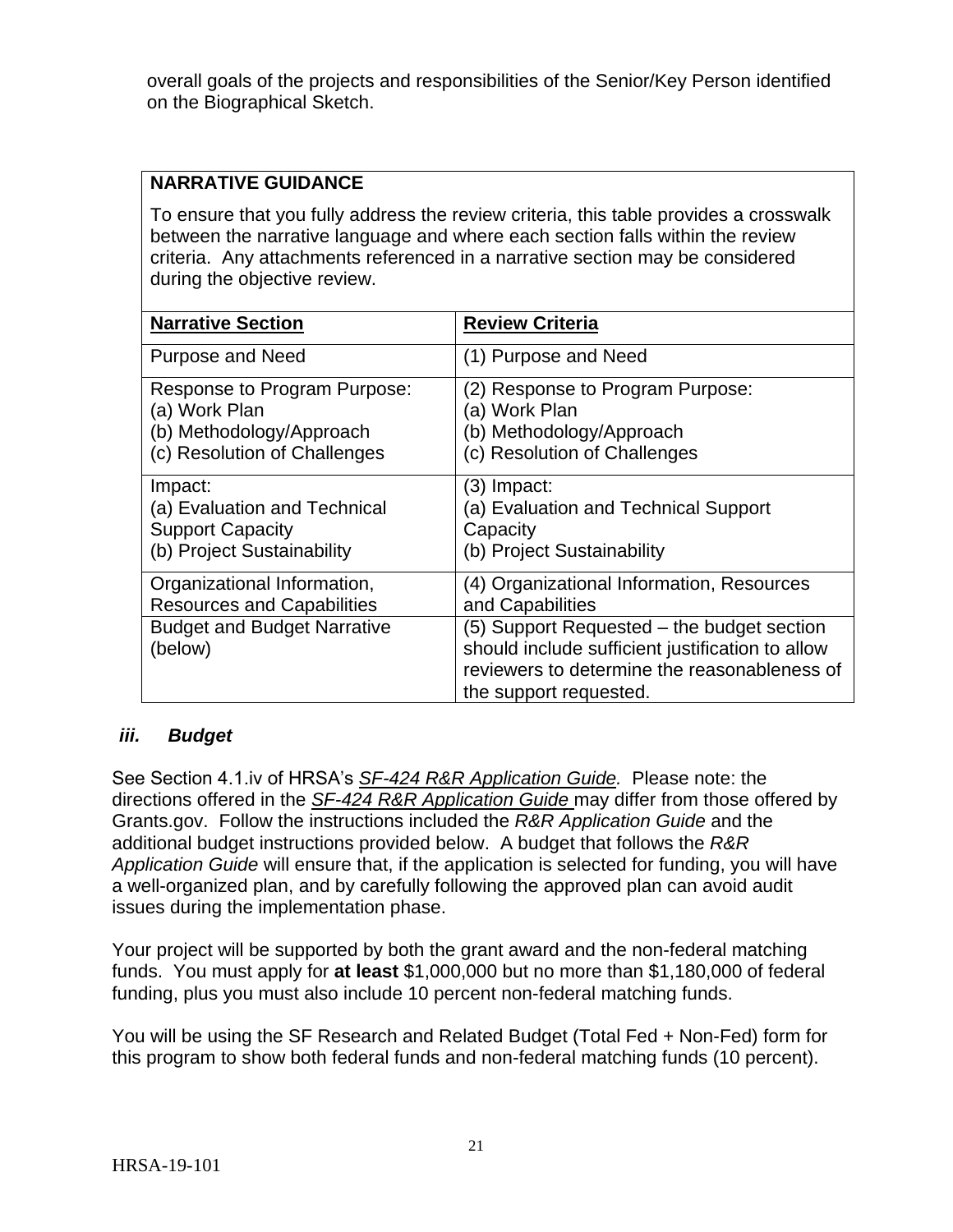## **Cost Sharing/Matching**

Cost sharing/matching **is required** for this program. The authorizing legislation requires not less than ten percent match in non-federal contributions for this grant each budget period. Applicant organizations must match at least 10 percent of federal funds provided under this grant either in cash or in-kind. In-kind contributions may include housing, equipment, and services and may be provided from state, local, or private sources.

**Reminder:** The Total Project or Program Costs are the total allowable costs (inclusive of direct **and** indirect costs) incurred by the award recipient to carry out a HRSAsupported project or activity. Total project or program costs include costs charged to the award and costs borne by the award recipient to satisfy a matching or cost-sharing requirement, as applicable.

## **Subawards**

A detailed line-item budget form is required for each subaward and should be uploaded to the R & R Subaward Budget Attachment(s) form.

The Department of Defense and Labor, Health and Human Services, and Education Appropriations Act, 2019 and Continuing Appropriations Act, 2019 (P.L. 115-245), Division B, § 202 states, "None of the funds appropriated in this title shall be used to pay the salary of an individual, through a grant or other extramural mechanism, at a rate in excess of Executive Level II." See Section 4.1.iv Budget – Salary Limitation of HRSA's *SF-424 [Application Guide](http://www.hrsa.gov/grants/apply/applicationguide/sf424guide.pdf)* for additional information. Note that these or other salary limitations may apply in the following FY, as required by law.

Indirect costs under training awards to organizations other than state, local or Indian Tribal governments will be budgeted and reimbursed at 8 percent of modified total direct costs rather than on the basis of a negotiated rate agreement, and are not subject to upward or downward adjustment. Direct cost amounts for equipment, tuition and fees, and sub-awards and subcontracts in excess of \$25,000 are excluded from the direct cost base for purposes of this calculation.

## <span id="page-25-0"></span>*iv. Budget Justification Narrative*

See Section 4.1.v. of HRSA's *SF-424 R&R [Application Guide.](http://www.hrsa.gov/grants/apply/applicationguide/sf424rrguidev2.pdf)* 

The budget justification narrative must describe all line-item federal funds (including subawards), and matching non-federal funds proposed for this project.

In addition, the MSE Program requires the following, which corresponds to Section V's [Review Criterion:](#page-30-1)

*Program Evaluation and Impact Costs:* You must ensure that you have dedicated sufficient funds in your budget to conduct the required program evaluation and impact as described as outlined in *[Section V's Review Criterion](#page-30-1)*.

*Participant/Trainee Support Costs:* If you have participant/trainee support costs, list tuition/fees/health insurance, stipends, travel, subsistence, other, and the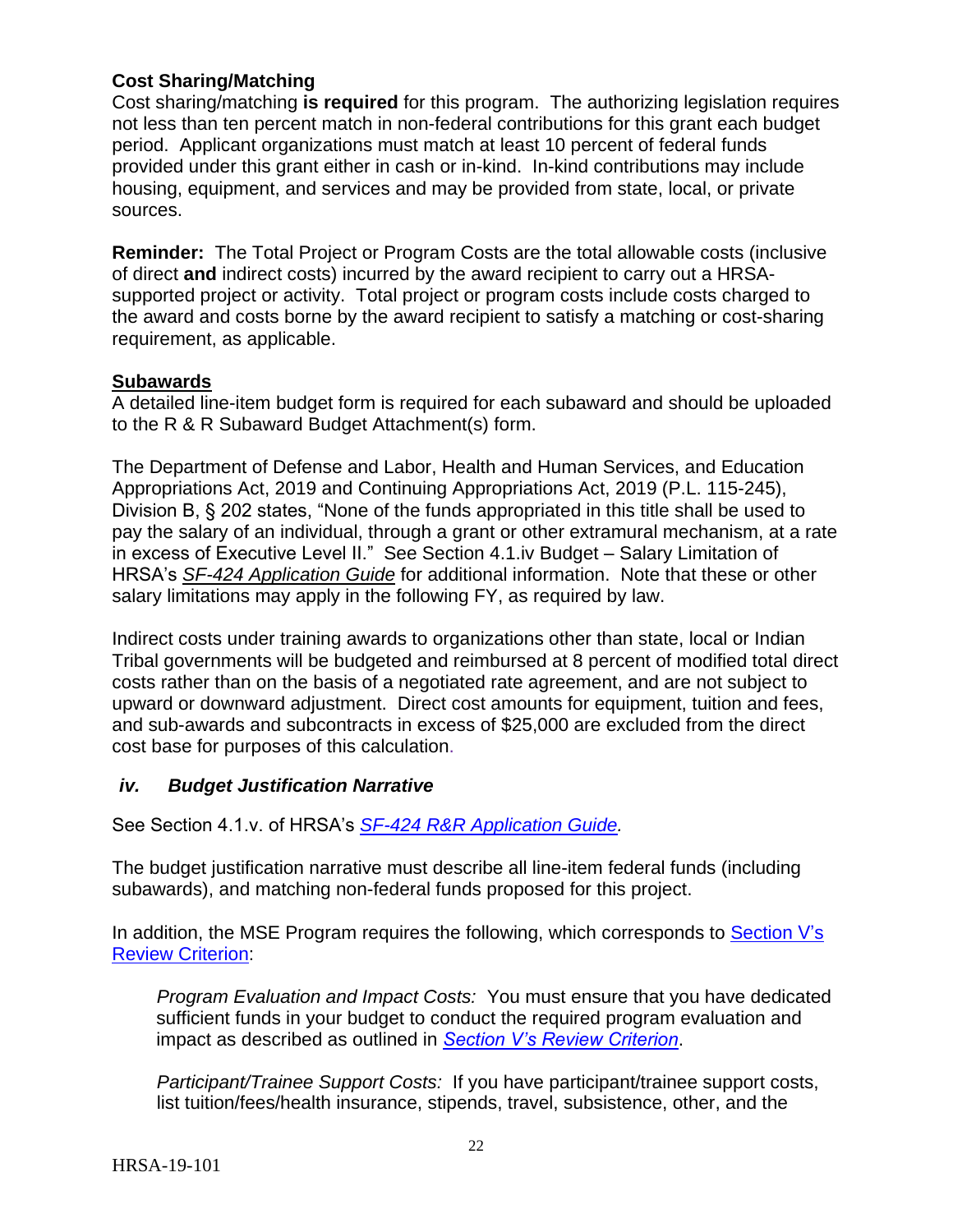number of participants/trainees. Ensure that your budget breakdown separates these trainee costs, and includes a separate sub-total entitled "total Participant/Trainee Support Costs" which includes the summation of all trainee costs.

*Consultant Services*: If you are using consultant services, list the total costs for all consultant services. In the budget justification, identify each consultant, the services he/she will perform, the total number of days, travel costs, and the total estimated costs.

*Subawards/Contractual Costs:* As applicable, provide a clear explanation as to the purpose of each subaward/contract, how the costs were estimated, and the specific contract deliverables. You are responsible for ensuring that their institution has in place an established and adequate procurement system with fully developed written procedures for awarding and monitoring all contracts. **Reminder**: Award recipients must notify potential subrecipients that entities receiving subawards must be registered in SAM and provide the award recipient with their DUNS number.

#### <span id="page-26-0"></span>*v. Attachments*

Provide the following items in the order specified below to complete the content of the application. **Unless otherwise noted, attachments count toward the application page limit.** You must clearly label **each attachment with the attachment number and a name that clearly identifies its content**. Follow the numbering described below for each attachment.

#### *Attachment 1: Work Plan* (REQUIRED)

Attach the work plan for the project that includes all information detailed in [Section IV. ii. Project](#page-16-1) Narrative. If you will make subawards or expend funds on contracts, describe how your applicant organization will ensure proper documentation of funds.

#### *Attachment 2: Staffing Plan and Job Descriptions for Key Personnel (see Section 4.1. of* HRSA's *SF-424 R&R [Application Guide\)](http://www.hrsa.gov/grants/apply/applicationguide/sf424rrguidev2.pdf)* (REQUIRED)

Keep each job description to one page in length if possible. Include the role, responsibilities, and qualifications of proposed project staff. Also, include a description of your applicant organization's timekeeping process to ensure that you will comply with the federal standards related to documenting personnel costs.

*Attachment 3: Logic Model* (REQUIRED) Include the required logic model in this attachment.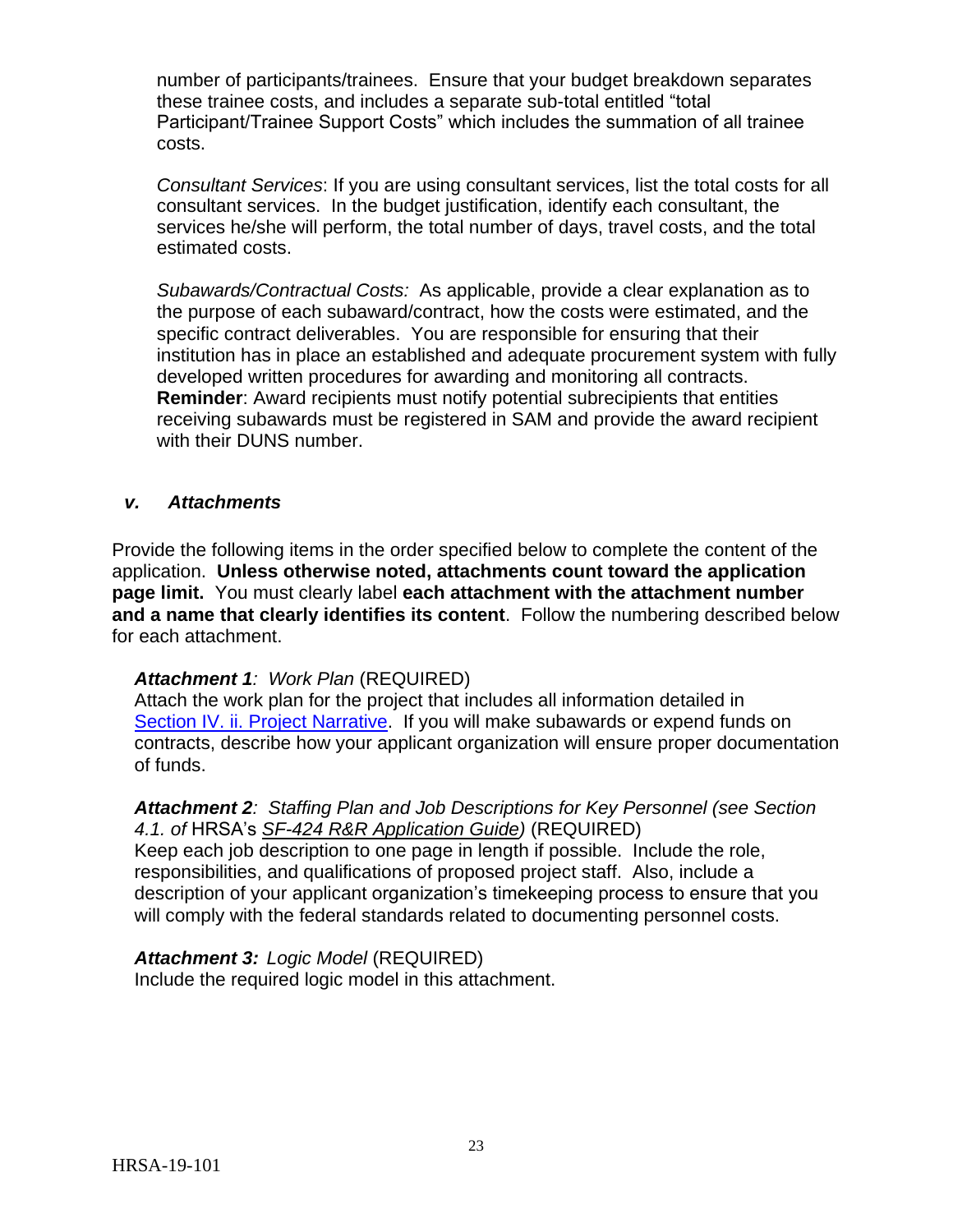*Attachment 4: Letters of Agreement, Memoranda of Understanding, and/or Description(s) of Proposed/Existing Contracts (project-specific)* (REQUIRED) Provide any documents that describe the reciprocal partnerships between your institution and other entities and programs cited in the proposal. Documents that confirm actual or pending contractual or other agreements should clearly describe the roles of the contractors and any deliverable. Letters of agreement must be signed and dated. Include agreements with tribal organizations and facilities, PCA, PCO, and/or SORH, as applicable. Letters of Support should state what will be provided to the applicant if the application is funded such as dollars, space, staff, equipment, and personnel. Memoranda of Understanding and/or letter of agreement must be dated and signed by all parties.

Letters of agreement should include the following information:

- Role of each partner in the conduct of the proposed project, and how the expertise and resources of each partner complements those of other partners; and
- Evidence that the partners have jointly planned and will jointly conduct the proposed reciprocal partnership's activities.

## *Attachment 5: Project Organizational Chart* (REQUIRED)

Provide a one-page figure that depicts the organizational structure of the MSE project, which includes the relationships among the applicant organization and all members of the reciprocal partnership. The project's organizational chart is a diagram that shows the structure of the project and the relationships between principal staff and/or collaborators. Provide evidence of your formal partnerships. Include in the organizational chart graphics that demonstrate the roles, responsibilities, and functions of each member and/or partner. The organizational chart should include community stakeholders, providers, preceptors, faculty and students, clinical sites. Describe communication pathways to help inform the development of curriculum, training, and evaluation methodology. Provide this information as a flowchart detailing partnerships feedback loop and how it informs curricula, training, and methodology. Include agreed upon time table for regularly scheduled planning and evaluation meetings.

## *Attachment 6: Accreditation Documents* (REQUIRED)

You must provide (1) a statement that you hold continuing accreditation from the relevant accrediting body and are not under probation, and (2) the dates of initial accreditation and next accrediting body review. The full letter of accreditation is not required. If a partner institution holds the accreditation for the training program, a letter of agreement should be provided as well.

#### *Attachment 7: Funding Priority* (OPTIONAL)

If you are requesting a priority, then please provide a statement that you are requesting a priority and which priority (or priorities) you are requesting. You may request more than one priority. Provide documentation to support the request(s). Please state how the priority(ies) is/are met, and include documentation to substantiate eligibility. See [Section V.2](#page-35-0) for details.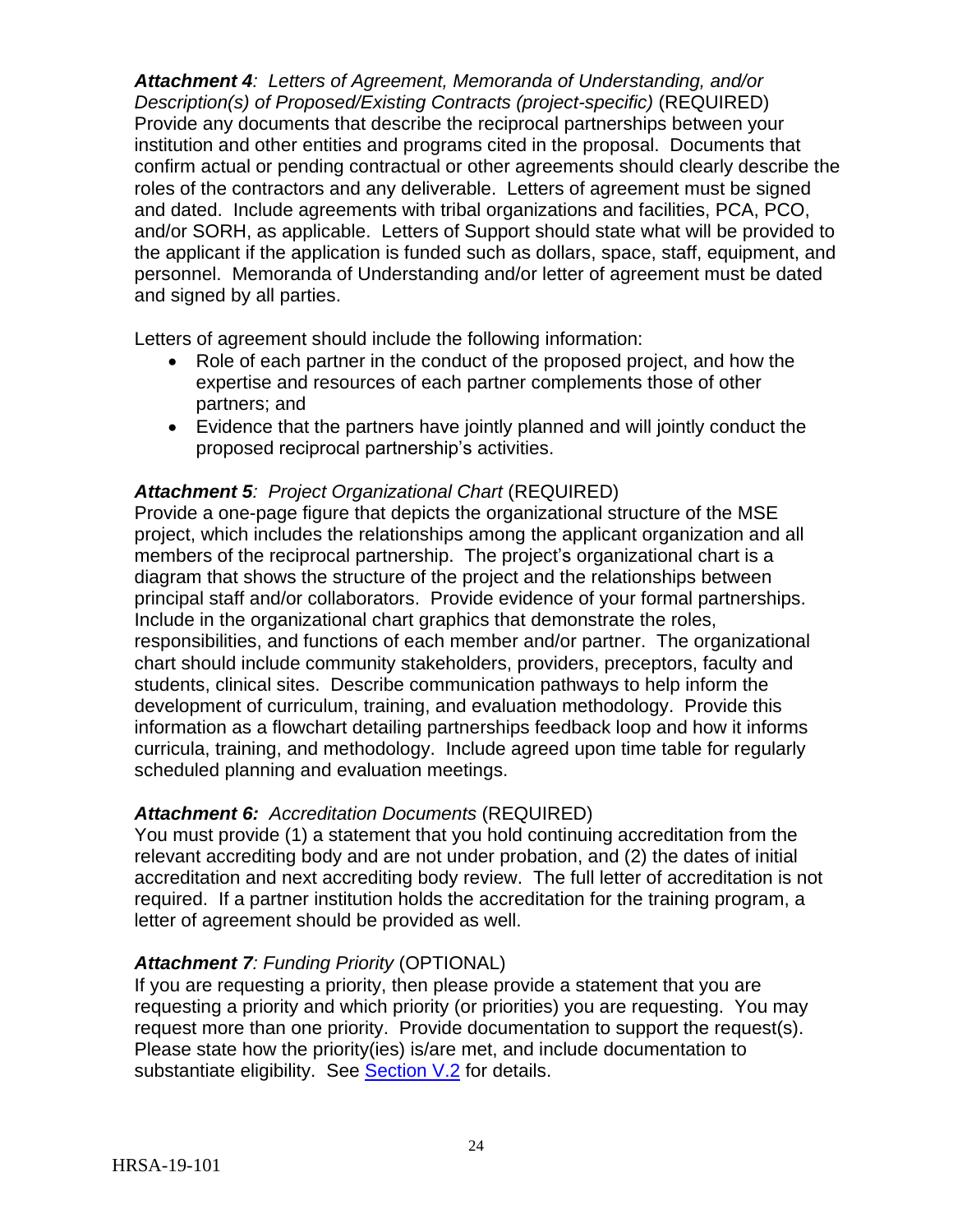## *Attachment 8: Other Relevant Documents* (OPTIONAL)

Include here any other documents that are relevant to the application, including letters of support you wish to share. Letters of support must be dated and specifically indicate a commitment to the project/program (e.g., in-kind services, dollars, staff, space, equipment, etc.).

## <span id="page-28-0"></span>*3. Dun and Bradstreet Data Universal Numbering System (DUNS) Number and System for Award Management*

You must obtain a valid DUNS number, also known as the Unique Entity Identifier for your institution/agency and provide that number in your application. You must also register with the System for Award Management (SAM) and continue to maintain active SAM registration with current information at all times during which you have an active federal award or an application or plan under consideration by an agency (unless the applicant is an individual or federal agency that is exempted from those requirements under 2 CFR § 25.110(b) or (c), or has an exception approved by the agency under 2 CFR § 25.110(d))**.**

HRSA may not make an award to an applicant until the applicant has complied with all applicable DUNS and SAM requirements and, if an applicant has not fully complied with the requirements by the time HRSA is ready to make an award, HRSA may determine that the applicant is not qualified to receive an award and use that determination as the basis for making an award to another applicant.

If you have already completed Grants.gov registration for HRSA or another federal agency, confirm that the registration is still active and that the Authorized Organization Representative (AOR) has been approved.

The Grants.gov registration process requires information in three separate systems:

- Dun and Bradstreet [\(http://www.dnb.com/duns-number.html\)](http://www.dnb.com/duns-number.html)
- System for Award Management (SAM) [\(https://www.sam.gov\)](https://www.sam.gov/)
- Grants.gov [\(http://www.grants.gov/\)](http://www.grants.gov/)

For further details, see Section 3.1 of HRSA's *SF-424 R&R [Application Guide.](http://www.hrsa.gov/grants/apply/applicationguide/sf424rrguidev2.pdf)*

**UPDATED SAM.GOV ALERT:** For your SAM.gov registration, you must submit a notarized letter appointing the authorized Entity Administrator. The review process changed for the Federal Assistance community on June 11, 2018. Read the [updated](https://www.gsa.gov/about-us/organization/federal-acquisition-service/office-of-systems-management/integrated-award-environment-iae/sam-update)  [FAQs](https://www.gsa.gov/about-us/organization/federal-acquisition-service/office-of-systems-management/integrated-award-environment-iae/sam-update) to learn more about this and the current login process for SAM.gov.

**If you fail to allow ample time to complete registration with SAM or Grants.gov, you will not be eligible for a deadline extension or waiver of the electronic submission requirement.**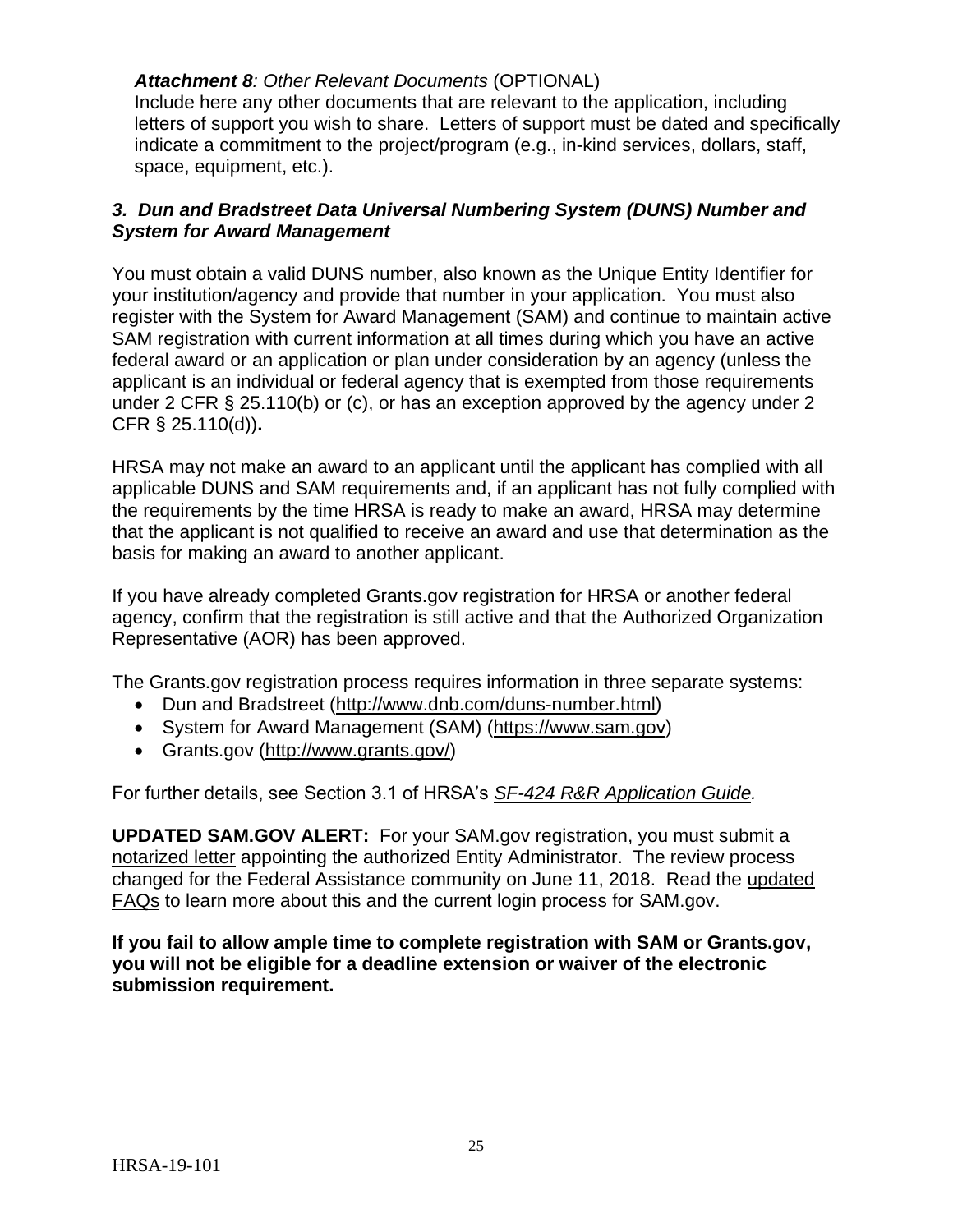## <span id="page-29-0"></span>**4. Submission Dates and Times**

## **Application Due Date**

The due date for applications under this NOFO is *June 14, 2019 at 11:59 p.m. Eastern Time*. HRSA suggests submitting applications to Grants.gov at least **3 days before the deadline** to allow for any unforeseen circumstances.

See Section 8.2.5 – Summary of emails from Grants.gov in HRSA's *[SF-424](http://www.hrsa.gov/grants/apply/applicationguide/sf424rrguidev2.pdf) R&R [Application Guide](http://www.hrsa.gov/grants/apply/applicationguide/sf424rrguidev2.pdf)* for additional information.

#### <span id="page-29-1"></span>**5. Intergovernmental Review**

Medical Student Education Program is not a program subject to the provisions of Executive Order 12372, as implemented by 45 CFR 100.

See Section 4.1 ii of HRSA's *SF-424 R&R [Application Guide](http://www.hrsa.gov/grants/apply/applicationguide/sf424rrguidev2.pdf)* for additional information.

## <span id="page-29-2"></span>**6. Funding Restrictions**

You must request funding for a period of performance of up to 4 years, for an amount of **not less than** \$1,000,000 per year, to a maximum of \$1,180,000 (inclusive of direct and indirect costs) per year. Awards to support projects beyond the first budget period will be contingent upon satisfactory progress in meeting the project's objectives, and a determination that continued funding would be in the best interest of the Federal Government.

The General Provisions in Division B of The Department of Defense and Labor, Health and Human Services, and Education Appropriations Act, 2019 and Continuing Appropriations Act, 2019 (P.L. 115-245) apply to this program. Please see Section 4.1 of HRSA's *SF-424 R&R [Application Guide](http://www.hrsa.gov/grants/apply/applicationguide/sf424rrguidev2.pdf)* for additional information. Note that these or other restrictions will apply in the following fiscal year, as required by law.

Funds may not be used for new construction or patient services.

You are required to have the necessary policies, procedures, and financial controls in place to ensure that your organization complies with all legal requirements and restrictions applicable to the receipt of federal funding, including statutory restrictions on use of funds for lobbying, executive salaries, gun control, abortion, etc. Like those for all other applicable grants requirements, the effectiveness of these policies, procedures and controls is subject to audit.

All program income generated as a result of awarded funds must be used for approved project-related activities. The program income alternative(s) applied to the award(s) under the program will be the addition/additive alternative. You can find post-award requirements for program income at [45 CFR § 75.307.](http://www.ecfr.gov/cgi-bin/retrieveECFR?gp=1&SID=4d52364ec83fab994c665943dadf9cf7&ty=HTML&h=L&r=PART&n=pt45.1.75#se45.1.75_1307)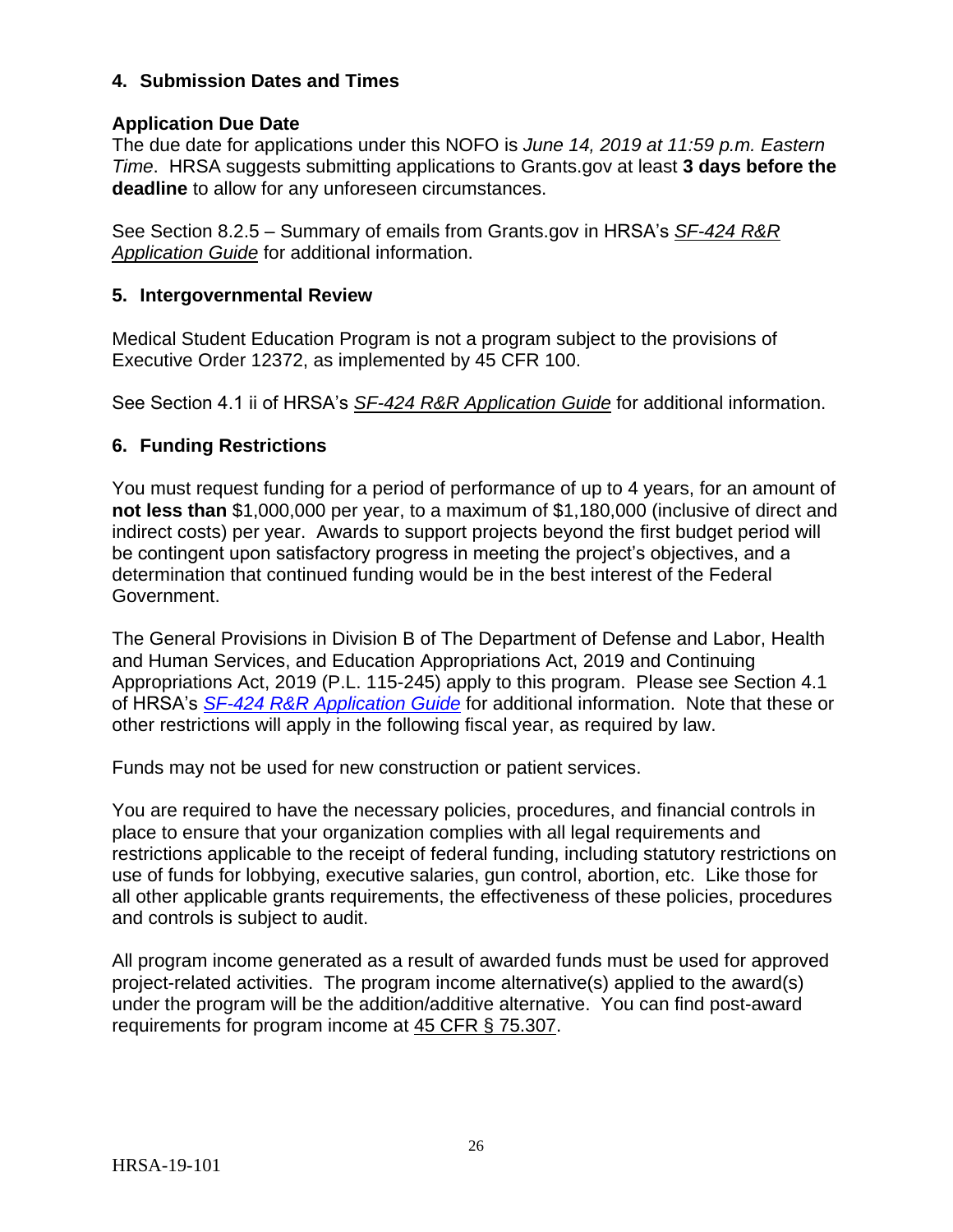## <span id="page-30-0"></span>**IV. Application Review Information**

## <span id="page-30-1"></span>**1. Review Criteria**

HRSA has procedures for assessing the technical merit of applications to provide for an objective review of applications and to assist you in understanding the standards against which your application will be reviewed. HRSA has developed critical indicators for each review criterion to assist you in presenting pertinent information related to that criterion and to provide the reviewer with a standard for evaluation. See the review criteria outlined below with specific detail and scoring points.

These criteria are the basis upon which the reviewers will evaluate and score the merit of the application. The entire proposal will be considered during objective review.

Review criteria are used to review and rank applications. The MSE Program has five (5) review criteria:

#### *Criterion 1: PURPOSE AND NEED (15 points) – Corresponds to Section IV's Purpose and Need*

Reviewers will consider whether you have presented a clear purpose and evidence of a significant and compelling need for expanding or supporting enhanced training of medical students to become primary care clinicians. Reviewers will consider the extent to which the application demonstrates the problem and associated contributing factors to the problem, including the quality of and extent to which the application:

- Demonstrates how the project will help to address the significant unmet education and training needs of the state's primary care workforce and will meet the goals of improving access and outcomes for tribal communities, rural communities, and/or MUCs;
- Demonstrates significant unmet education and training needs related to interprofessional, team-based didactic and experiential learning exposure to telehealth, opioid and other substance use disorder prevention and treatment, mental health assessment and primary mental health care;
- Describes the needs of the clinical learning sites that will be enhanced through this project; and
- Describes how future or current partnership activities align with the purpose of the project and how any existing partnerships will be enhanced.

*Criterion 2: RESPONSE TO PROGRAM PURPOSE (35 points) – Corresponds to Section IV's Response to Program Purpose Sub-section (a) Methodology/Approach, Sub-section (b) Work Plan and Sub-section (c) Resolution of Challenges*

*Criterion 2 (a): WORK PLAN (10 points) – Corresponds to Section IV's Response to Program Purpose Sub-section (a) Work Plan*

The extent to which you provide a clear, comprehensive, and specific set of goals and objectives and the concrete steps that can effectively be used to achieve those goals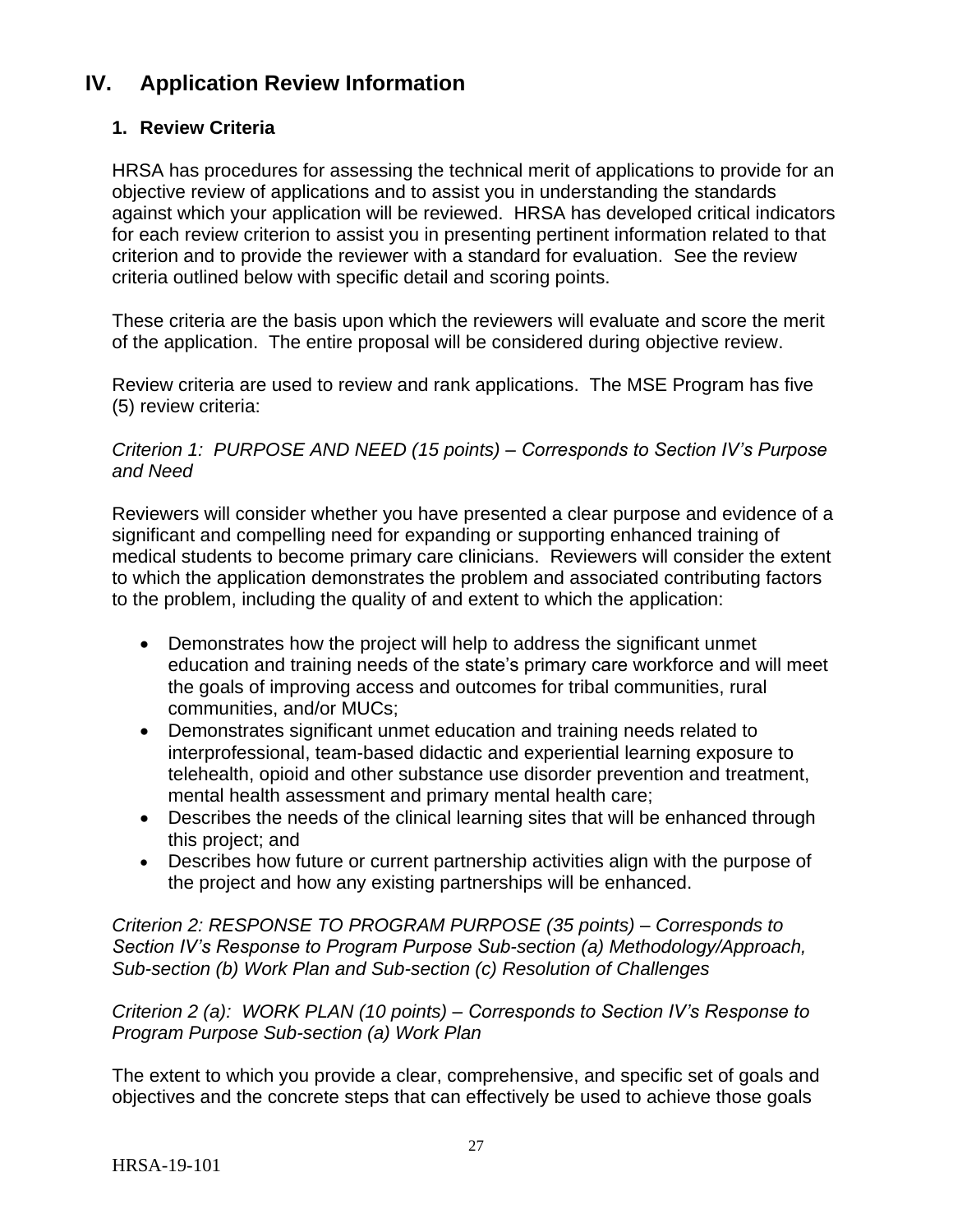and objectives. The description should include timeline, stakeholders, and a description of the populations and communities served.

Reviewers will consider the quality and effectiveness of your plans and the extent to which the application:

- Demonstrates appropriate activities, timeframes, deliverables, indicators and key partners to achieve each of the objectives proposed during the entire period of performance identified in the Methodology section;
- Proposes a clear rationale for how the work plan is appropriate for the program design and how the targets fit into the overall timeline of project implementation;
- Identifies meaningful support and collaboration with key partners required during the period of performance in planning, designing and implementing all activities, including development of the application and, the extent to which these contributors reflect the populations and communities served;
- Proposes feasible, appropriate recruitment and retention strategies and activities to increase enrollment and graduation of medical students from rural communities, tribal communities, and/or MUCs.
- Describes how specific telehealth modalities are appropriate and feasible for the training of the medical students, including, if applicable, teleprecepting, telementoring and/or distance learning, and how these telehealth modalities will be used to provide training and education;
- Describes how new and/or expanded clinical learning sites will be held accountable for providing high quality educational experiences for students;
- Describes how curriculum additions, including agreements with proposed new clinical sites, are appropriate and effective (evidence-based) for preparing medical students to meet the purpose and objectives of the project;
- Describes how you will implement formal mechanisms for feedback and evaluation (and institute improvements/remediation, as needed), specifically related to the educational value of clinical training experience for students at the partner site(s) – including assessments of student experiences and academic progress, and the frequency and depth of communication planned between partner sites and the main academic institution related to program development, curricular enhancements, and utilization of RCQI methods.
- Describe how the partners will communicate and coordinate with the main academic institution around project planning, progress, evaluations, and resolutions.
- Describes how the existing and new partnerships will communicate and coordinate project planning, progress, evaluations, and resolutions and likelihood of effectiveness.
- Documents the strength of the relationship with the partner through:
	- o information on a shared mission statement;
	- o shared resources, such as staff, budget, space;
	- o memorandum of agreement;
	- o plans for a dedicated program coordinator either from the partner or the applicant;
	- o opportunities for longitudinal clinical experiences at partner sites; how information is shared;
	- o frequency of meetings;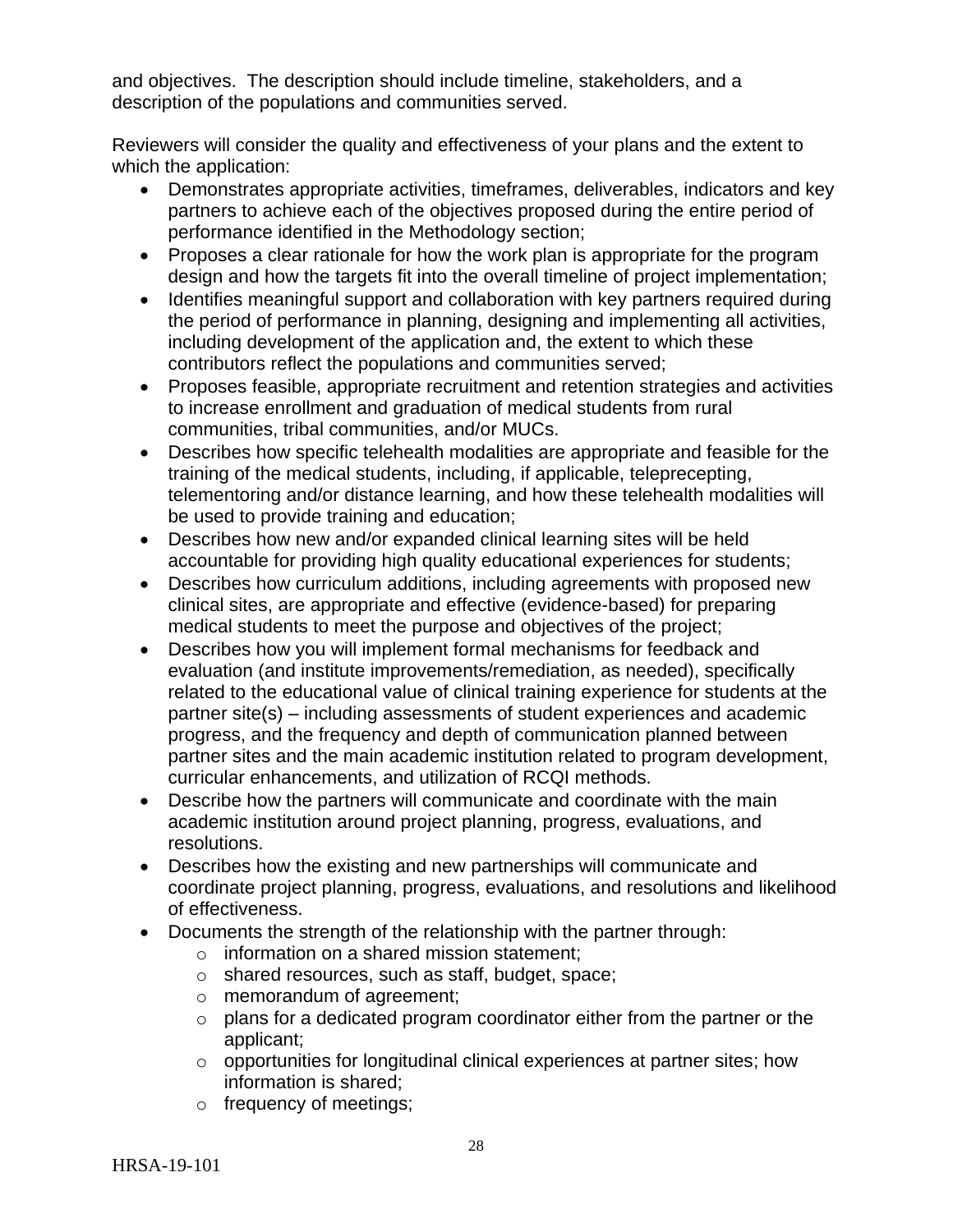- o mechanisms to track processes, outputs and outcomes of the project;
- o agreement to share in reporting;
- $\circ$  explanation of ongoing mechanisms that would improve the quality of the partnership and the clinical experiences; and
- o activities that align with and support the purpose of the project.

## *Criterion 2 (b): METHODOLOGY/APPROACH (20 points) – Corresponds to Section IV's Response to Program Purpose Sub-section (b) Methodology/Approach*

Reviewers will consider the quality, relevance, appropriateness, feasibility and extent to which the application:

- Describes the project objectives that link to the program purpose and the stated needs, and that these are specific, measurable, achievable, relevant and timely;
- Describes realistic activities to meet each objective;
- Describes specific roles of existing and new partners, collaborators, system level initiatives, the educational/teaching strategies to be implemented, and curricula/training materials that will be used to accomplish the objectives of the project;
- Documents feasible and effective plans for teaching the medical students about care of tribal communities, rural communities, and/or MUCs;
- Describes plans to revise or update current curriculum or develop and implement new educational and training curricula which include the six Core Topic Areas that teach the broad skill set required for primary care practice. These include topics such as population health, addressing social determinants of health, strengthening cultural competency, integration of behavioral health into primary care (including opioid and other substance use disorder prevention and treatment), leveraging the use of telehealth technology to improve access to health care services, transforming the practice of medicine to increasingly shift the focus towards value, rather than quantity of care, interprofessional team based care, caring for vulnerable populations, and practicing in tribal communities, rural communities, and/or MUCs.
- Describes the key activities to enhance training, particularly in tribal communities, rural communities, and/or MUCs, including any transformations of the clinical learning sites, and any other activities to increase the number of graduates who will practice primary care, particularly in tribal, rural and underserved settings;
- Describes how the new clinical sites will be prepared to support student learning in teams and the new and/or expanded longitudinal experiences, as well as the effectiveness of the proposed activities to prepare the new sites to support student learning. Consider the plans for a program coordinator and faculty at the setting, and opportunities for interprofessional, team-based experiences;
- Describes plans to enhance education and training in interprofessional teams;
- Describes interprofessional partnering that includes federally-funded partners that are complementary to this project, such as links with HRSA's HCOP, COE program, AHEC program, Health Center Program, NHSC scholarship program, as well as IHS scholarships or IHS Extern program;
- Describes interprofessional education and training that affects outcomes in family and individual centered clinical practice, health status, and improvement in the workforce;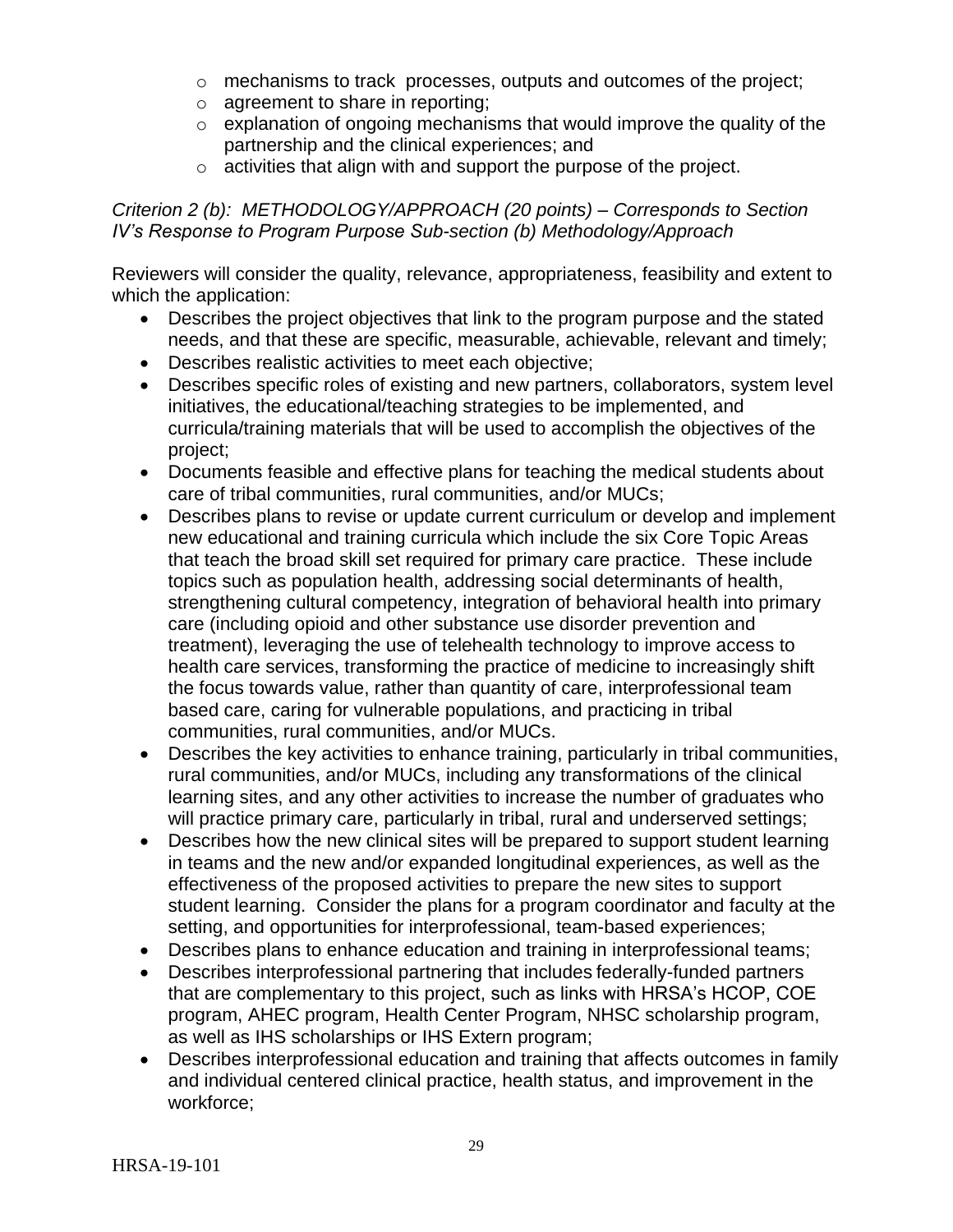- Describes plans to recruit and retain students from tribal communities, rural communities, and/or MUCs into medical school;
- Provides an appropriate logic model that summarizes the connections between the:
	- $\circ$  Goals of the project (e.g., objectives, reasons for proposing the intervention);
	- o Assumptions (e.g., beliefs about how the program will work and support resources. Base assumptions on research, best practices, and experience);
	- o Inputs (e.g., organizational profile, collaborative partners, key staff, budget, other resources);
	- $\circ$  Target population (e.g., the individuals to be trained);
	- o Activities (e.g., approach, listing key intervention, if applicable);
	- $\circ$  Outputs (i.e., the direct products or deliverables of program activities); and
	- o Outcomes (i.e., the results of a program, typically describing a change in people or systems).

## *Criterion 2 (c): RESOLUTION OF CHALLENGES (5 points) – Corresponds to Section IV's Response to Program Purpose Sub-section (c) Resolution of Challenges*

Reviewers will consider the quality, relevance, and extent to which you:

- Demonstrate an understanding of potential obstacles and challenges, including with any relevant partnerships, during the design and implementation of the project, as well as a plan for dealing with identified contingencies that may arise; and
- Demonstrate assurance of quality clinical and educational experiences.

*Criterion 3: IMPACT (30 points) – Corresponds to Section IV's Impact Sub-section (a) Evaluation and Technical Support Capacity, and Sub-section (b) Project Sustainability*

*Criterion 3(a): EVALUATION AND TECHNICAL SUPPORT CAPACITY (20 points) – Corresponds to Section IV's Impact Sub-section (a) Evaluation and Technical Support Capacity* 

Reviewers will assess the strength and effectiveness of the method proposed to monitor and evaluate the project results, which include the extent to which:

- Program objectives have been met and can be attributed to the project;
- The evaluation plan is capable of providing information to stakeholders to support the data collection, reporting, replication, extension, and sustainability of the program;
- The plan for data collection is comprehensive and has a plan to incorporate the requested data collected into program operations;
- The plan includes necessary components (descriptions of the inputs, key processes, variables to be measured, expected outcomes of the funded activities, and how key measures will be reported), as well as a description of how you will collect and manage data in such a way that allows for accurate and timely reporting of HRSA required performance outcomes;
- The plan anticipates obstacles to the evaluation and proposes how to address those obstacles;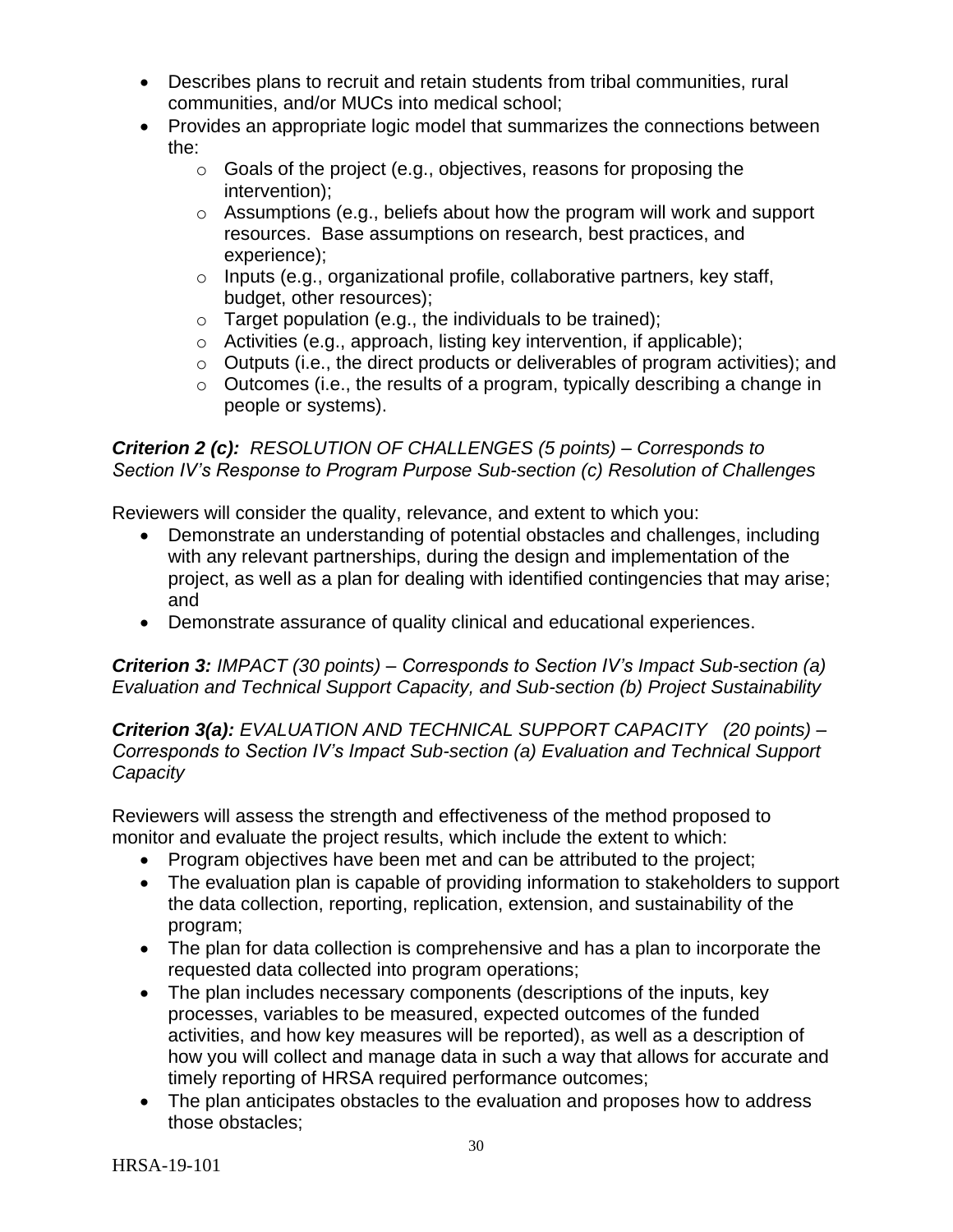- Plans for disseminating project results are feasible and effective; and
- The plan describes the protocols/procedures for data collection by the organization and its partners.

*Criterion 3 (b): PROJECT SUSTAINIBILITY (10 points) – Corresponds to Section IV's Impact Sub-section (b) Project Sustainability* 

The application will be evaluated on the extent to which the application:

- Describes an effective plan for project sustainability after the period of federal funding ends;
- Includes strategies to obtain future sources of potential income, as well as a timetable for becoming self-sufficient;
- Identifies future sources of potential income; and
- Clearly articulates likely challenges to be encountered in sustaining the program, and describes logical approaches to resolving such challenges.

## *Criterion 4: ORGANIZATIONAL INFORMATION, RESOURCES AND CAPABILITIES (10 points) – Corresponds to Section IV's Organizational Information, Resources and Capabilities*

The application will be evaluated on the extent to which the application:

- Describes project personnel that are qualified by training and/or experience to implement and carry out the project; this will be evaluated both from information in the project narrative, and data in the Attachments;
- Describes the capabilities of the applicant organization and the quality and availability of facilities and personnel to fulfill the needs and requirements of the proposed project;
- Provides documentation of strong reciprocal partnership(s) that complement the objectives of the project;
- Provides information on the organization's current mission and structure and documents how this mission and structure support the purpose of the project, including an organizational chart outlining reciprocal partnerships with the mission, structure, and activities of the project; and
- Describes the organization's commitment to preparing medical students to become primary care physicians;

## *Criterion 5: SUPPORT REQUESTED (10 points) – Corresponds to Section IV's Budget Justification Narrative and SF-424 R&R budget forms*

Your application will be reviewed for the reasonableness of the proposed budget for each year of the period of performance, in relation to the objectives, the complexity of the activities, and the anticipated results, including:

- The extent to which costs, as outlined in the budget and required resources sections, are reasonable given the scope of work;
- The extent to which key personnel have adequate time devoted to the project to achieve project objectives;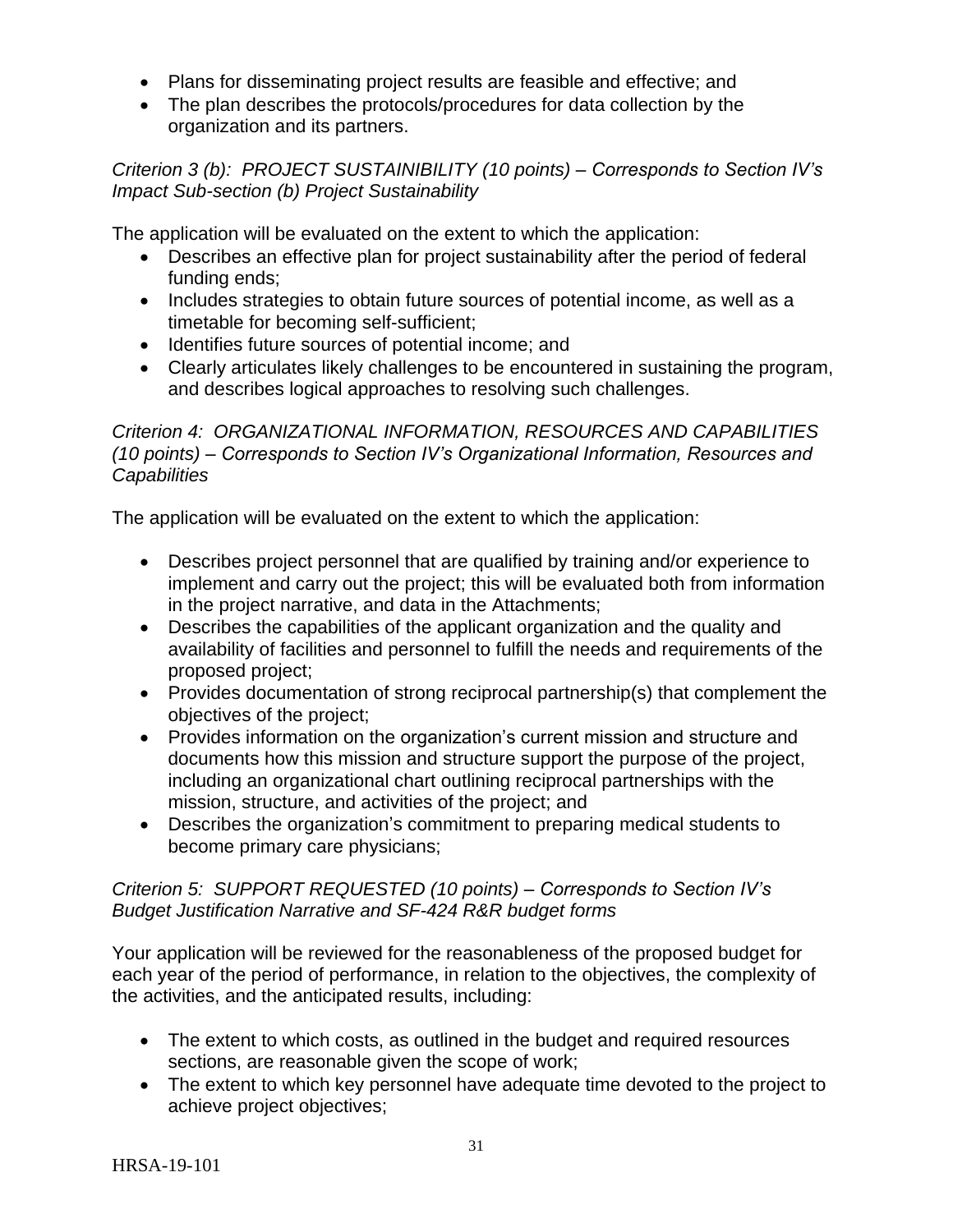- The extent to which trainee stipends, or traineeships are reasonable or other planned costs allocated to support of medical student learning activities are supportive of the project objectives; and
- For reciprocal partnerships, the extent to which the budget equitably and appropriately supports the project and interprofessional team based training.

## <span id="page-35-0"></span>**2. Review and Selection Process**

The objective review process provides an objective evaluation to the individuals responsible for making award decisions. The highest ranked applications receive consideration for award within available funding ranges. In addition to the ranking based on merit criteria, HRSA approving officials may also apply other factors in award selection, (e.g., funding priorities), as specified below in this NOFO. HRSA may also consider assessment of risk and the other pre-award activities described in Section 3 below.

## **Funding Priorities**

Report language included with the appropriations for this program directs HRSA to include two funding priorities. A funding priority is the favorable adjustment of combined review scores of individually approved applications when applications meet specified criteria. Applications for grant support may be submitted without requesting a funding priority; however, approval of a funding priority will enhance an applicant's competitive score. An applicant may apply for one, or two (both), or none of the funding priorities. Priority points will be in addition to the possible merit score of 100 total points as outlined in the review criteria. **Each funding priority has a point value of two (2) points. Partial points will not be awarded for any funding priority.**

Applicants must provide the requested information for a **Funding Priority Request in**  [Attachment 7](#page-26-0) and it must be made clear that one, or more priority(ies) is/are being requested. You must clearly indicate which funding priority(ies) you are applying for and provide all required information. Failure to clearly request the funding priority may result in the priority not being applied. Failure to provide the requested information, documentation, and sufficient detail may also result in the priority not being applied.

The funding priority factors will be determined by HRSA staff. More specific information on how to apply for the funding priority can be found under [Attachment 7](#page-26-0) requirements. The MSE Program has two (2) funding priorities:

## **Priority 1: Federally-recognized tribes (2 Points)**

You will be granted a funding priority if the applicant university is located in states with the greatest number of federally-recognized Tribes based on the Bureau of Indian Affairs. This funding priority factor will be determined by HRSA staff using the Department of the Interior's Bureau of Indian Affairs list of Indian Entities recognized and eligible to receive services from the United States Bureau of Indian Affairs as published in [83 FR 34863](https://www.federalregister.gov/documents/2018/07/23/2018-15679/indian-entities-recognized-and-eligible-to-receive-services-from-the-united-states-bureau-of-indian)*.* HRSA defines "greatest number of federally-recognized Tribes" as any eligible state that has two (2) or more federally-recognized Tribes.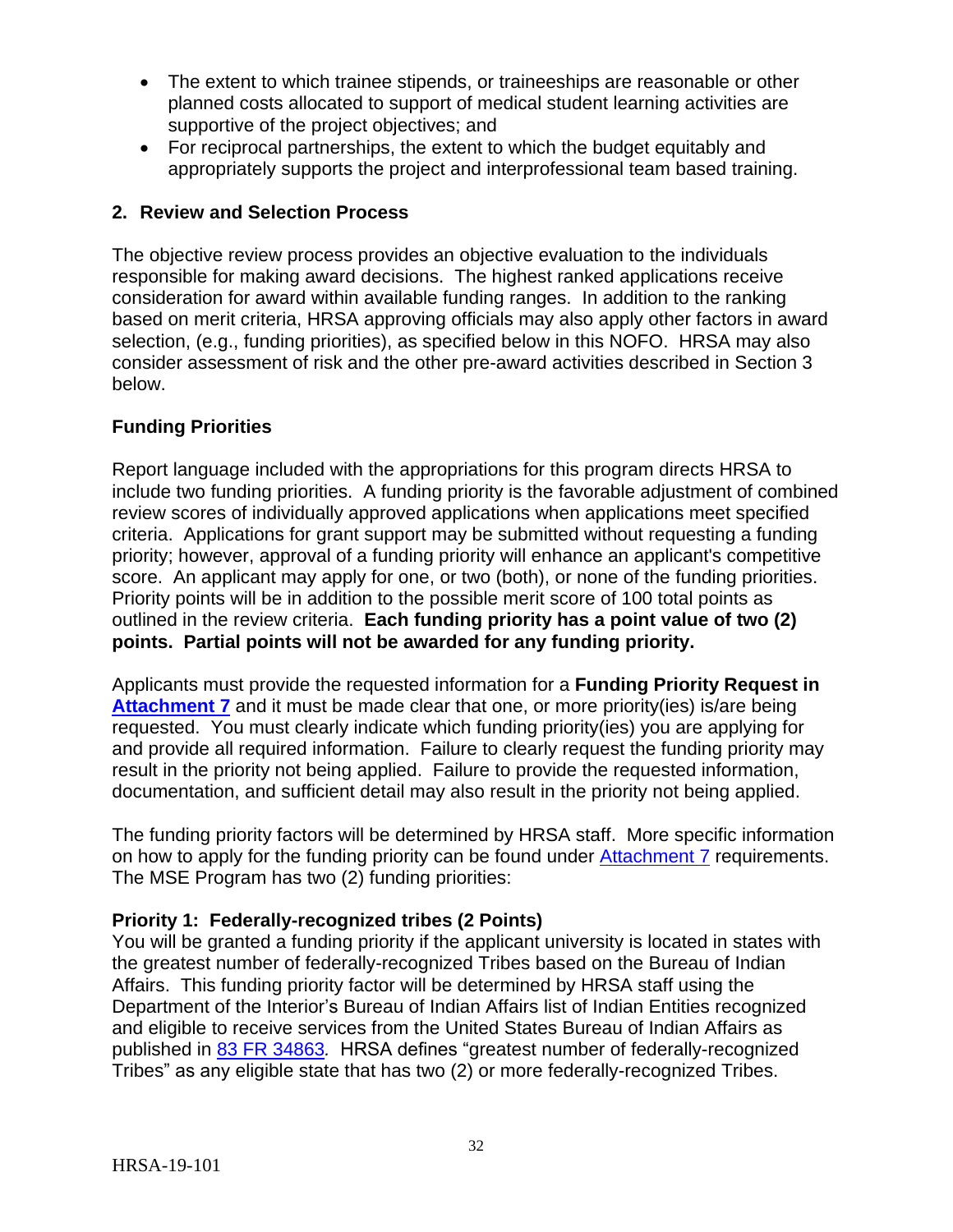## **Priority 2: Public-Private Partnerships (2 Points)**

You will be granted a funding priority if the applicant demonstrates existing publicprivate partnerships. HRSA staff will determine the funding priority factor. To qualify for the Public-Private Partnership priority, an applicant must include:

- Any documents that describe working relationships between your organization and other entities and programs cited in the proposal in [Attachment 7.](#page-26-0) Documents that confirm actual contractual or other agreements should clearly describe the roles of the contractors and any deliverable. Letters of agreement must be signed by someone who holds the authority to speak for the organization or department (CEO, Chair, etc.) and dated. Letters of agreement or partnership can be with or without funding, or with in kind contribution from both parties.
- Letters of agreement from the clinical training sites that include documentation of required clinical experiences in tribal communities, rural communities, and/or MUCs for the medical students.
- A statement that the applicant continues to have a partnership with the relevant partnering entity.
- The date of initial Letters of Agreement or Memoranda of Understanding.
- A narrative description of how the entities have collaborated in the past.

These priority points will be in addition to the possible score of 100 total points as outlined in the review criteria. More specific information on how to apply for the funding priority can be found under [Attachment 7](#page-26-0) requirements.

Applicants that do not receive a funding priority will receive full and equitable consideration during the review process. Please see Section 5.3 of HRSA's *[SF-424](http://www.hrsa.gov/grants/apply/applicationguide/sf424rrguidev2.pdf) [R&R Application Guide](http://www.hrsa.gov/grants/apply/applicationguide/sf424rrguidev2.pdf)* for more details.

## <span id="page-36-0"></span>**3. Assessment of Risk and Other Pre-Award Activities**

HRSA may elect not to fund applicants with management or financial instability that directly relates to the organization's ability to implement statutory, regulatory or other requirements [\(45 CFR § 75.205\)](http://www.ecfr.gov/cgi-bin/retrieveECFR?gp=1&SID=4d52364ec83fab994c665943dadf9cf7&ty=HTML&h=L&r=PART&n=pt45.1.75#se45.1.75_1205).

HRSA reviews applications receiving a favorable objective review for other considerations that include past performance, as applicable, cost analysis of the project/program budget, assessment of your management systems, ensuring continued applicant eligibility, and compliance with any public policy requirements, including those requiring just-in-time submissions. HRSA may ask you to submit additional programmatic or administrative information (such as an updated budget or "other support" information) or to undertake certain activities (such as negotiation of an indirect cost rate) in anticipation of an award. However, even at this point in the process, such requests do not guarantee that HRSA will make an award. Following review of all applicable information, HRSA's approving and business management officials will determine whether HRSA can make an award, if special conditions are required, and what level of funding is appropriate.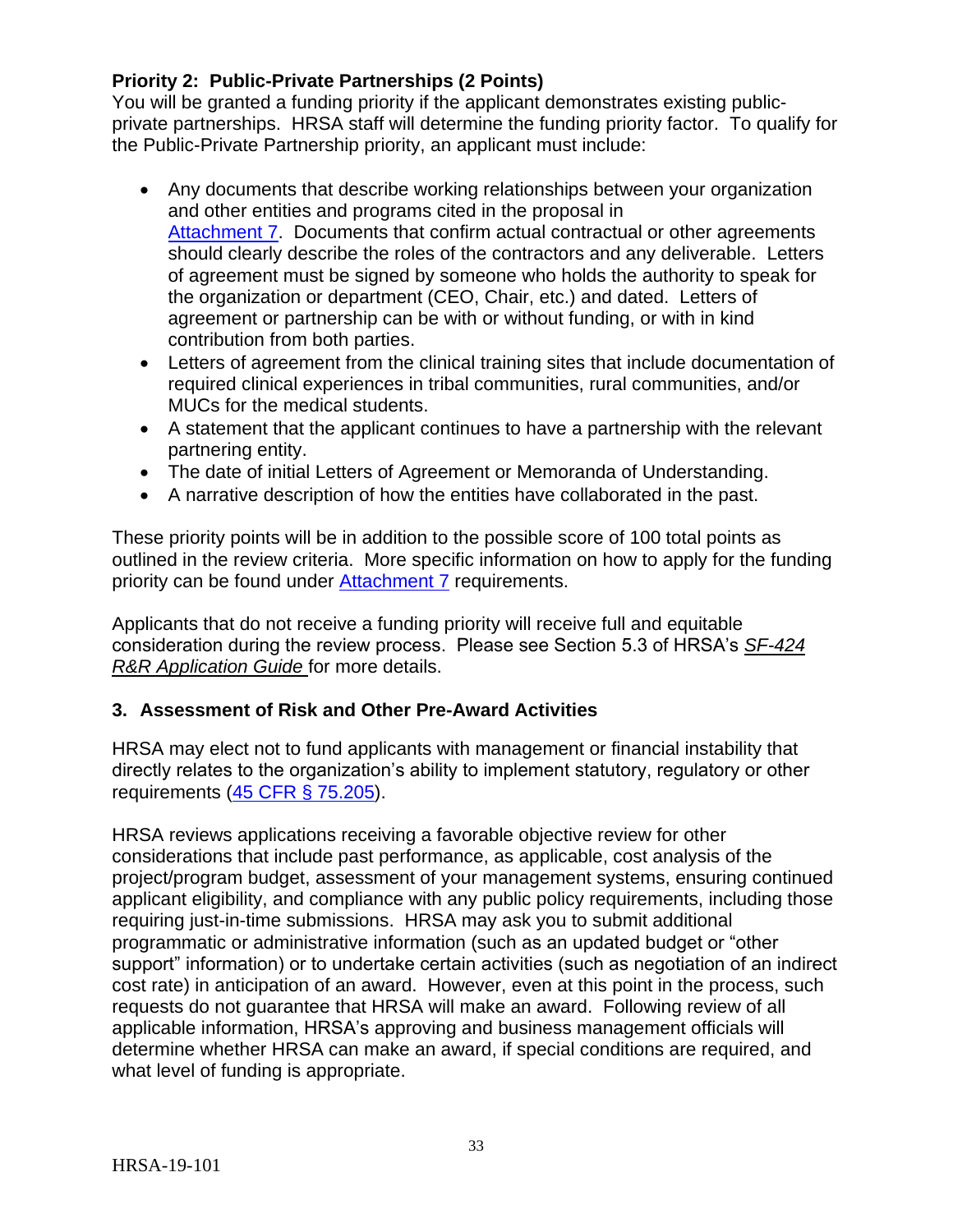Award decisions are discretionary and are not subject to appeal to any HRSA or HHS official or board.

Effective January 1, 2016, HRSA is required to review and consider any information about your organization that is in the [Federal Awardee Performance and Integrity](https://www.fapiis.gov/)  [Information System \(FAPIIS\).](https://www.fapiis.gov/) You may review and comment on any information about your organization that a federal awarding agency previously entered. HRSA will consider any of your comments, in addition to other information in [FAPIIS](https://www.fapiis.gov/) in making a judgment about your organization's integrity, business ethics, and record of performance under federal awards when completing the review of risk posed by applicants as described in [45 CFR § 75.205 HHS Awarding Agency Review of Risk](http://www.ecfr.gov/cgi-bin/text-idx?node=pt45.1.75)  [Posed by Applicants.](http://www.ecfr.gov/cgi-bin/text-idx?node=pt45.1.75)

HRSA will report to FAPIIS that a determination that an applicant is not qualified [\(45](http://www.ecfr.gov/cgi-bin/text-idx?node=pt45.1.75)  [CFR § 75.212\)](http://www.ecfr.gov/cgi-bin/text-idx?node=pt45.1.75).

## <span id="page-37-0"></span>**4. Anticipated Announcement and Award Dates**

HRSA anticipates announcing awards prior to the start date of September 1, 2019.

## <span id="page-37-1"></span>**VI. Award Administration Information**

#### <span id="page-37-2"></span>**1. Award Notices**

HRSA will issue the Notice of Award (NOA) prior to the anticipated start date of September 1, 2019. See Section 5.4 of HRSA's *SF-424 [R&R Application Guide](http://www.hrsa.gov/grants/apply/applicationguide/sf424rrguidev2.pdf)* for additional information.

#### <span id="page-37-3"></span>**2. Administrative and National Policy Requirements**

See Section 2.1 of HRSA's *SF-424 [R&R Application Guide](http://www.hrsa.gov/grants/apply/applicationguide/sf424rrguidev2.pdf)*.

#### Requirements of Subawards

The terms and conditions in the NOA apply directly to the award recipient of HRSA funds. The award recipient is accountable for the performance of the project, program, or activity; the appropriate expenditure of funds under the award by all parties; and all other obligations of the award recipient, as cited in the NOA. In general, the requirements that apply to the award recipient, including public policy requirements, also apply to sub recipients and contractors under awards. See [45](https://www.ecfr.gov/cgi-bin/retrieveECFR?gp=1&SID=4d52364ec83fab994c665943dadf9cf7&ty=HTML&h=L&r=PART&n=pt45.1.75)  [CFR § 75.101 Applicability](https://www.ecfr.gov/cgi-bin/retrieveECFR?gp=1&SID=4d52364ec83fab994c665943dadf9cf7&ty=HTML&h=L&r=PART&n=pt45.1.75) for more details.

## <span id="page-37-4"></span>**3. Reporting**

Award recipients must comply with Section 6 of HRSA's *SF-424 [R&R Application Guide](http://www.hrsa.gov/grants/apply/applicationguide/sf424rrguidev2.pdf)* **and** the following reporting and review activities: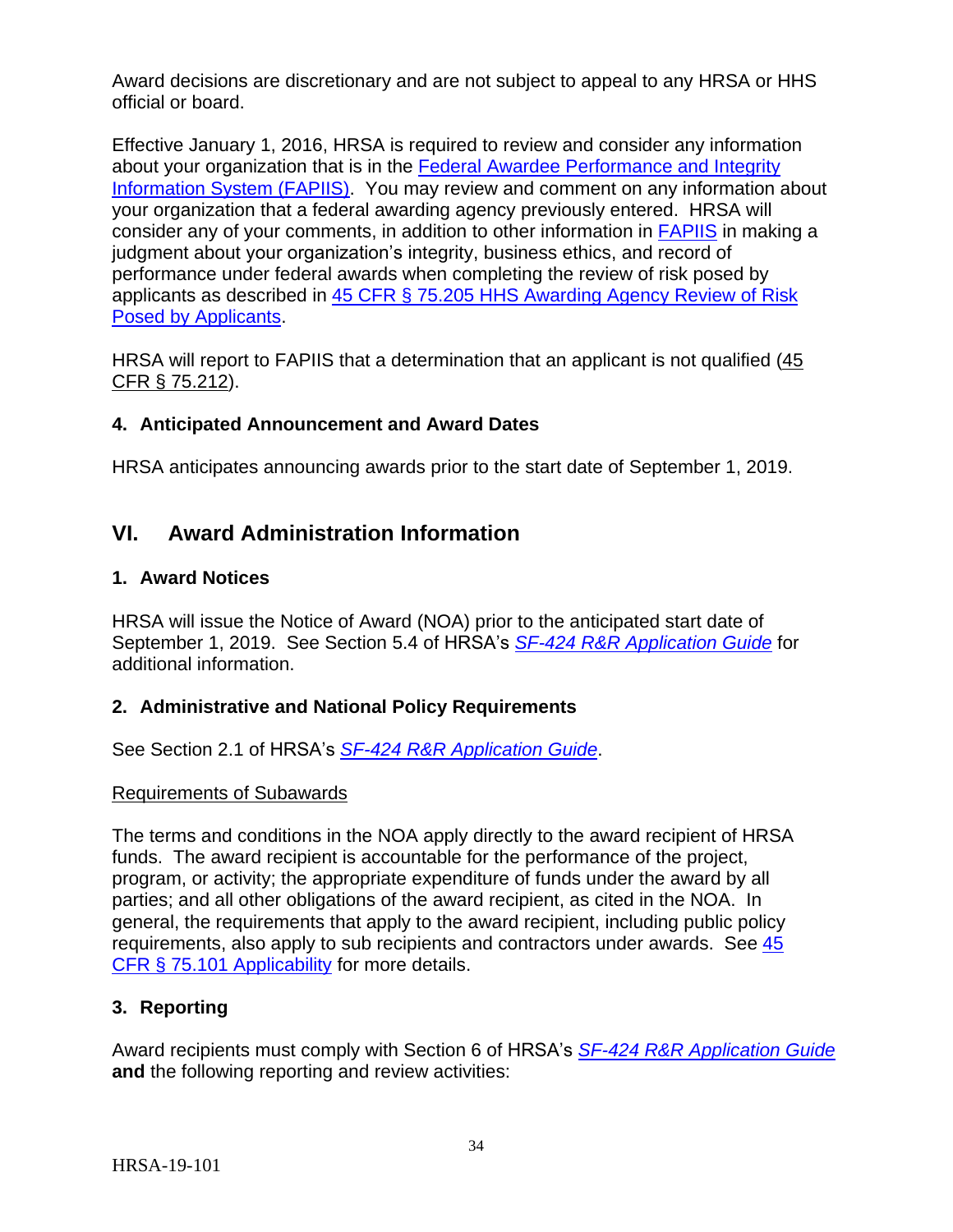1) **Progress Report(s).** The award recipient must submit a progress report to HRSA on an **annual** basis. HRSA will verify that approved and funded applicants' proposed objectives are accomplished during each year of the project.

The Progress Report has two parts. The first part demonstrates award recipient progress on program-specific goals. Award recipients will provide performance information on project objectives and accomplishments, project barriers and resolutions, and will identify any technical assistance needs. The applicant may want to refer to the recommendations provided in the evaluation tool kit found at the Primary Care Training and Enhancement (PCTE) link above as an example for how to go about designing your evaluation plan.

The second part collects information providing a comprehensive overview of award recipient overall progress in meeting the approved and funded objectives of the project, as well as plans for continuation of the project in the coming budget period. The award recipient should also plan to report on dissemination activities in the annual progress report.

Further information will be available in the award notice.

2) **Performance Reports.** The award recipient must submit a Performance Report to HRSA via the EHBs on an annual basis. All HRSA award recipients are required to collect and report performance data so that HRSA can meet its obligations under the Government Performance and Results Modernization Act of 2010 (GPRA). The required performance measures for this program are outlined in the Project Narrative Section IV's Work Plan. Further information will be provided in the award notice.

The annual performance report will address all academic year activities from July 1 to June 30, and will be due to HRSA on July 31 each year. If award activity extends beyond June 30 in the final year of the period of performance, a Final Performance Report (FPR) may be required to collect the remaining performance data. The FPR is due within 90 days after the period of performance ends.

3) **Final Program Report.** A final report is due within 90 days after the period of performance ends. The Final Report must be submitted online by award recipients in the Electronic Handbook system at [https://grants.hrsa.gov/webexternal/home.asp.](https://grants.hrsa.gov/webexternal/home.asp)

The Final Report is designed to provide HRSA with information required to close out a grant after completion of project activities. Award recipients are required to submit a final report at the end of their project. The Final Report includes the following sections:

**Project Objectives and Accomplishments - Description of major** accomplishments on project objectives.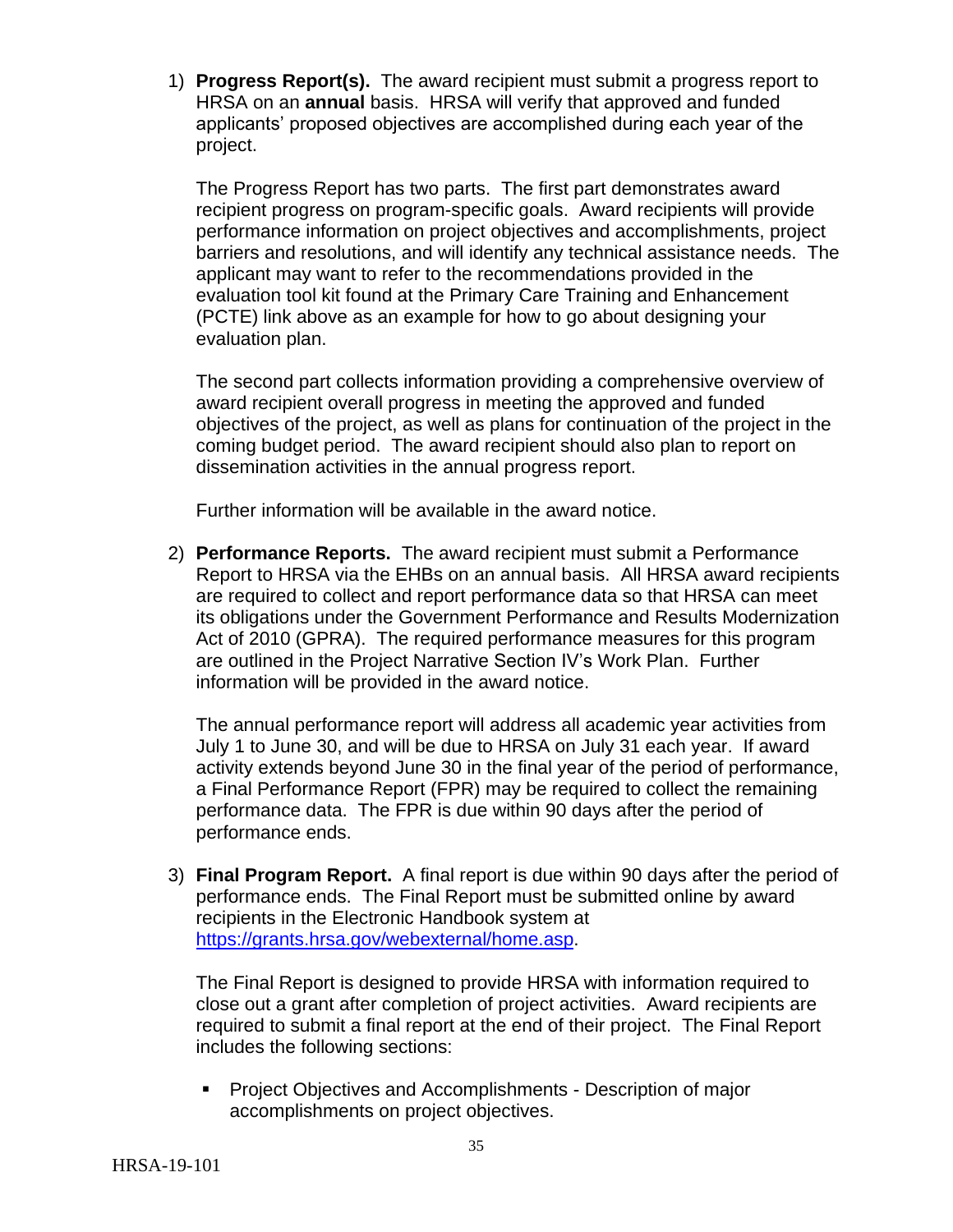- **Project Barriers and Resolutions Description of barriers/problems that** impeded project's ability to implement the approved plan.
- **Summary Information:** 
	- Project overview.
	- Project impact.
	- Prospects for continuing the project and/or replicating this project elsewhere.
	- Publications produced through this grant activity.
	- Changes to the objectives from the initially approved cooperative agreement.

Further information will be provided in the award notice.

- 4) **Federal Financial Report.** A Federal Financial Report (SF-425) is required according to the schedule in the *SF-424 [R&R Application Guide](http://www.hrsa.gov/grants/apply/applicationguide/sf424rrguidev2.pdf)*. The report is an accounting of expenditures under the project that year. Financial reports must be submitted electronically through the EHB system. More specific information will be included in the NOA.
- 5) **Integrity and Performance Reporting.** The NOA will contain a provision for integrity and performance reporting in [FAPIIS,](https://www.fapiis.gov/) as required in [45 CFR part 75](http://www.ecfr.gov/cgi-bin/retrieveECFR?gp=1&SID=4d52364ec83fab994c665943dadf9cf7&ty=HTML&h=L&r=PART&n=pt45.1.75%20-%20ap45.1.75_1521.xii) Appendix XII.

## <span id="page-39-0"></span>**VII. Agency Contacts**

You may request additional information and/or technical assistance regarding business, administrative, or fiscal issues related to this NOFO by contacting:

Kimberly Ross, Grants Management Specialist Attn.: Health Professions Branch HRSA Division of Grants Management Operations, OFAM 10SWH03 5600 Fishers Lane Rockville, MD 20857 Telephone: (301) 443-2353 E-mail: [kross@hrsa.gov](mailto:kross@hrsa.gov)

You may request additional information regarding overall program issues and/or technical assistance related to this NOFO by contacting:

Anthony Anyanwu, Project Officer Attn.: HRSA, Bureau of Health Workforce (BHW) Division of Medicine and Dentistry Room 15N-186B 5600 Fishers Lane Rockville, MD 20857 Telephone: (301) 443-8437 E-mail: [aanyanwu@hrsa.gov](mailto:aanyanwu)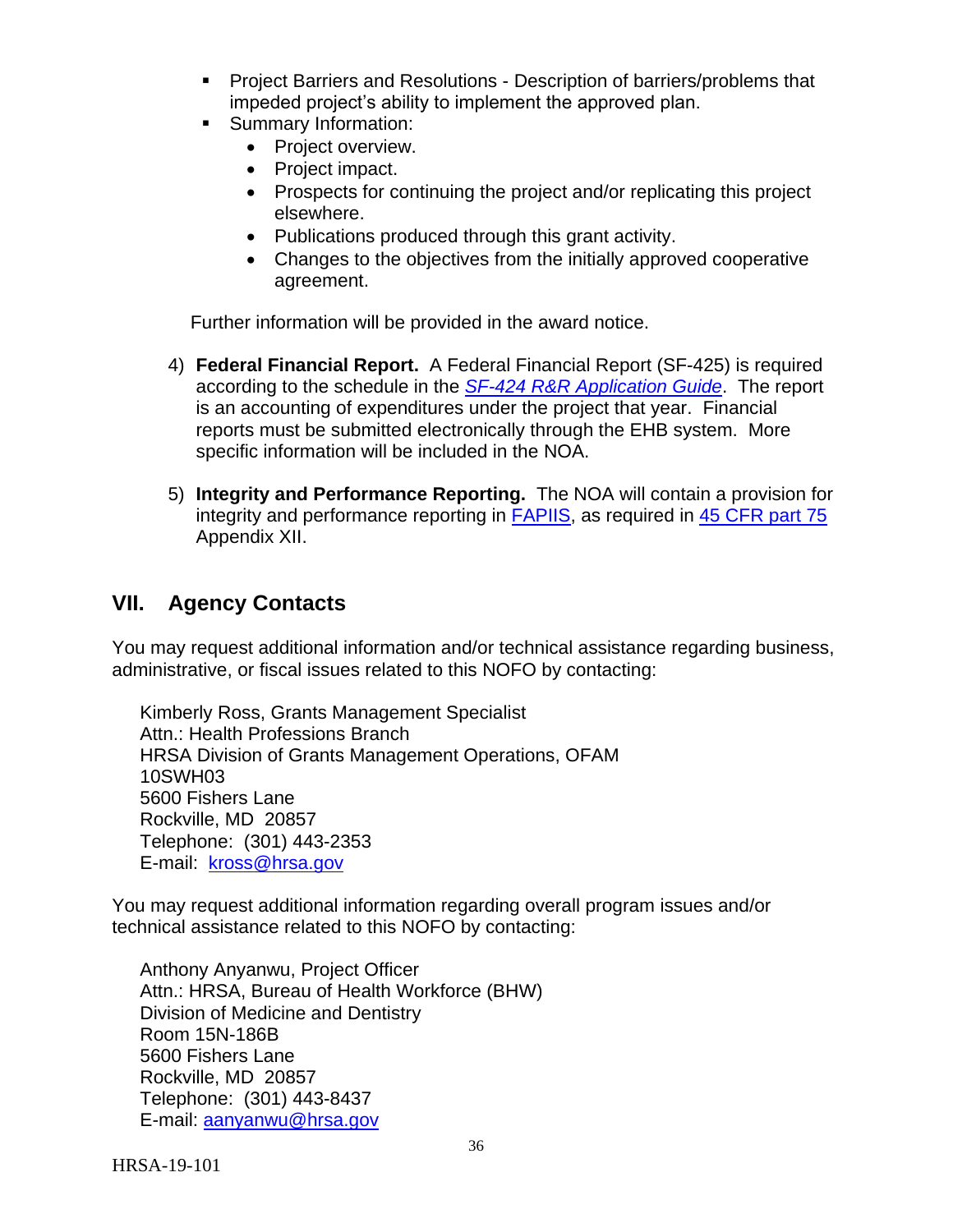You may need assistance when working online to submit your application forms electronically. Always obtain a case number when calling for support. For assistance with submitting the application in Grants.gov, contact Grants.gov 24 hours a day, 7 days a week, excluding federal holidays at:

Grants.gov Contact Center Telephone: 1-800-518-4726 (International Callers, please dial 606-545-5035) Email: [support@grants.gov](mailto:support@grants.gov) Self-Service Knowledge Base: [https://grants](https://grants-portal.psc.gov/Welcome.aspx?pt=Grants)[portal.psc.gov/Welcome.aspx?pt=Grants](https://grants-portal.psc.gov/Welcome.aspx?pt=Grants)

Successful applicants/award recipients may need assistance when working online to submit information and reports electronically through HRSA's Electronic Handbooks (EHBs). For assistance with submitting information in HRSA's EHBs, contact the HRSA Contact Center, Monday-Friday, 8:00 a.m. to 8:00 p.m. ET, excluding federal holidays, at:

HRSA Contact Center Telephone: (877) 464-4772 TTY: (877) 897-9910 Web: <http://www.hrsa.gov/about/contact/ehbhelp.aspx>

## <span id="page-40-0"></span>**VIII. Other Information**

## **Logic Models**

Additional information on developing logic models can be found at the following website: [https://www.cdc.gov/oralhealth/state\\_programs/pdf/logic\\_models.pdf.](https://www.cdc.gov/oralhealth/state_programs/pdf/logic_models.pdf)

Although there are similarities, a logic model is not a work plan. A work plan is an "action" guide with a timeline used during program implementation; the work plan provides the "how to" steps. A logic model is a visual diagram that demonstrates an overview of the relationships between the 1) resources and inputs, 2) implementation strategies and activities, and 3) desired outputs and outcomes in a project. Information on how to distinguish between a logic model and work plan can be found at the following website: <https://www.cdc.gov/obesity/downloads/cdc-evaluation-workbook-508.pdf>

#### **How to Measure Project Improvement**

How will you know that a change that results from the training and education is an improvement? Measurement is a critical part of testing and implementing changes; measures tell you whether the changes being made actually lead to improvement. However, measurement for improvement should not be confused with measurement for research. Their differences can be found at the following website: [http://www.ihi.org/resources/Pages/HowtoImprove/ScienceofImprovementEstablishingM](http://www.ihi.org/resources/Pages/HowtoImprove/ScienceofImprovementEstablishingMeasures.aspx)

[easures.aspx](http://www.ihi.org/resources/Pages/HowtoImprove/ScienceofImprovementEstablishingMeasures.aspx)

## **Social Determinants of Health**

It is important for primary care providers to understand that it is important to identify and address social determinants of health (SDOH) for individuals and families to achieve optimal health outcomes and whole-person care. The American Academy of Family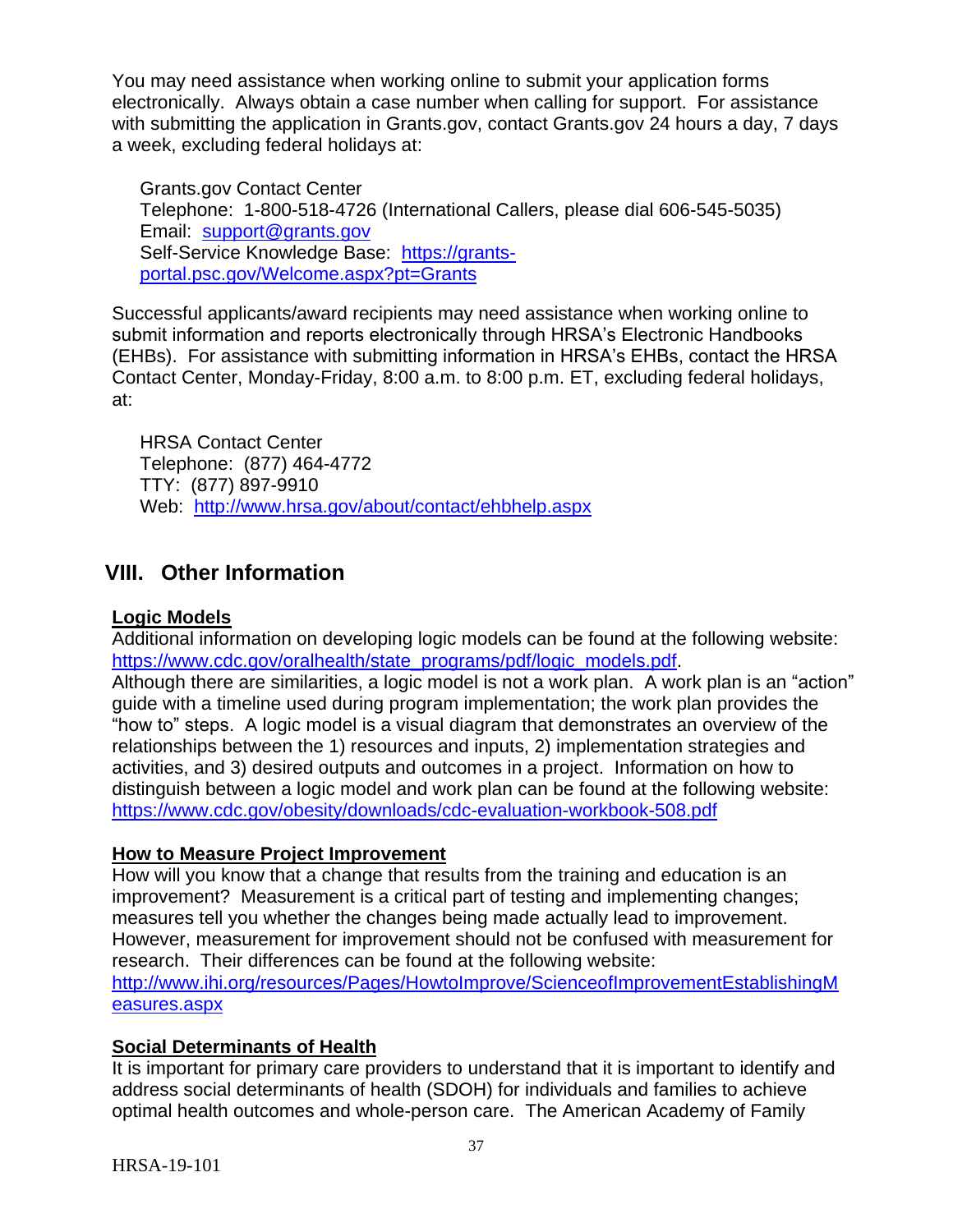Physicians has assembled a series of screening tools to help you link your patients to needed community resources. This information is available at [https://www.aafp.org/journals/fpm/blogs/inpractice/entry/social\\_determinants.html](https://www.aafp.org/journals/fpm/blogs/inpractice/entry/social_determinants.html)

#### **Workforce Shortages**

State-Level Projections of Supply and Demand for Primary Care Practitioners: 2013- 2025

[https://bhw.hrsa.gov/sites/default/files/bhw/health-workforce](https://bhw.hrsa.gov/sites/default/files/bhw/health-workforce-analysis/research/projections/primary-care-state-projections2013-2025.pdf)[analysis/research/projections/primary-care-state-projections2013-2025.pdf](https://bhw.hrsa.gov/sites/default/files/bhw/health-workforce-analysis/research/projections/primary-care-state-projections2013-2025.pdf)

## **State Offices of Rural Health**

State Offices of Rural Health may be of assistance is arranging placement or rotations in rural health settings and faculty and curricular resources The National Organization of State Offices of Rural Health (NOSORH) has a directory of all State Offices at <https://nosorh.org/nosorh-members/nosorh-members-browse-by-state/> <https://nosorh.org/nosorh-members/nosorh-members-browse-by-state/>

Other resources include:

- The Rural Health Information Hub's URL is<https://www.ruralhealthinfo.org/>
- The HRSA Data Warehouse Map Tool is at<https://data.hrsa.gov/maps>
- The Rural Grants Analyzer Tool is at<https://data.hrsa.gov/tools/rural-health>
- The Rural Recruitment and Retention Network (3RNet) is at <https://www.3rnet.org/>
- Rural Health TA Center is online at<https://www.ruralgme.org/>

## **Indian Health Services Resources**

Possible partners providing education and services for American Indians and Alaska Natives:

- IHS Scholarships <https://www.ihs.gov/scholarship/>
- IHS Externships <https://www.ihs.gov/scholarship/ihsexternprogram/>
- IHS Indians into Medicine (InMED) Grant Program <https://www.ihs.gov/dhps/dhpsgrants/indiansmedicineprogram/>
- Bureau of Indian Affairs <https://www.bia.gov/>
- National Indian Health Board [https://www.nihb.org/about\\_us/about\\_us.php](https://www.nihb.org/about_us/about_us.php)
- Association of American Indian Physicians (AAIP) <https://www.aaip.org/>
- Association of Native American Medical Students [http://www.anamstudents.org](http://www.anamstudents.org/)
- American Indian/Alaska Native Culture Card A Guide To Build Cultural Awareness:
	- o <https://store.samhsa.gov/system/files/sma08-4354.pdf>
	- o [https://www.ihs.gov/telebehavioral/includes/themes/newihstheme/display\\_](https://www.ihs.gov/telebehavioral/includes/themes/newihstheme/display_objects/documents/slides/othertopics/samhsaNAculture1_508.pdf) [objects/documents/slides/othertopics/samhsaNAculture1\\_508.pdf](https://www.ihs.gov/telebehavioral/includes/themes/newihstheme/display_objects/documents/slides/othertopics/samhsaNAculture1_508.pdf)

[https://store.samhsa.gov/product/American-Indian-and-Alaska-Native-Culture-](https://store.samhsa.gov/product/American-Indian-and-Alaska-Native-Culture-Card/sma08-4354)[Card/sma08-4354](https://store.samhsa.gov/product/American-Indian-and-Alaska-Native-Culture-Card/sma08-4354)